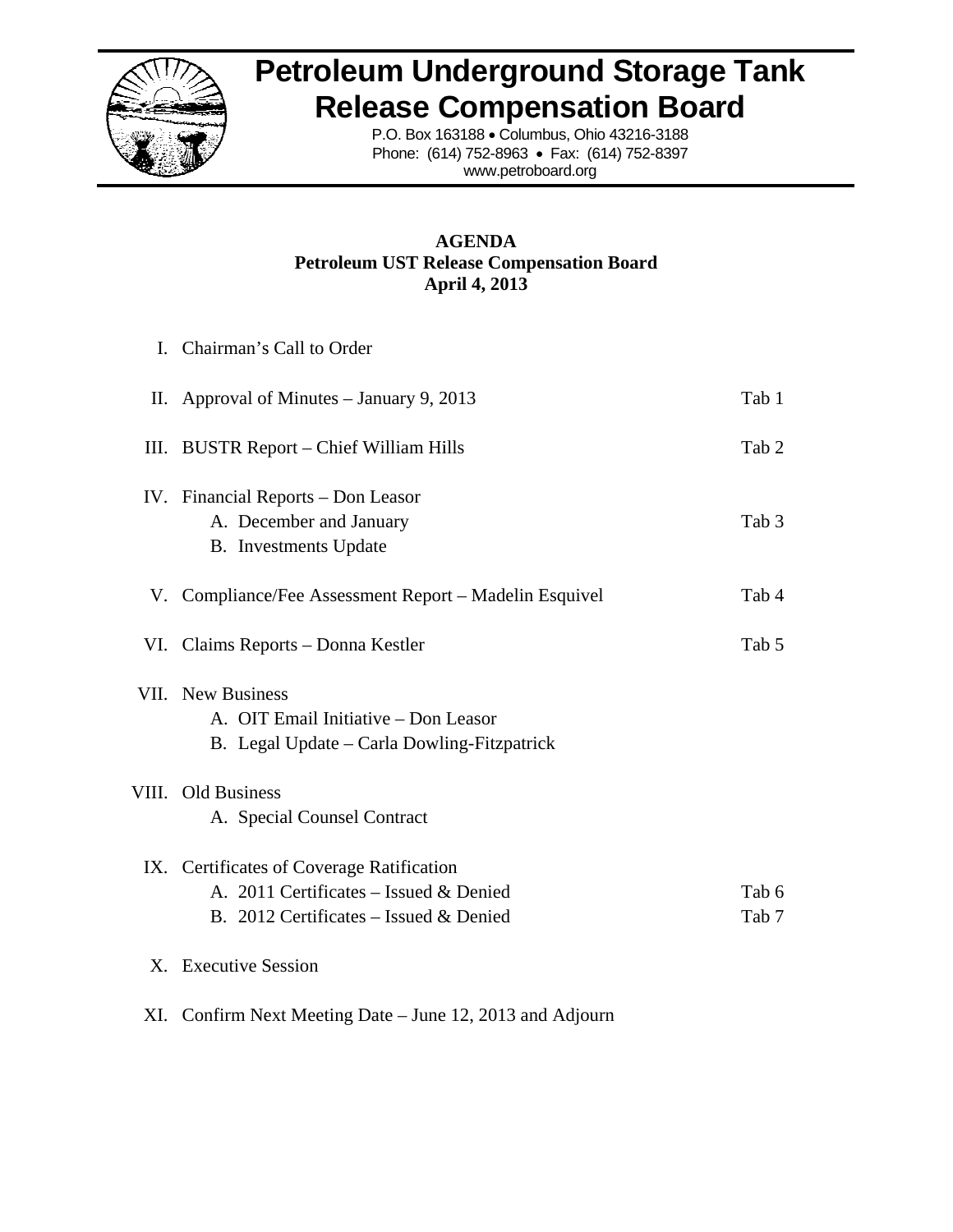# **STATE FIRE MARSHAL OHIO DEPARTMENT OF COMMERCE BUSTR**

# **Report to the PUSTRCB March 20, 2013**

# **OTTER db Upgrade Project**

As of March 4, 2013 we are in week seventy‐nine (79) of the OTTER upgrade. Phase 3 went live on April 30, 2012. Planning meetings, consisting of BUSTR management, IT Commerce and Ventech are being conducted to determine the necessary matters to be addressed by change order requests to complete the project.

# **Click Scheduling**

As of March 4, 2013 we are in week fifty‐four (54) of the project. Fifteen (15) tablets have been delivered to the State Fire Marshal. Tablets for use have been formatted and equipped with the necessary functions and being used by field personnel. The Click contractors are formulating the interface with the OTTER system.

## **Release Prevention**

# **UST Operation Compliance Inspections**

The current grant cycle ends August 8, 2013. For the week ending **March 1, 2013**

> **57** inspections were conducted last week. A total of 192 remaining inspections are to be performed prior to the end of the grant cycle.

## **Corrective Action**

## **No Further Action Letters (NFA)**

The current grant cycle ends September 30, 2013. For the week ending **March 1, 2013**

**10** NFA's were generated, for a total of **268** NFA's

To ‐ date target projection of total NFA's is **275**

**‐3%** ahead of projections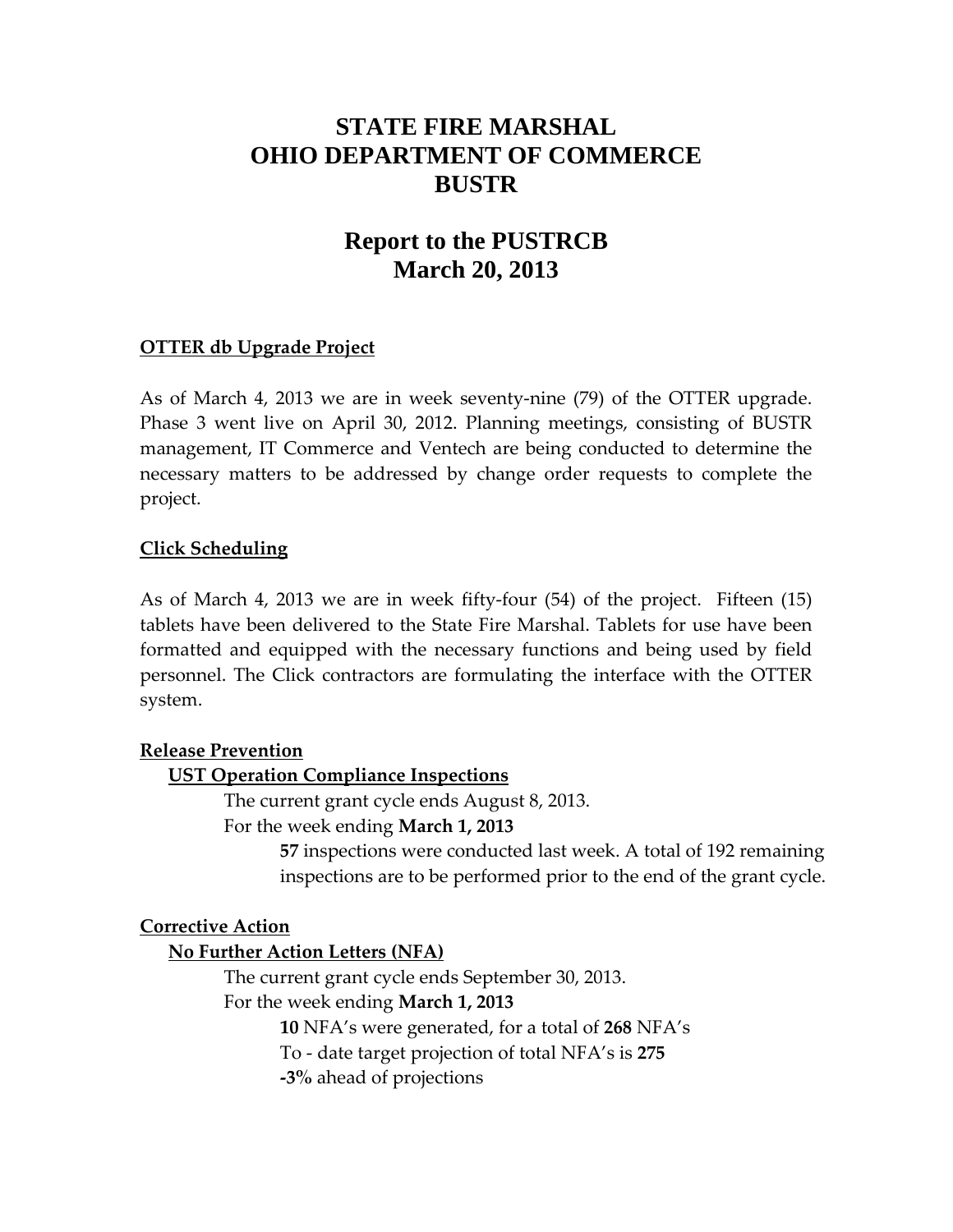| <b>Statistic</b>                | <b>Count as of 3/1/2013</b> |
|---------------------------------|-----------------------------|
| Number of Registered Tanks      | 22,109                      |
| Number of Owners of Registered  |                             |
| Facilities                      | 3,764                       |
| Number of Registered Facilities | 7,574                       |
| Number of Active Releases       | 2,598                       |
| Number of Active Closures       | 1,071                       |
| Number of No Further Actions    | 27,370                      |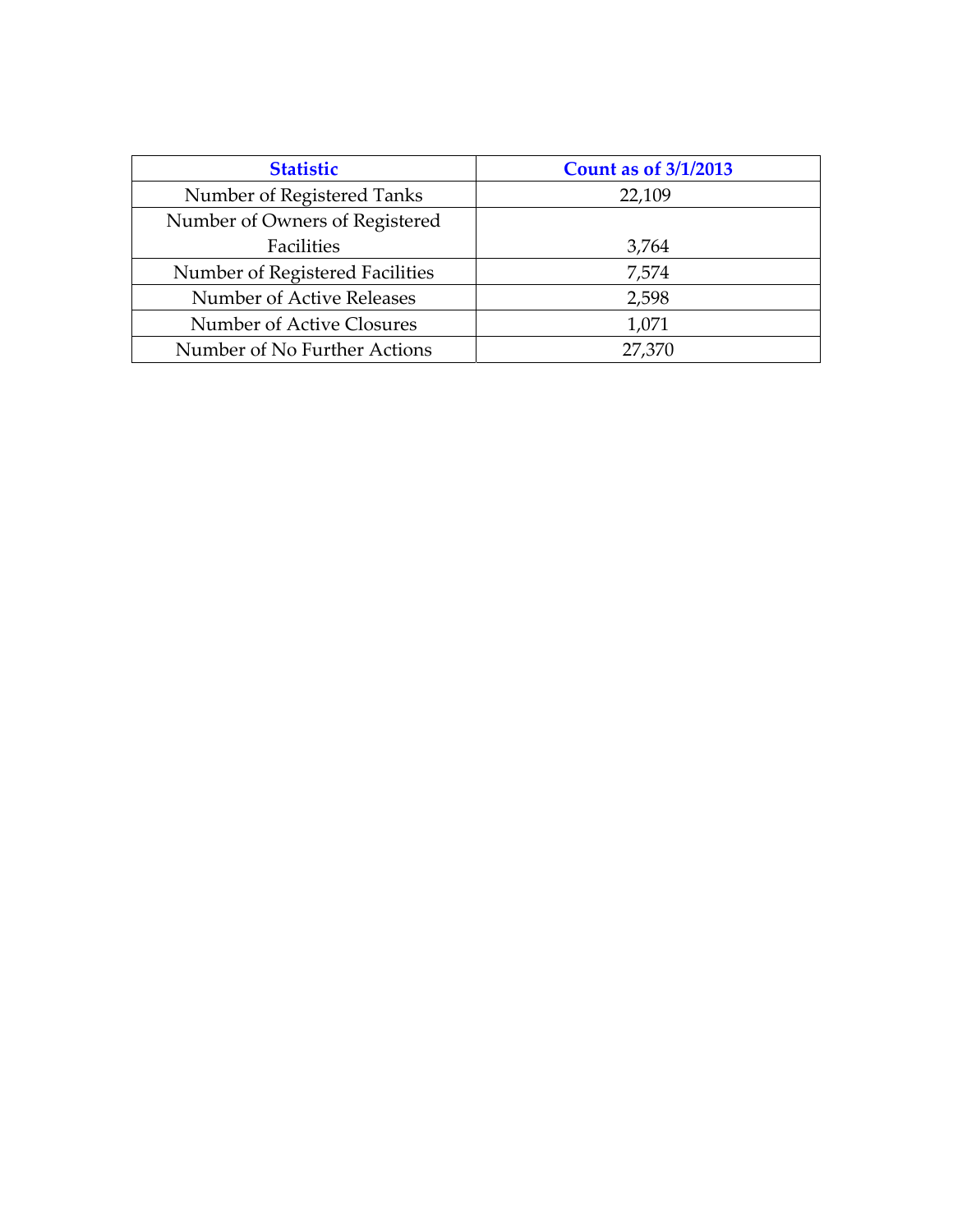#### *MONTHLY INCOME FIGURES AS OF JANUARY 31, 2013 (CASH BASIS)*

#### **Fiscal 2013**

| Fiscal 2013                     |               |              |            |             |            |                 |            |                  | % Of    | FY 2013       |
|---------------------------------|---------------|--------------|------------|-------------|------------|-----------------|------------|------------------|---------|---------------|
|                                 | July          | August       | September  | October     | November   | <b>December</b> | January    | <b>Total YTD</b> | Budget  | <b>Budget</b> |
| Tank Revenue *                  |               |              |            |             |            |                 |            |                  |         |               |
| In house collections            | 13,181,451.66 | 284,155.00   | 129,957.00 | 85,910.78   | 6,443.74   | 87,961.53       | 27,963.51  | 13,803,843.22    |         |               |
| AG collections                  | 52,841.72     | 20,221.56    | 17,647.73  | 42,093.78   | 43,590.41  | 33,099.15       | 16,755.33  | 226,249.68       |         |               |
| Collection costs paid by owner  | (8,553.90)    | (411.55)     | (403.33)   | (6,215.04)  | (3,473.78) | (7,059.48)      | 1,844.60   | (24, 272.48)     |         |               |
| <b>Total Tank Revenue</b>       | 13,225,739.48 | 303,965.01   | 147,201.40 | 121,789.52  | 46,560.37  | 114,001.20      | 46,563.44  | 14,005,820.42    | 99.33%  | 14,100,000    |
| Interest Income **              | 2,062.33      | 1,696.05     | 1,700.62   | 1,746.75    | 1,803.27   | 1,388.25        | 1,152.66   | 11,549.93        | 121.58% | 9,500         |
| Miscellaneous Income            | 67.37         | 0.53         | 11.16      | 2.83        | 52.96      | 0.00            | 0.00       | 134.85           | 13.49%  | 1,000         |
| Seminar/GIN Revenue             | 0.00          | 0.00         | 0.00       | 0.00        | 0.00       | 0.00            | 0.00       | 0.00             | 0.00%   | 10,000        |
|                                 |               |              |            |             |            |                 |            |                  |         |               |
| <b>Total Income</b>             | 13,227,869.18 | 305,661.59   | 148,913.18 | 123,539.10  | 48,416.60  | 115,389.45      | 47,716.10  | 14,017,505.20    | 99.27%  | 14,120,500    |
| Claims Expense                  | 65,588.31     | 1,177,826.81 | 611,653.77 | 900,038.30  | 815,688.78 | 602,273.22      | 309,083.46 | 4,482,152.65     | 49.80%  | 9,000,000     |
| Salaries                        | 99,430.46     | 104,092.68   | 91,148.40  | 104,275.67  | 118,354.85 | 91,462.22       | 100,723.72 | 709,488.00       | 58.44%  | 1,214,000     |
| Temp Services*                  | 0.00          | 0.00         | 0.00       | 0.00        | 0.00       | 2,787.48        | 3,716.64   | 6,504.12         | 43.36%  | 15,000        |
| Rent                            | 9,035.21      | 9,035.21     | 9,035.21   | 9,035.21    | 9,035.21   | 9,035.21        | 9,035.21   | 63,246.47        | 58.29%  | 108,500       |
| <b>Office Supplies</b>          | 1,559.11      | 760.66       | 723.41     | 797.20      | 586.99     | 891.45          | 589.18     | 5,908.00         | 45.45%  | 13,000        |
| Printing & Copying *            | 883.13        | 1,952.12     | 465.71     | 337.36      | 557.27     | 800.25          | 182.66     | 5,178.50         | 31.38%  | 16,500        |
| <b>Staff Development</b>        | 0.00          | 0.00         | 99.00      | 0.00        | 0.00       | 1,200.00        | 0.00       | 1,299.00         | 64.95%  | 2,000         |
| Advertising                     | 0.00          | 0.00         | 0.00       | 0.00        | 0.00       | 0.00            | 0.00       | 0.00             | 0.00%   | 2,000         |
| Legal & Professional            |               |              |            |             |            |                 |            |                  |         |               |
| L&P services                    | 3,417.30      | 17,444.93    | 57.00      | (74.00)     | 26,152.27  | 14,931.47       | 10,755.09  | 72,684.06        |         |               |
| Collection costs                | 9,900.47      | 15,830.25    | 2,216.72   | 6,997.90    | 20,212.37  | 11,066.96       | 7,949.50   | 74,174.17        |         |               |
| Collection costs paid by owner  | (8,553.90)    | (411.55)     | (403.33)   | (6, 215.04) | (3,473.78) | (7,059.48)      | 1,844.60   | (24, 272.48)     |         |               |
| <b>Total L &amp; P Expense</b>  | 4,763.87      | 32,863.63    | 1,870.39   | 708.86      | 42,890.86  | 18,938.95       | 20,549.19  | 122,585.75       | 40.86%  | 300,000       |
| Travel                          | 152.00        | 9.00         | 169.75     | 467.50      | 0.00       | 435.75          | 304.75     | 1,538.75         | 30.78%  | 5,000         |
| <b>Employee Expenses</b>        | 1,320.00      | 1,320.00     | 1,320.00   | 0.00        | 1,320.00   | 2,464.00        | 1,232.00   | 8,976.00         | 48.26%  | 18,600        |
| Telephone                       | 935.08        | 837.58       | 858.43     | 834.07      | 465.55     | 1,210.80        | 837.24     | 5,978.75         | 53.86%  | 11,100        |
| Postage *                       | 129.00        | 16,631.92    | 212.85     | 3,702.45    | 264.79     | 187.05          | 1,580.24   | 22,708.30        | 75.69%  | 30,000        |
| Depreciation                    | 1,982.95      | 1,982.95     | 1,982.95   | 1,982.95    | 1,982.95   | 1,982.95        | 1,982.95   | 13,880.65        | 51.41%  | 27,000        |
| Seminar Expense                 | 0.00          | 0.00         | 0.00       | 0.00        | 0.00       | 0.00            | 0.00       | 0.00             | 0.00%   | 10,000        |
|                                 |               |              |            |             |            |                 |            |                  |         |               |
| <b>Total Operating Expenses</b> | 120,190.81    | 169,485.75   | 107,886.10 | 122,141.27  | 175,458.47 | 131,396.11      | 140,733.78 | 967,292.29       | 54.57%  | 1,772,700     |
|                                 |               |              |            |             |            |                 |            |                  |         |               |
| Net Income (Cash method)        |               |              |            |             |            |                 |            | 8,568,060.27     |         |               |

\* Extremely cylical; occurs mainly during and as a result of the fee assessment period.

\*\* includes linked deposit interest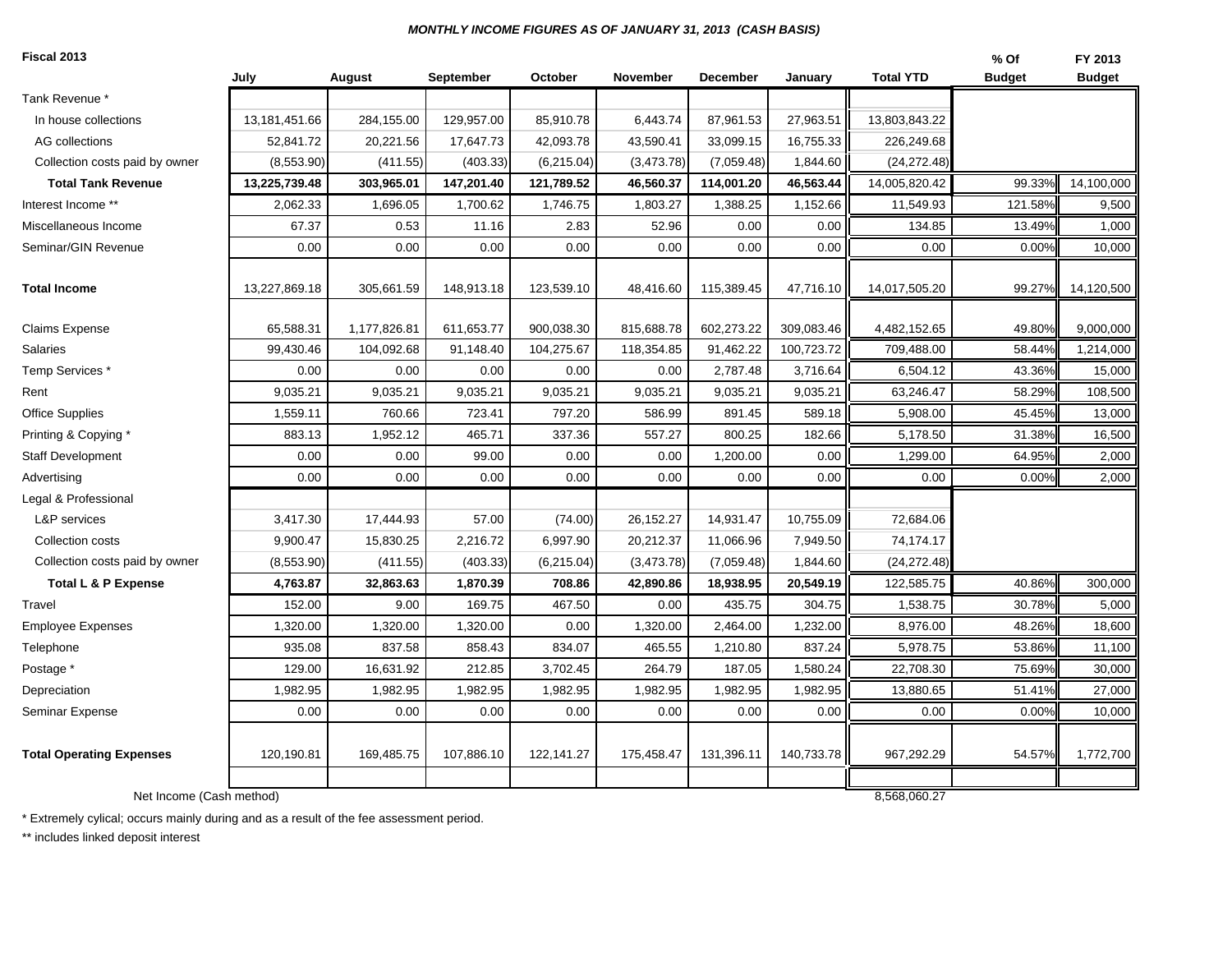# *Petroleum UST Release Compensation Board*  **Balance Sheet As of 01/30/2013**

| 112 Debt Service Fund<br>140 Investments - Obligated<br>141 Reinvested Interest - Obligated<br>142 Investments - Unobligated<br>143 Reinvested Interest-Unobligated<br><b>Total Current Assets</b> | 0.00<br>4,517,847.15<br>3,128.70<br>12,914,099.48<br>6,218.51 | 17,647,042.84   |
|----------------------------------------------------------------------------------------------------------------------------------------------------------------------------------------------------|---------------------------------------------------------------|-----------------|
| <b>Fixed Assets</b><br>145 Link Deposit Receivable<br>160 Fixed Asset-Furniture<br>165 Fixed Asset-Data Processing<br>169 Accumulated Depreciation<br><b>Total Fixed Assets</b>                    | 100,000.00<br>101,884.71<br>835,217.90<br>(872, 439.42)       | 164,663.19      |
| <b>Total Assets</b>                                                                                                                                                                                |                                                               | \$17,811,706.03 |
| <b>Liabilities</b>                                                                                                                                                                                 |                                                               |                 |
| <b>Current Liabilities</b><br><b>Total Current Liabilities</b>                                                                                                                                     |                                                               | 0.00            |
| <b>Total Long Term Liabilities</b><br><b>Total Liabilities</b>                                                                                                                                     |                                                               | 0.00<br>\$0.00  |
|                                                                                                                                                                                                    |                                                               |                 |
| <b>Equity Accounts</b><br>283 Retained Earnings (Deficiency)<br>Current Year Income (Loss)                                                                                                         | 6,393,427.83<br>11,418,278.20                                 |                 |
|                                                                                                                                                                                                    | <b>Long Term Liabilities</b>                                  |                 |

<sup>108</sup> State Cash Balance 205,749.00

**Total Liabilities and Equity** \$17,811,706.03

**Assets**

**Current Assets**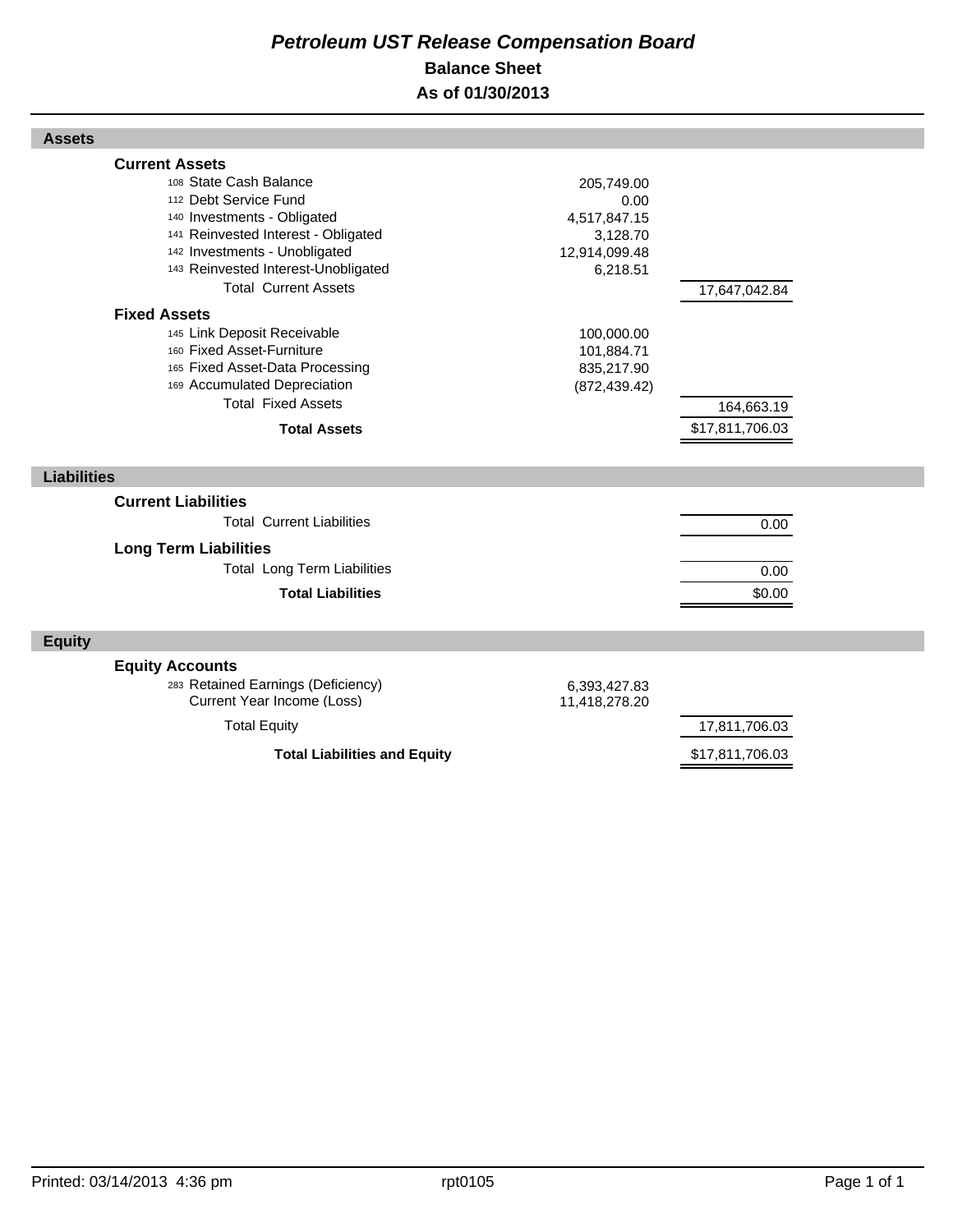# *Petroleum UST Release Compensation Board*  **Income Statement For the Month Ended 01/31/2013**

| <b>Operating Income</b>              |                | <b>Year To Date</b> |
|--------------------------------------|----------------|---------------------|
| <b>Tank Fees</b><br>301              | 46,563.44      | 15,883,785.82       |
| Investment Income<br>303             | 1,152.66       | 11,473.26           |
| <b>Total Operating Income</b>        | 47,716.10      | 15,895,259.08       |
| <b>Operating Expenses</b>            |                |                     |
| <b>Claims Paid</b><br>350            | 309,083.46     | 3,820,561.81        |
| <b>Total Operating Expenses</b>      | 309,083.46     | 3,820,561.81        |
| <b>Administrative Expenses</b>       |                |                     |
| Salaries<br>621                      | 85,000.00      | 467,140.23          |
| <b>Temporary Services</b><br>626     | 3,716.64       | 6,504.12            |
| Rent<br>634                          | 9,035.21       | 63,246.47           |
| <b>Office Supplies</b><br>638        | 589.18         | 4,926.40            |
| Printing & Copying<br>639            | 182.66         | 3,155.37            |
| <b>Staff Development</b><br>641      | 0.00           | 1,299.00            |
| Legal & Professional<br>668          | 20,549.19      | 75,716.28           |
| <b>Depreciation Expense</b><br>669   | 1,982.95       | 13,880.65           |
| Travel<br>672                        | 304.75         | 1,411.75            |
| <b>Employee Expenses</b><br>675      | 1,232.00       | 8,976.00            |
| Telephone<br>680                     | 837.24         | 5,382.60            |
| Postage<br>681                       | 1,580.24       | 6,116.13            |
| <b>Total Administrative Expenses</b> | 125,010.06     | 657,755.00          |
| <b>Other Income</b>                  |                |                     |
| Miscellaneous Income<br>701          | 0.00           | 134.85              |
| Link Interest Income<br>705          | 0.00           | 58.34               |
| <b>Total Other Income</b>            | 0.00           | 193.19              |
| Net Income (Loss)                    | (\$386,377.42) | \$11,417,135.46     |
|                                      |                |                     |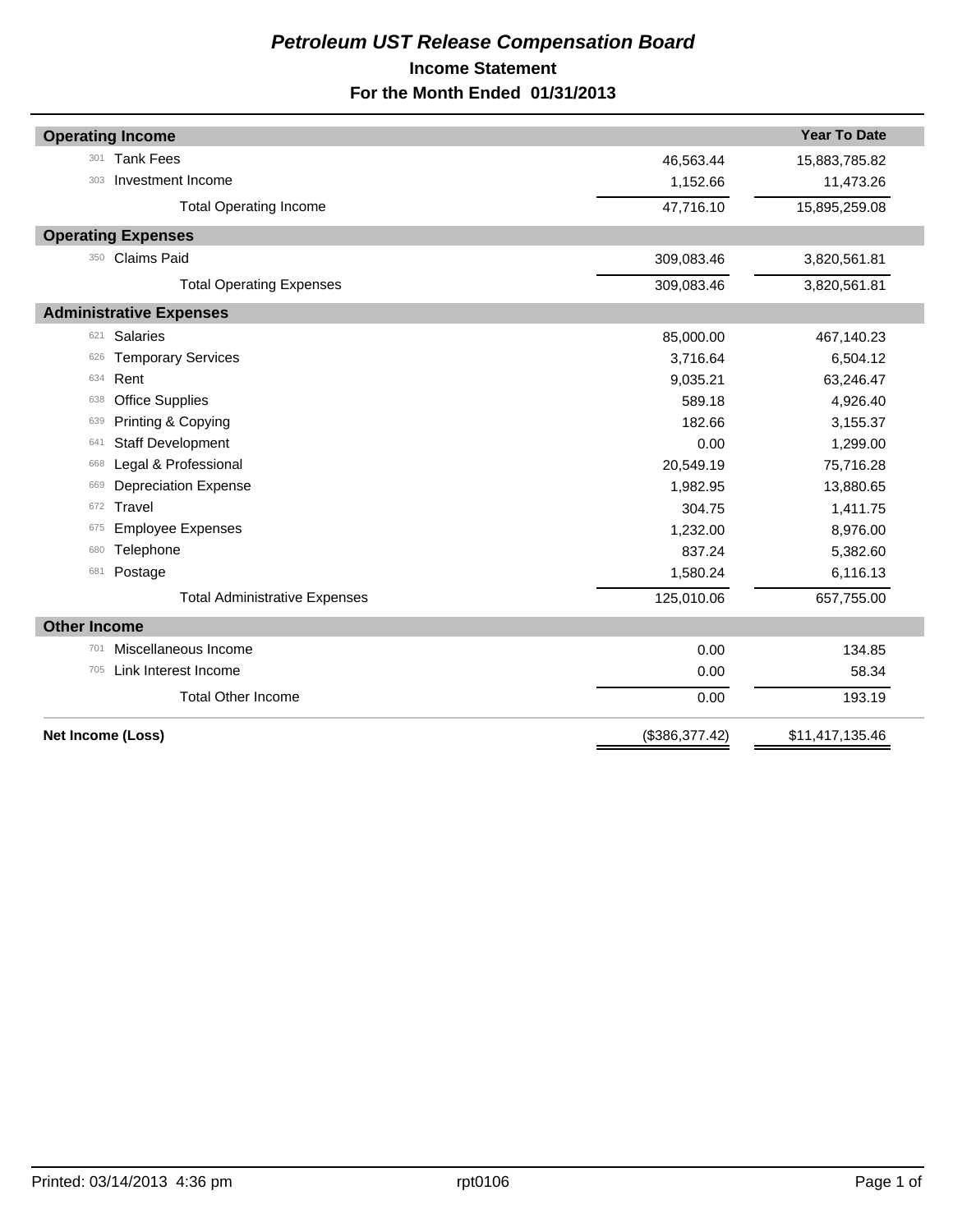# **Trial Balance** *Petroleum UST Release Compensation Board*  **Transaction Dates 01/01/2013 to 01/31/2013**

| Account | Account                            | <b>Beginning Balance</b> | Transaction   | <b>Ending Balance</b> |
|---------|------------------------------------|--------------------------|---------------|-----------------------|
| 108     | <b>State Cash Balance</b>          | 201,734.59               | 3,856.41      | 205,591.00            |
| 140     | Investments - Obligated            | 4,826,930.61             | (309, 083.46) | 4,517,847.15          |
| 141     | Reinvested Interest - Obligated    | 3,128.70                 | 265.14        | 3,393.84              |
| 142     | Investments - Unobligated          | 12,994,265.11            | (80, 165.63)  | 12,914,099.48         |
| 143     | Reinvested Interest-Unobligated    | 6,218.51                 | 733.07        | 6,951.58              |
| 145     | Link Deposit Receivable            | 100,000.00               | 0.00          | 100,000.00            |
| 160     | <b>Fixed Asset-Furniture</b>       | 101,884.71               | 0.00          | 101,884.71            |
| 165     | <b>Fixed Asset-Data Processing</b> | 835,217.90               | 0.00          | 835,217.90            |
| 169     | <b>Accumulated Depreciation</b>    | (872, 439.42)            | (1,982.95)    | (874, 422.37)         |
| 283     | Retained Earnings (Deficiency)     | (6,393,427.83)           | 0.00          | (6,393,427.83)        |
| 301     | <b>Tank Fees</b>                   | (15,837,222.38)          | (46, 563.44)  | (15,883,785.82)       |
| 303     | Investment Income                  | (10, 320.60)             | (1, 152.66)   | (11, 473.26)          |
| 350     | <b>Claims Paid</b>                 | 3,511,478.35             | 309,083.46    | 3,820,561.81          |
| 621     | <b>Salaries</b>                    | 382,140.23               | 85,000.00     | 467,140.23            |
| 626     | <b>Temporary Services</b>          | 2,787.48                 | 3,716.64      | 6,504.12              |
| 634     | Rent                               | 54,211.26                | 9,035.21      | 63,246.47             |
| 638     | <b>Office Supplies</b>             | 4,337.22                 | 589.18        | 4,926.40              |
| 639     | Printing & Copying                 | 2,972.71                 | 182.66        | 3,155.37              |
| 641     | <b>Staff Development</b>           | 1,299.00                 | 0.00          | 1,299.00              |
| 668     | Legal & Professional               | 55,167.09                | 20,549.19     | 75,716.28             |
| 669     | <b>Depreciation Expense</b>        | 11,897.70                | 1,982.95      | 13,880.65             |
| 672     | Travel                             | 1.107.00                 | 304.75        | 1,411.75              |
| 675     | <b>Employee Expenses</b>           | 7,744.00                 | 1,232.00      | 8,976.00              |
| 680     | Telephone                          | 4,545.36                 | 837.24        | 5,382.60              |
| 681     | Postage                            | 4,535.89                 | 1,580.24      | 6,116.13              |
| 701     | Miscellaneous Income               | (134.85)                 | 0.00          | (134.85)              |
| 705     | Link Interest Income               | (58.34)                  | 0.00          | (58.34)               |
|         |                                    | 0.00                     | 0.00          | 0.00                  |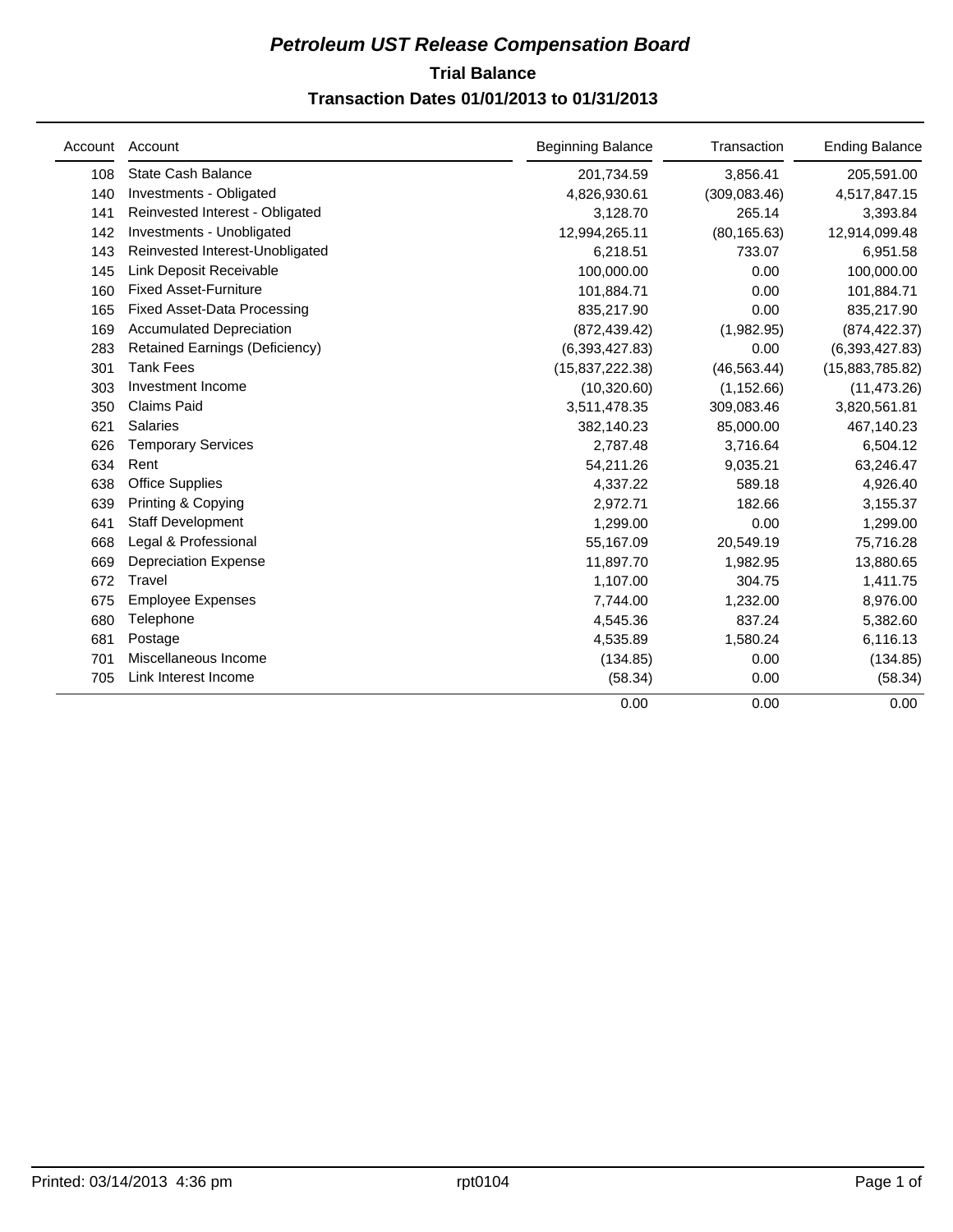#### *MONTHLY INCOME FIGURES AS OF DECEMBER 31, 2012 (CASH BASIS)*

#### **Fiscal 2013**

| Fiscal 2013                     |               |              |                  |            |             |                 |                  | % Of          | FY 2013       |
|---------------------------------|---------------|--------------|------------------|------------|-------------|-----------------|------------------|---------------|---------------|
|                                 | July          | August       | <b>September</b> | October    | November    | <b>December</b> | <b>Total YTD</b> | <b>Budget</b> | <b>Budget</b> |
| Tank Revenue *                  |               |              |                  |            |             |                 |                  |               |               |
| In house collections            | 13,181,451.66 | 284,155.00   | 129,957.00       | 85,910.78  | 6,443.74    | 87,961.53       | 13,775,879.71    |               |               |
| AG collections                  | 52,841.72     | 20,221.56    | 17,647.73        | 42,093.78  | 43,590.41   | 33,099.15       | 209,494.35       |               |               |
| Collection costs paid by owner  | (8,553.90)    | (411.55)     | (403.33)         | (6,215.04) | (3,473.78)  | (7,059.48)      | (26, 117.08)     |               |               |
| <b>Total Tank Revenue</b>       | 13,225,739.48 | 303,965.01   | 147,201.40       | 121,789.52 | 46,560.37   | 114,001.20      | 13,959,256.98    | 99.00%        | 14,100,000    |
| Interest Income **              | 2,062.33      | 1,696.05     | 1,700.62         | 1,746.75   | 1,803.27    | 1,388.25        | 10,397.27        | 109.44%       | 9,500         |
| Miscellaneous Income            | 67.37         | 0.53         | 11.16            | 2.83       | 52.96       | 0.00            | 134.85           | 13.49%        | 1,000         |
| Seminar/GIN Revenue             | 0.00          | 0.00         | 0.00             | 0.00       | 0.00        | 0.00            | 0.00             | 0.00%         | 10,000        |
| <b>Total Income</b>             | 13,227,869.18 | 305,661.59   | 148,913.18       | 123,539.10 | 48,416.60   | 115,389.45      | 13,969,789.10    | 98.93%        | 14,120,500    |
| Claims Expense                  | 65,588.31     | 1,177,826.81 | 611,653.77       | 900,038.30 | 815,688.78  | 602,273.22      | 4,173,069.19     | 46.37%        | 9,000,000     |
| Salaries                        | 99,430.46     | 104,092.68   | 91,148.40        | 104,275.67 | 118,354.85  | 91,462.22       | 608,764.28       | 50.15%        | 1,214,000     |
| Temp Services *                 | 0.00          | 0.00         | 0.00             | 0.00       | 0.00        | 2,787.48        | 2,787.48         | 18.58%        | 15,000        |
| Rent                            | 9,035.21      | 9,035.21     | 9,035.21         | 9,035.21   | 9,035.21    | 9,035.21        | 54,211.26        | 49.96%        | 108,500       |
| <b>Office Supplies</b>          | 1,559.11      | 760.66       | 723.41           | 797.20     | 586.99      | 891.45          | 5,318.82         | 40.91%        | 13,000        |
| Printing & Copying *            | 883.13        | 1,952.12     | 465.71           | 337.36     | 557.27      | 800.25          | 4,995.84         | 30.28%        | 16,500        |
| <b>Staff Development</b>        | 0.00          | 0.00         | 99.00            | 0.00       | 0.00        | 1,200.00        | 1,299.00         | 64.95%        | 2,000         |
| Advertising                     | 0.00          | 0.00         | 0.00             | 0.00       | 0.00        | 0.00            | 0.00             | 0.00%         | 2,000         |
| Legal & Professional            |               |              |                  |            |             |                 |                  |               |               |
| L&P services                    | 3,417.30      | 17,444.93    | 57.00            | (74.00)    | 26, 152. 27 | 14,931.47       | 61,928.97        |               |               |
| Collection costs                | 9,900.47      | 15,830.25    | 2,216.72         | 6,997.90   | 20,212.37   | 11,066.96       | 66,224.67        |               |               |
| Collection costs paid by owner  | (8,553.90)    | (411.55)     | (403.33)         | (6,215.04) | (3,473.78)  | (7,059.48)      | (26, 117.08)     |               |               |
| <b>Total L &amp; P Expense</b>  | 4,763.87      | 32,863.63    | 1,870.39         | 708.86     | 42,890.86   | 18,938.95       | 102,036.56       | 34.01%        | 300,000       |
| Travel                          | 152.00        | 9.00         | 169.75           | 467.50     | 0.00        | 435.75          | 1,234.00         | 24.68%        | 5,000         |
| <b>Employee Expenses</b>        | 1,320.00      | 1,320.00     | 1,320.00         | 0.00       | 1,320.00    | 2,464.00        | 7,744.00         | 41.63%        | 18,600        |
| Telephone                       | 935.08        | 837.58       | 858.43           | 834.07     | 465.55      | 1,210.80        | 5,141.51         | 46.32%        | 11,100        |
| Postage *                       | 129.00        | 16,631.92    | 212.85           | 3,702.45   | 264.79      | 187.05          | 21,128.06        | 70.43%        | 30,000        |
| Depreciation                    | 1,982.95      | 1,982.95     | 1,982.95         | 1,982.95   | 1,982.95    | 1,982.95        | 11,897.70        | 44.07%        | 27,000        |
| Seminar Expense                 | 0.00          | 0.00         | 0.00             | 0.00       | 0.00        | 0.00            | 0.00             | 0.00%         | 10,000        |
| <b>Total Operating Expenses</b> | 120,190.81    | 169,485.75   | 107,886.10       | 122,141.27 | 175,458.47  | 131,396.11      | 826,558.51       | 46.63%        | 1,772,700     |
| Net Income (Cash method)        |               |              |                  |            |             |                 | 8,970,161.40     |               |               |
|                                 |               |              |                  |            |             |                 |                  |               |               |

\* Extremely cylical; occurs mainly during and as a result of the fee assessment period.

\*\* includes linked deposit interest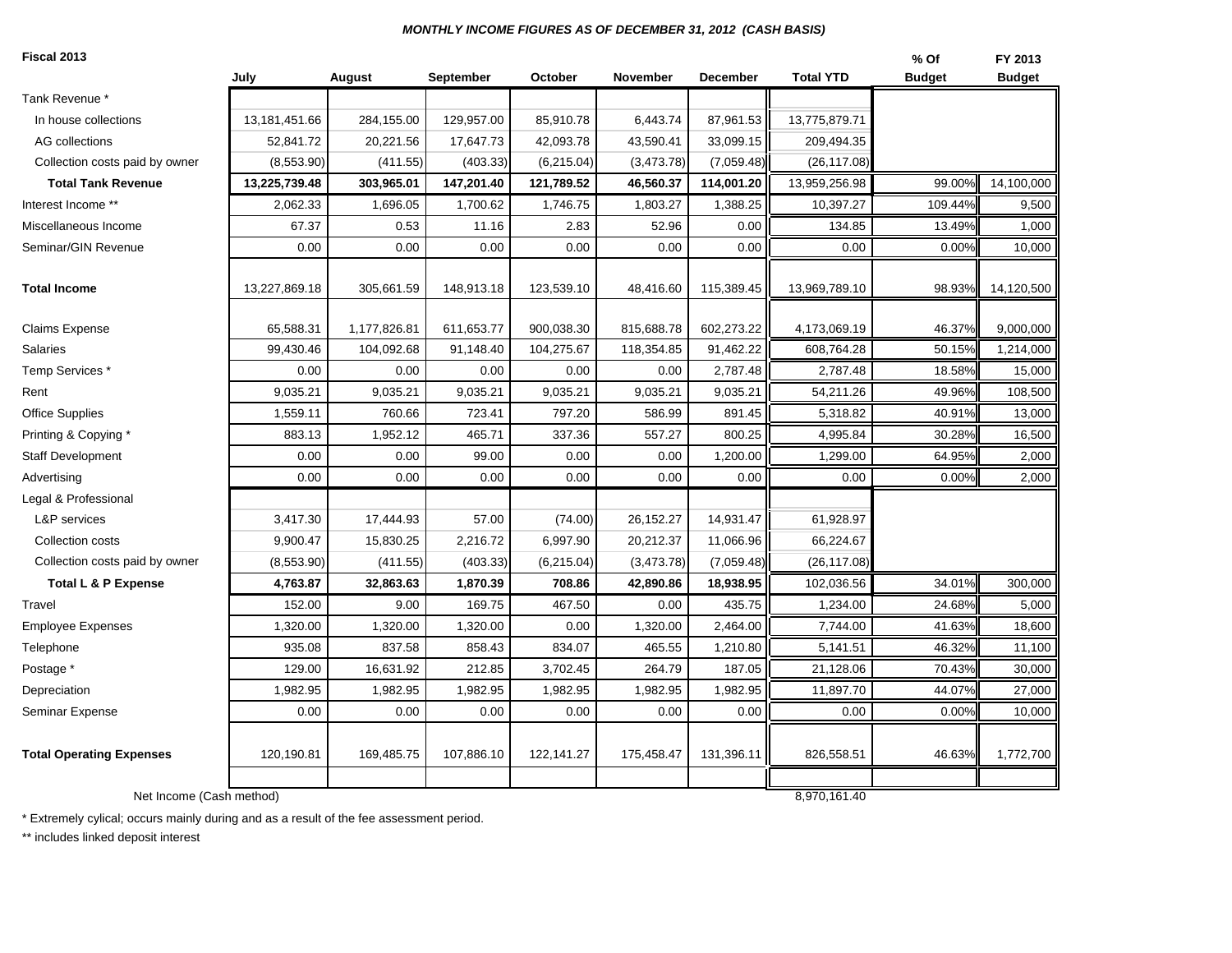# *Petroleum UST Release Compensation Board*  **Balance Sheet As of 12/31/2012**

|                    | <b>Current Assets</b><br>108 State Cash Balance              |                    |                 |  |
|--------------------|--------------------------------------------------------------|--------------------|-----------------|--|
|                    | 112 Debt Service Fund                                        | 201,734.59<br>0.00 |                 |  |
|                    | 140 Investments - Obligated                                  | 4,826,930.61       |                 |  |
|                    | 141 Reinvested Interest - Obligated                          | 3,128.70           |                 |  |
|                    | 142 Investments - Unobligated                                | 12,994,265.11      |                 |  |
|                    | 143 Reinvested Interest-Unobligated                          | 6,218.51           |                 |  |
|                    | <b>Total Current Assets</b>                                  |                    | 18,032,277.52   |  |
|                    | <b>Fixed Assets</b>                                          |                    |                 |  |
|                    | 145 Link Deposit Receivable                                  | 100,000.00         |                 |  |
|                    | 160 Fixed Asset-Furniture                                    | 101,884.71         |                 |  |
|                    | 165 Fixed Asset-Data Processing                              | 835,217.90         |                 |  |
|                    | 169 Accumulated Depreciation                                 | (872, 439.42)      |                 |  |
|                    | <b>Total Fixed Assets</b>                                    |                    | 164,663.19      |  |
|                    | <b>Total Assets</b>                                          |                    | \$18,196,940.71 |  |
|                    |                                                              |                    |                 |  |
|                    |                                                              |                    |                 |  |
| <b>Liabilities</b> |                                                              |                    |                 |  |
|                    | <b>Current Liabilities</b>                                   |                    |                 |  |
|                    | <b>Total Current Liabilities</b>                             |                    |                 |  |
|                    |                                                              |                    | 0.00            |  |
|                    | <b>Long Term Liabilities</b>                                 |                    |                 |  |
|                    | <b>Total Long Term Liabilities</b>                           |                    | 0.00            |  |
|                    | <b>Total Liabilities</b>                                     |                    | \$0.00          |  |
|                    |                                                              |                    |                 |  |
| <b>Equity</b>      |                                                              |                    |                 |  |
|                    |                                                              |                    |                 |  |
|                    | <b>Equity Accounts</b><br>283 Retained Earnings (Deficiency) | 6,393,427.83       |                 |  |
|                    | Current Year Income (Loss)                                   | 11,803,512.88      |                 |  |
|                    | <b>Total Equity</b>                                          |                    | 18,196,940.71   |  |
|                    | <b>Total Liabilities and Equity</b>                          |                    | \$18,196,940.71 |  |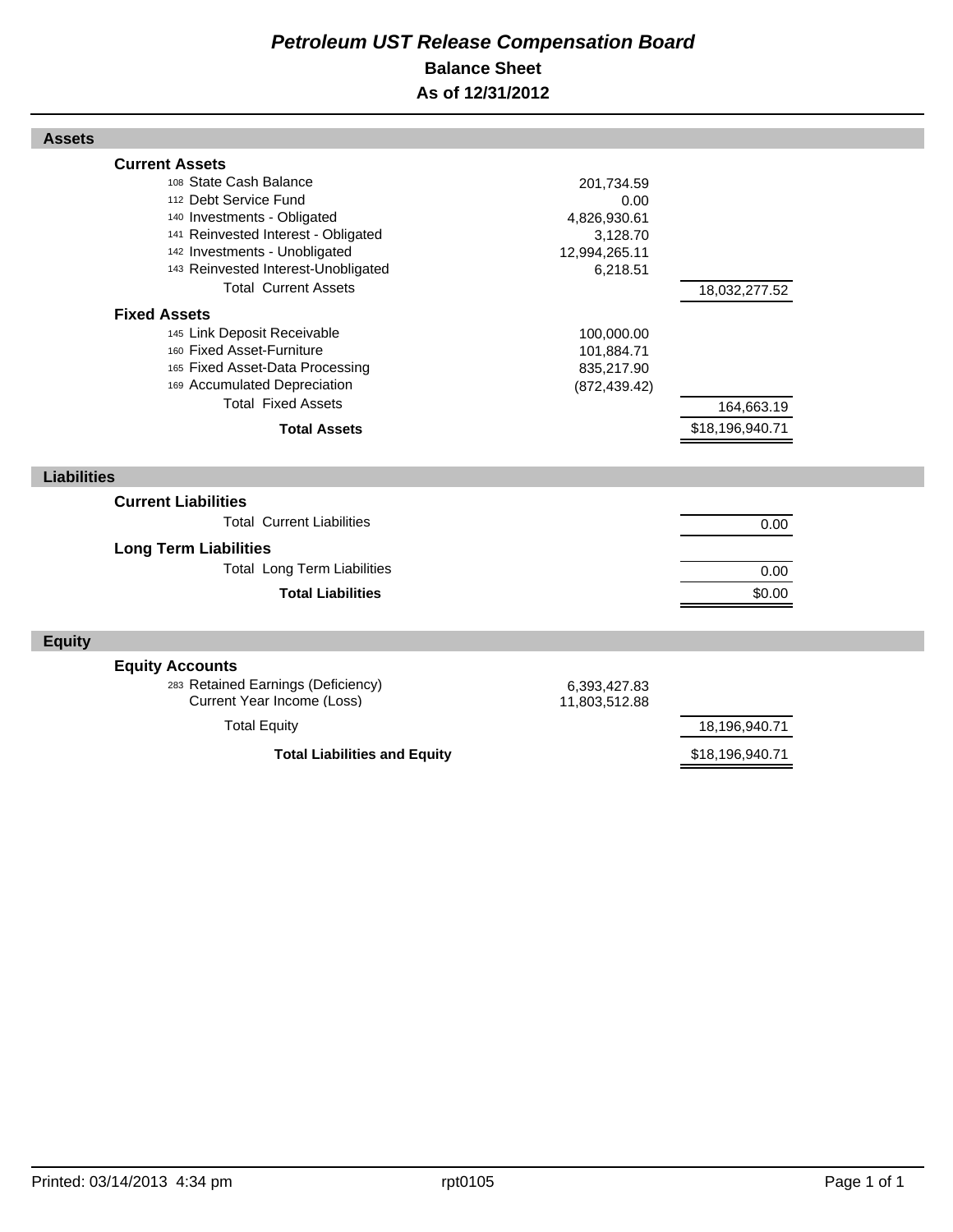# *Petroleum UST Release Compensation Board*  **Income Statement For the Month Ended 12/31/2012**

| <b>Operating Income</b>              |                | <b>Year To Date</b> |
|--------------------------------------|----------------|---------------------|
| <b>Tank Fees</b><br>301              | 114,001.20     | 15,837,222.38       |
| Investment Income<br>303             | 1,388.25       | 10,320.60           |
| <b>Total Operating Income</b>        | 115,389.45     | 15,847,542.98       |
| <b>Operating Expenses</b>            |                |                     |
| <b>Claims Paid</b><br>350            | 602,273.22     | 3,511,478.35        |
| <b>Total Operating Expenses</b>      | 602,273.22     | 3,511,478.35        |
| <b>Administrative Expenses</b>       |                |                     |
| Salaries<br>621                      | 93,967.40      | 382,140.23          |
| <b>Temporary Services</b><br>626     | 2,787.48       | 2,787.48            |
| Rent<br>634                          | 9,035.21       | 54,211.26           |
| <b>Office Supplies</b><br>638        | 891.45         | 4,337.22            |
| Printing & Copying<br>639            | 800.25         | 2,972.71            |
| <b>Staff Development</b><br>641      | 1,200.00       | 1,299.00            |
| Legal & Professional<br>668          | 18,938.95      | 55,167.09           |
| <b>Depreciation Expense</b><br>669   | 1,982.95       | 11,897.70           |
| Travel<br>672                        | 435.75         | 1,107.00            |
| <b>Employee Expenses</b><br>675      | 2,464.00       | 7,744.00            |
| Telephone<br>680                     | 1,210.80       | 4,545.36            |
| Postage<br>681                       | 187.05         | 4,535.89            |
| <b>Total Administrative Expenses</b> | 133,901.29     | 532,744.94          |
| <b>Other Income</b>                  |                |                     |
| Miscellaneous Income<br>701          | 0.00           | 134.85              |
| Link Interest Income<br>705          | 0.00           | 58.34               |
| <b>Total Other Income</b>            | 0.00           | 193.19              |
| Net Income (Loss)                    | (\$620,785.06) | \$11,803,512.88     |
|                                      |                |                     |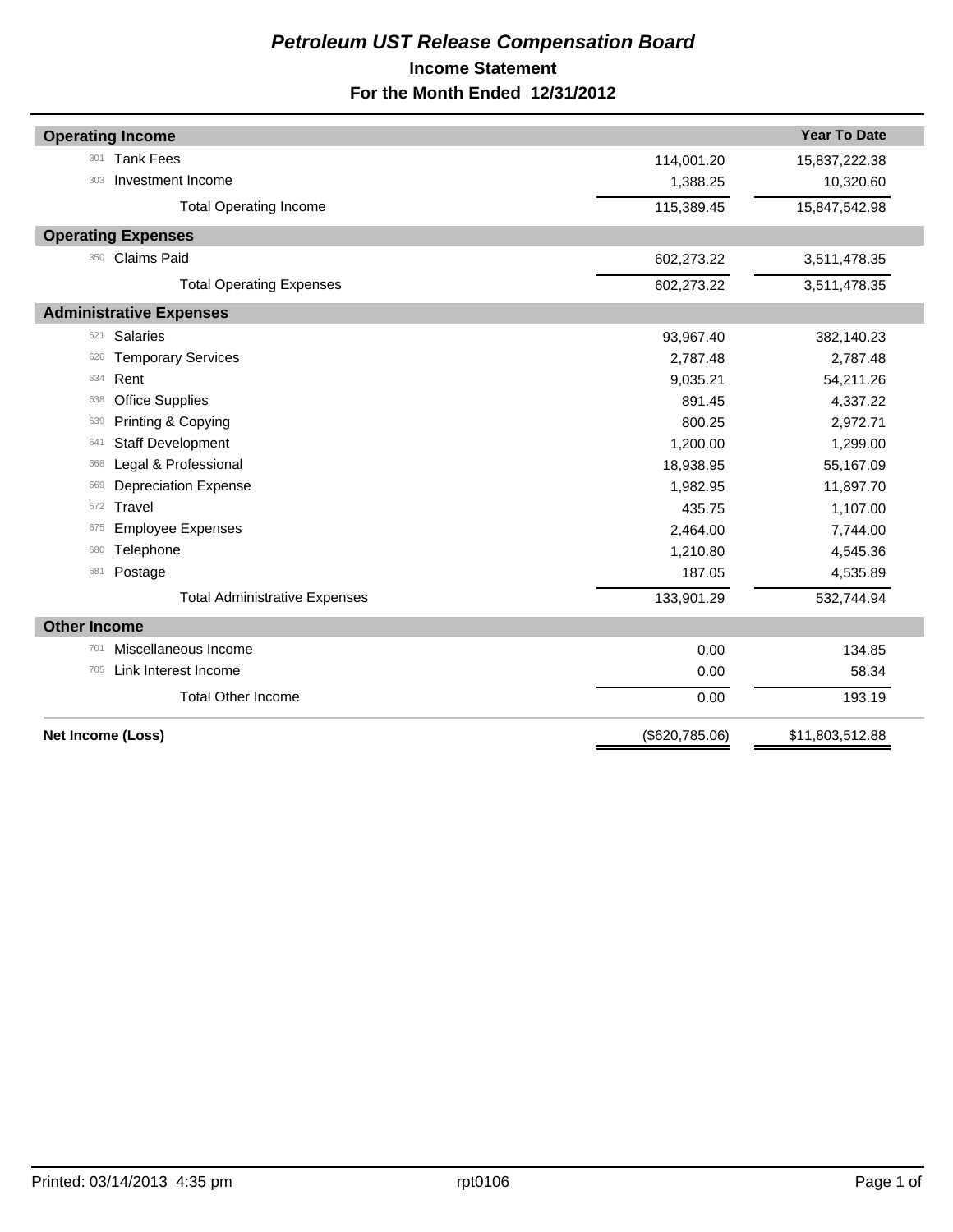# **Trial Balance** *Petroleum UST Release Compensation Board*  **Transaction Dates 12/01/2012 to 12/31/2012**

| Account | Account                            | <b>Beginning Balance</b> | Transaction   | <b>Ending Balance</b> |
|---------|------------------------------------|--------------------------|---------------|-----------------------|
| 108     | <b>State Cash Balance</b>          | 198,739.59               | 2,995.00      | 201,734.59            |
| 140     | Investments - Obligated            | 5,429,204.03             | (602, 273.42) | 4,826,930.61          |
| 141     | Reinvested Interest - Obligated    | 2,734.27                 | 394.43        | 3,128.70              |
| 142     | Investments - Unobligated          | 13,015,176.05            | (20,910.94)   | 12,994,265.11         |
| 143     | Reinvested Interest-Unobligated    | 5,225.69                 | 992.82        | 6,218.51              |
| 145     | Link Deposit Receivable            | 100,000.00               | 0.00          | 100,000.00            |
| 160     | <b>Fixed Asset-Furniture</b>       | 101,884.71               | 0.00          | 101,884.71            |
| 165     | <b>Fixed Asset-Data Processing</b> | 835,217.90               | 0.00          | 835,217.90            |
| 169     | <b>Accumulated Depreciation</b>    | (870, 456.47)            | (1,982.95)    | (872, 439.42)         |
| 283     | Retained Earnings (Deficiency)     | (6,393,427.83)           | 0.00          | (6, 393, 427.83)      |
| 301     | <b>Tank Fees</b>                   | (15, 723, 221.18)        | (114,001.20)  | (15, 837, 222.38)     |
| 303     | Investment Income                  | (8,932.35)               | (1,388.25)    | (10, 320.60)          |
| 350     | <b>Claims Paid</b>                 | 2,909,205.13             | 602,273.22    | 3,511,478.35          |
| 621     | <b>Salaries</b>                    | 288,172.83               | 93,967.40     | 382,140.23            |
| 626     | <b>Temporary Services</b>          | 0.00                     | 2,787.48      | 2,787.48              |
| 634     | Rent                               | 45,176.05                | 9,035.21      | 54,211.26             |
| 638     | <b>Office Supplies</b>             | 3,445.77                 | 891.45        | 4,337.22              |
| 639     | Printing & Copying                 | 2,172.46                 | 800.25        | 2,972.71              |
| 641     | <b>Staff Development</b>           | 99.00                    | 1,200.00      | 1,299.00              |
| 668     | Legal & Professional               | 36,228.14                | 18,938.95     | 55,167.09             |
| 669     | <b>Depreciation Expense</b>        | 9,914.75                 | 1,982.95      | 11,897.70             |
| 672     | Travel                             | 671.25                   | 435.75        | 1,107.00              |
| 675     | <b>Employee Expenses</b>           | 5,280.00                 | 2,464.00      | 7,744.00              |
| 680     | Telephone                          | 3,334.56                 | 1,210.80      | 4,545.36              |
| 681     | Postage                            | 4,348.84                 | 187.05        | 4,535.89              |
| 701     | Miscellaneous Income               | (134.85)                 | 0.00          | (134.85)              |
| 705     | Link Interest Income               | (58.34)                  | 0.00          | (58.34)               |
|         |                                    | 0.00                     | 0.00          | 0.00                  |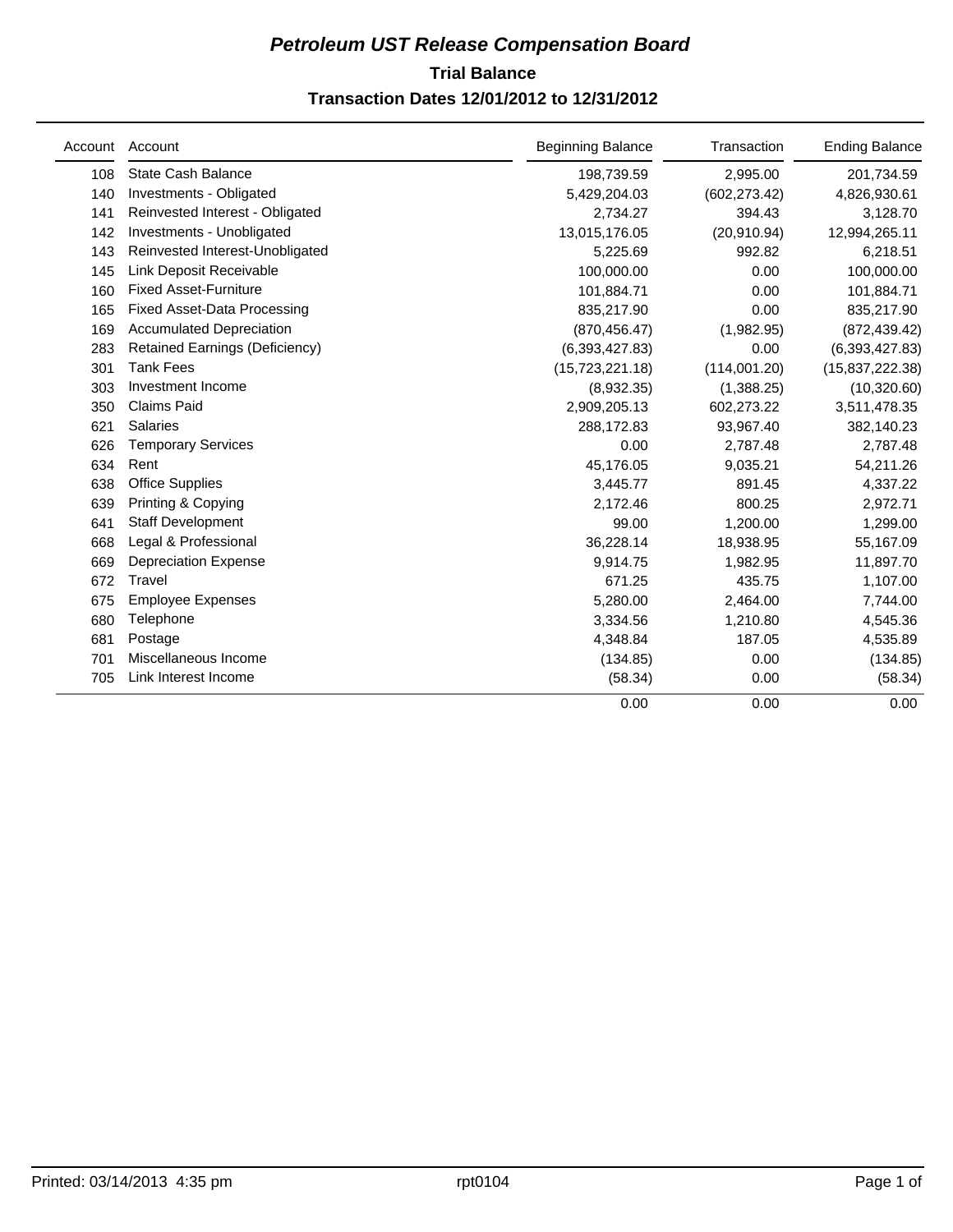#### **PETROLEUM UST RELEASE COMPENSATION BOARD PROGRAM YEAR 2012 COMPLIANCE / FEE ASSESSMENT REPORT AS OF FEBRUARY 28, 2013**

|                                                      | <b>PY 2012</b><br>As of 2/28/13 | PY 2012<br>As of 12/31/12 | <b>Increase from</b><br><b>Jan. Meeting</b> | PY 2011<br>(7/1/2011 - 6/30/2012)                | PY 2010<br>(7/1/2010 - 6/30/2011) | PY 2009<br>(7/1/2009 - 6/30/2010) | <b>Percent of</b><br>PY 2012/PY 2011 |
|------------------------------------------------------|---------------------------------|---------------------------|---------------------------------------------|--------------------------------------------------|-----------------------------------|-----------------------------------|--------------------------------------|
| <b>Refunds</b>                                       |                                 |                           |                                             |                                                  |                                   |                                   |                                      |
| Amount of Refunds Paid                               | $$193,760$ (a)                  | \$88,025                  | \$105,735                                   | $$387,524$ (a)                                   | \$214,842                         | \$106,391                         | 50%                                  |
| Number of Refunds Paid                               | 465                             | 204                       | 261                                         | 525                                              | 423                               | 225                               | 89%                                  |
| Number of Owners Paid Refunds                        | 141                             | 96                        | 45                                          | 226                                              | 205                               | 131                               | 62%                                  |
| Number of Pending Refunds                            | 3,168                           | 3,431                     | (263)                                       |                                                  |                                   |                                   |                                      |
| Amount of Pending Refunds                            | \$1,433,525                     | \$1,538,120               | (\$104,595)                                 |                                                  |                                   |                                   |                                      |
| <b>Collections</b>                                   |                                 |                           |                                             |                                                  |                                   |                                   |                                      |
| Amount of Refunds Used to Offset Outstanding Fees    | \$31,244                        | \$24,044                  | \$7,200                                     | \$68,517                                         | \$48,700                          | \$33,950                          | 46%                                  |
| Amount Collected by Attorney General/Special Counsel | \$264,639                       | \$209,494                 | \$55,145                                    | \$448,231                                        | \$371,668 (b)                     | \$370,397 (b)                     | 59%                                  |
| <b>Collection Costs</b>                              | \$77,226                        | \$66,225                  | \$11,001                                    | \$142,714                                        |                                   |                                   |                                      |
| Amount Collected by AG/SC, Less Collection Costs     | \$187,413                       | \$143,270                 | \$44,143                                    | \$305,517                                        |                                   |                                   |                                      |
| Number of Accounts Certified to the AG's office      | 604                             | 271                       | 333                                         | 687                                              | 592                               | 513                               | 88%                                  |
| Number of Owners Certified to the AG's office        | 226                             | 54                        | 172                                         | 250                                              | 240                               | 233                               | 90%                                  |
| Amount Certified to the AG's office                  | \$1,939,685                     | \$620,285                 | \$1,319,400                                 | \$1,687,168                                      | \$1,820,115                       | \$1,555,520                       | 115%                                 |
| <b>Appeals</b>                                       |                                 |                           |                                             |                                                  |                                   |                                   |                                      |
| <b>Orders Pursuant to Law</b>                        | $8*$                            | 8                         |                                             | *Current: 8 - under review                       |                                   |                                   |                                      |
| Determination to Deny a Certificate of Coverage      | $3***$                          | $\boldsymbol{2}$          |                                             | **Current: 2 - under review; 1 hearing scheduled |                                   |                                   |                                      |
| Ability to Pay Applications                          | 3                               | $\overline{4}$            |                                             |                                                  |                                   |                                   |                                      |
| COC Applications (As of 3/5/13)                      |                                 |                           |                                             |                                                  |                                   |                                   |                                      |
| <b>COC Application/Fee Statements Mailed</b>         | 3,538                           |                           |                                             | 3,595                                            | 3,674                             | 3,694                             | 98%                                  |
| # of Owners Issued COC                               | 3,140                           | 3,071                     |                                             | 3,254                                            | 3,258                             | 3,264                             | 96%                                  |
| # of Owners w/COCs In-Process                        | 146                             | 223                       |                                             | n/a                                              | n/a                               | n/a                               |                                      |
| # of Owners w/Unresolved Pending Denials of COC      | 31                              | 88                        |                                             | 3                                                | 2                                 | $\boldsymbol{2}$                  |                                      |
| # of Owners w/Unresolved Determinations Denying COC  | 87                              | 35                        |                                             | 164                                              | 207                               | 241                               |                                      |
| <b>Unclaimed Monies/Refunds Pending</b>              |                                 |                           |                                             |                                                  |                                   |                                   |                                      |
| Owners on Unclaimed Monies List (Uncashed Checks)    | 32                              |                           |                                             |                                                  |                                   |                                   |                                      |
| Amount of Unclaimed Monies (Uncashed Checks)         | \$27,770                        |                           |                                             |                                                  |                                   |                                   |                                      |
| Owners with Refunds Pending - More Info Requested    | 66                              |                           |                                             |                                                  |                                   |                                   |                                      |
| Amount of Refunds Pending with More Info Requested   | \$71,545                        |                           |                                             |                                                  |                                   |                                   |                                      |

**(a) Program year 2012 refund goal - \$275,000; PY 2012 refund amount to date - \$193,760 (70%). PY 2011 - refund goal \$250,000; refund amount \$387,524 (155%).** 

**(b) Amount includes AG and Special Counsel fees paid by Board**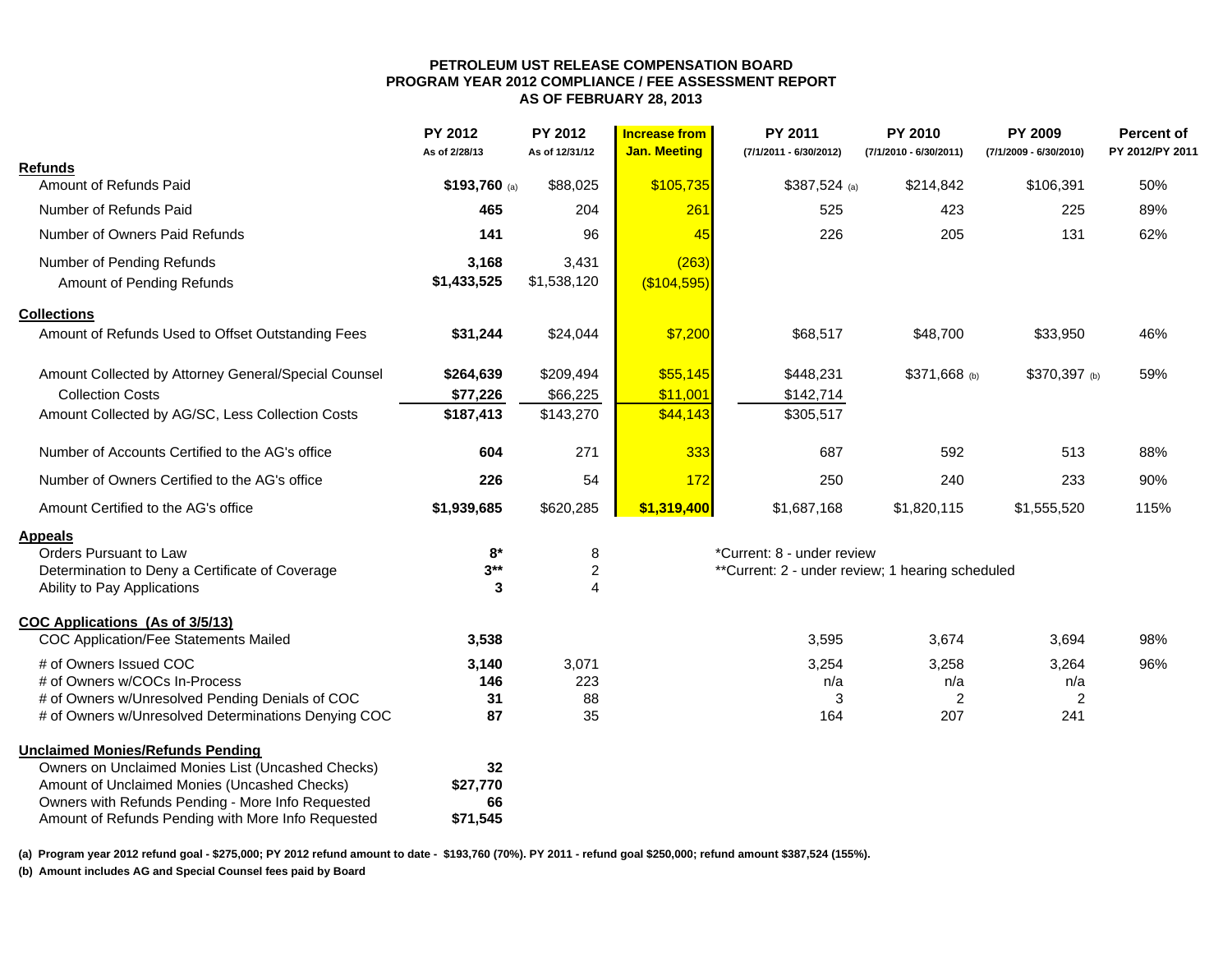# CLAIMS STATISTICS REPORT March 4, 2013

| Total Number of all Sites                         | 2854 |                 |
|---------------------------------------------------|------|-----------------|
| <b>Face Value of all Claims</b>                   |      | \$417,838,095   |
| Total Deductible Used for Settled Claims          |      | (\$90,448,863)  |
| Deductible Remaining for Open Claims              |      | (\$10,042,525)  |
| Net Value                                         |      | \$317,346,707   |
| <b>ITotal Disallowed Costs</b>                    |      | (\$75,683,642)  |
| Total Payments & Installments                     |      | (\$215,034,271) |
| Maximum Liability of Unpaid Claims                |      | \$26,628,794    |
| Total Average Gross Value per Closed Site         |      | \$128,268       |
| Total Average Net Value per Closed Site           |      | \$95,202        |
| Total Average Payout per Closed Site (2091 sites) |      | \$68,904        |
|                                                   |      |                 |

Costs for Sites Cleaned Up Exclusively Under BUSTR's 1999 and/or 2005 Corrective Action Rule

| Above the Deductible (128 sites):          |           |
|--------------------------------------------|-----------|
| Average clean-up costs per site:           | \$112,504 |
| Average claim payout per site:             | \$43,655  |
| Above and Below the Deductible (283 sites) |           |
| Average clean-up costs per site:           | \$66,605  |
| Average claim payout per site:             | \$19,745  |

| Breakdown of all claim packages                    |      |        |
|----------------------------------------------------|------|--------|
| <b>Work in Progress: Open Claims</b>               |      |        |
| Number of Claims with More Information Requested   | O    |        |
| Number of Claims with More Information Received    | ჩ    |        |
| Number of Pending Reviewable Claims                | 1664 |        |
| Total Open Claims                                  |      | 1.670  |
| Settled/Closed Claims                              |      |        |
| Number of Settled Claims                           | 4819 |        |
| Number of Closed Claims                            | 7464 |        |
| Below Deductible/NFA closed without review/Revoked | 616  |        |
| Number of Claims on Waiting List                   | 90   |        |
| <b>Total Settled Claims</b>                        |      | 12,989 |
| ∥Held Claims                                       |      |        |
| Number of Claims with Appeals Outstanding          | 19   |        |
| Number of Claims Below the Deductible              | 272  |        |
| <b>Total Held Claims</b>                           |      | 291    |
| Total Number of Claims                             |      | 14,950 |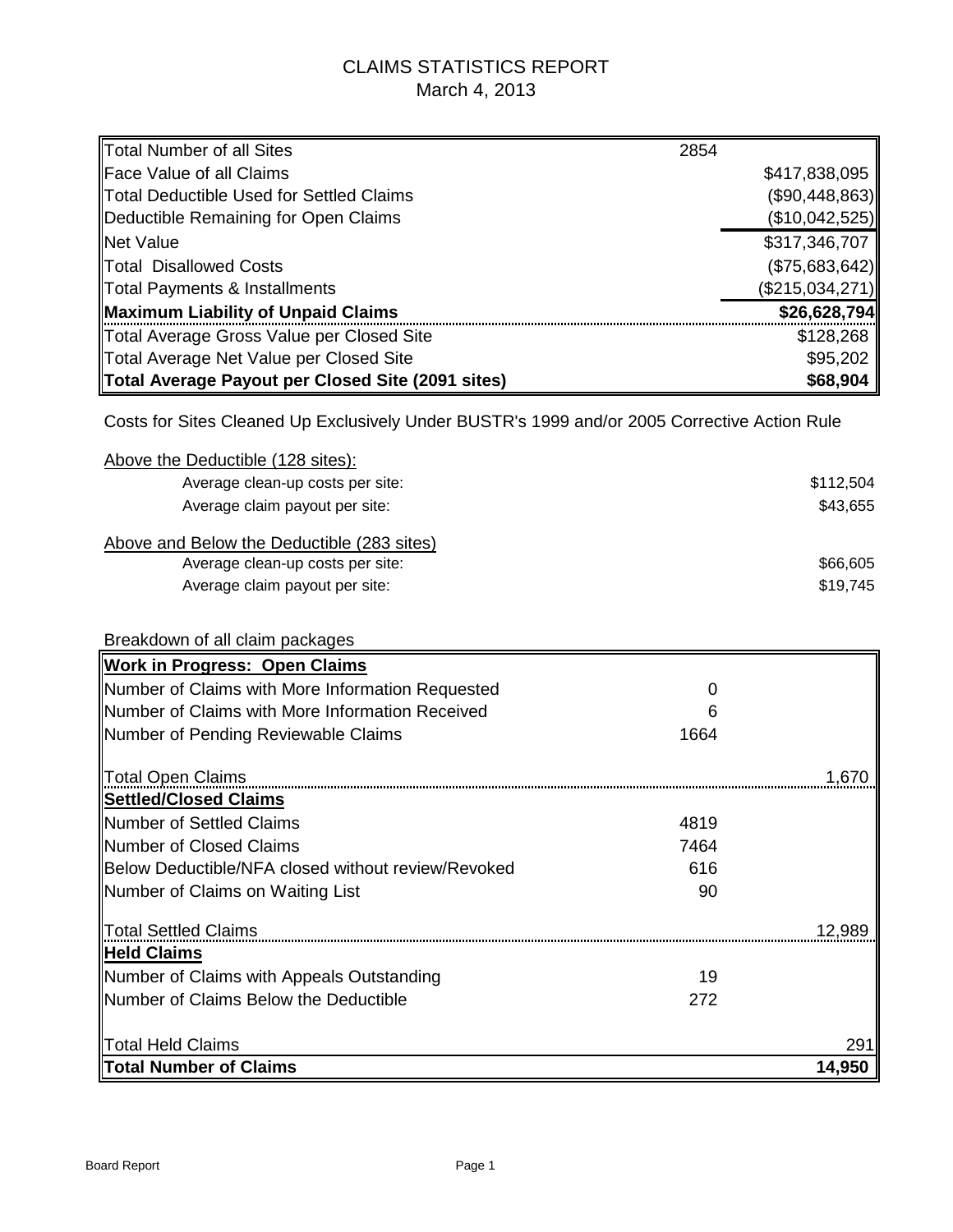#### **CLAIM SETTLEMENT SUMMARY**

| <b>YEAR</b>              | <b>CLAIMS REC'D</b>                | <b>SETTLED</b> | $RVK/BD-NFA1$          | <b>NET VALUE</b>       | DISALLOWED             | <b>SETTLEMENT</b>                              | <b>PAYOUT</b>                  |
|--------------------------|------------------------------------|----------------|------------------------|------------------------|------------------------|------------------------------------------------|--------------------------------|
| 2003                     | 752 (\$14.088M)                    | 655            | 66                     | \$13,455,085           | \$4,181,941            | \$9,472,920                                    | $70.4\%$ <sup>A</sup>          |
| <b>AVG/MONTH</b>         | 63 (\$1.174M)                      | 60             |                        |                        |                        | <b>AVERAGE PAYOUT PER CLAIM</b>                | \$14,462                       |
| 2004                     | 743 (\$14.527M)                    | 685            | 47                     | \$14,072,003           | \$3.886.634            | \$10,166,903                                   | $72.2\%$ B,C                   |
| <b>AVG/MONTH</b>         | 62 (\$1.210M)                      | 61             |                        |                        |                        | <b>AVERAGE PAYOUT PER CLAIM</b>                | \$<br>14,842                   |
|                          |                                    |                |                        |                        |                        |                                                |                                |
| 2005                     | 823 (\$13.235M)                    | 782            | 26                     | \$14,605,477           | \$4,377,921            | \$10,184,085                                   | $69.7\%$ $^{\rm D}$            |
| <b>AVG/MONTH</b>         | 69 (\$1.103M)                      | 67             |                        |                        |                        | <b>AVERAGE PAYOUT PER CLAIM</b>                | \$<br>13,023                   |
| 2006                     | 971 (\$12.874M)                    | 790            | 48                     | \$14,231,096           | \$4,708,846            | \$9,446,002                                    | $66.4\%$ $^{\rm E}$            |
| <b>AVG/MONTH</b>         | 81 (\$1.073M)                      | 70             |                        |                        |                        | <b>AVERAGE PAYOUT PER CLAIM</b>                | \$<br>11,957                   |
|                          |                                    |                |                        |                        |                        |                                                |                                |
| 2007                     | 916 (\$13.177M)                    | 738            | 65                     | \$11,727,341           | \$4,467,443            | \$7,259,898                                    | 61.9%                          |
| <b>AVG/MONTH</b>         | 76 (\$1.098M)                      | 67             |                        |                        |                        | <b>AVERAGE PAYOUT PER CLAIM</b>                | \$<br>9,837                    |
| 2008                     | 867 (\$12.409M)                    | 752            | 52                     | \$11,602,241           | \$3.631.544            | \$8,191,840                                    | $70.6\%$ <sup>F</sup>          |
| <b>AVG/MONTH</b>         | 72 (\$1.034M)                      | 67             |                        |                        |                        | <b>AVERAGE PAYOUT PER CLAIM</b>                | \$<br>10,893                   |
|                          | <b>CLAIMS REC'D</b>                | <b>SETTLED</b> | $RVK/BD-NFA1$          | <b>FACE VALUE</b>      | <b>DISALLOWED</b>      | <b>DEDUCTIBLE USED</b>                         | <b>SETTLEMENT</b>              |
| 2009                     | 799 (\$11.078 M)                   | 723            | 38                     | \$14,606,030           | \$3,892,253            | \$3,081,606                                    | 7,632,171 <sup>G</sup><br>\$   |
| <b>AVG/MONTH</b>         | 67 (\$0.923 M)                     | 63             |                        |                        |                        | <b>AVERAGE PAYOUT PER CLAIM</b>                | \$<br>10,556                   |
| <b>PERCENTAGES</b>       |                                    |                |                        |                        | 26.6%                  |                                                | 66.2%                          |
| 2010                     | 808 (\$11.406 M)                   | 705            | 52                     | \$12,639,804           | \$3,016,429            | \$2,582,211                                    | \$<br>7,041,164                |
| <b>AVG/MONTH</b>         | 67 (\$0.951 M)                     | 63             |                        |                        |                        | <b>AVERAGE PAYOUT PER CLAIM</b>                | \$<br>9,987                    |
| <b>PERCENTAGES</b>       |                                    |                |                        |                        | 23.9%                  |                                                | 70.0%                          |
| 2011<br><b>AVG/MONTH</b> | 794 (\$10.536 M)<br>66 (\$0.878 M) | 725<br>68      | 94                     | \$13,320,431           | \$2,755,350            | \$3,537,439<br><b>AVERAGE PAYOUT PER CLAIM</b> | \$<br>7,027,642<br>\$<br>9,693 |
| <b>PERCENTAGES</b>       |                                    |                |                        |                        | 20.7%                  |                                                | 71.8%                          |
|                          |                                    |                |                        |                        |                        |                                                |                                |
| PROGRAM YEAR 2012        |                                    |                |                        |                        |                        |                                                |                                |
| <b>MONTH</b>             | <b>CLAIMS REC'D</b>                | <b>SETTLED</b> | $RVK/BD-NFA1$          | <b>FACE VALUE</b>      | <b>DISALLOWED</b>      | <b>DEDUCTIBLE USED</b>                         | <b>SETTLEMENT</b>              |
| $Jul-12$                 | 53 (\$0.618 M)                     | 48             | $\overline{0}$         | \$1,128,905            | \$157,100              | \$112,062                                      | \$859,744                      |
| Aug- $12$                | 68 (\$0.853 M)                     | 69             | 22                     | \$1,973,003            | \$485,113              | \$365,688                                      | \$1,122,202                    |
| Sep-12                   | 50 (\$1.104 M)                     | 68             | $\mathbf{0}$           | \$1,331,072            | \$309,471              | \$75,891                                       | \$945,710                      |
| $Oct-12$<br>$Nov-12$     | 52 (\$0.565 M)<br>55 (\$0.961 M)   | 51<br>46       | $\boldsymbol{0}$<br>15 | \$759,528<br>\$615,727 | \$237,384<br>\$109,366 | \$169,626<br>\$214,241                         | \$352,518<br>\$292,119         |
| $Dec-12$                 | 61 (\$0.854 M)                     | 73             | $\mathbf{0}$           | \$836,867              | \$144,716              | \$115,940                                      | \$576,212                      |
| $Jan-13$                 | 49 (\$0.760 M)                     | 73             | $\overline{0}$         | \$1,010,183            | \$167,557              | \$228,630                                      | \$613,996                      |
| $Feb-13$                 | 58 (\$0.668 M)                     | 54             | $\theta$               | \$998,635              | \$324,025              | \$216,759                                      | \$440,779                      |
| Mar- $13$                |                                    |                |                        |                        |                        |                                                |                                |
| Apr-13                   |                                    |                |                        |                        |                        |                                                |                                |
| $May-13$                 |                                    |                |                        |                        |                        |                                                |                                |
| $Jun-13$                 |                                    |                |                        |                        |                        |                                                |                                |
| <b>TOTAL</b>             | 446 (\$6.383 M)                    | 482            | 37                     | \$8,653,921            | \$1,934,732            | \$1,498,836                                    | \$5,203,281                    |
| <b>AVG/MONTH</b>         | 56                                 | 65             |                        |                        |                        |                                                |                                |
| <b>PERCENTAGES</b>       | <b>AVERAGE PAYOUT PER CLAIM</b>    |                |                        |                        | 22.4%                  |                                                | 72.7%<br>\$10,795              |
|                          |                                    |                |                        |                        |                        |                                                |                                |

<sup>A</sup>Includes a settlement agreement in PY 2003 with a major oil company for 66 claims for \$663,775 (a payout percentage of 45.5%) <sup>B</sup>Includes a settlement agreement in PY 2004 with a major oil company for 98 claims for \$1,100,000 (a payout percentage of 59.2%) CIncludes a settlement agreement in PY 2004 with a major oil company for 33 claims for \$417,500 (a payout percentage of 76.6%)

 $<sup>D</sup>$  Includes a settlement agreement in PY 2005 with a major oil company for 89 claims for \$912,000 (a payout percentage of 62.5%)</sup>

<sup>E</sup>Includes a settlement agreement in PY 2006 with a major oil company for 124 claims for \$1,832,000 (a payout percentage of 63.5%)

Fincludes a settlement agreement in PY 2008 with a major oil company for 136 claims for \$1,820,000 (a payout percentage of 60.8%)

 $<sup>G</sup>$ Includes a settlement agreement in PY 2009 with a major oil company for 96 claims for \$1,215,000 (a payout percentage of 46.9%)</sup>

<sup>1</sup>Eligibility revoked and/or Below Deductible claims with an NFA are not included in the claims payout statistics.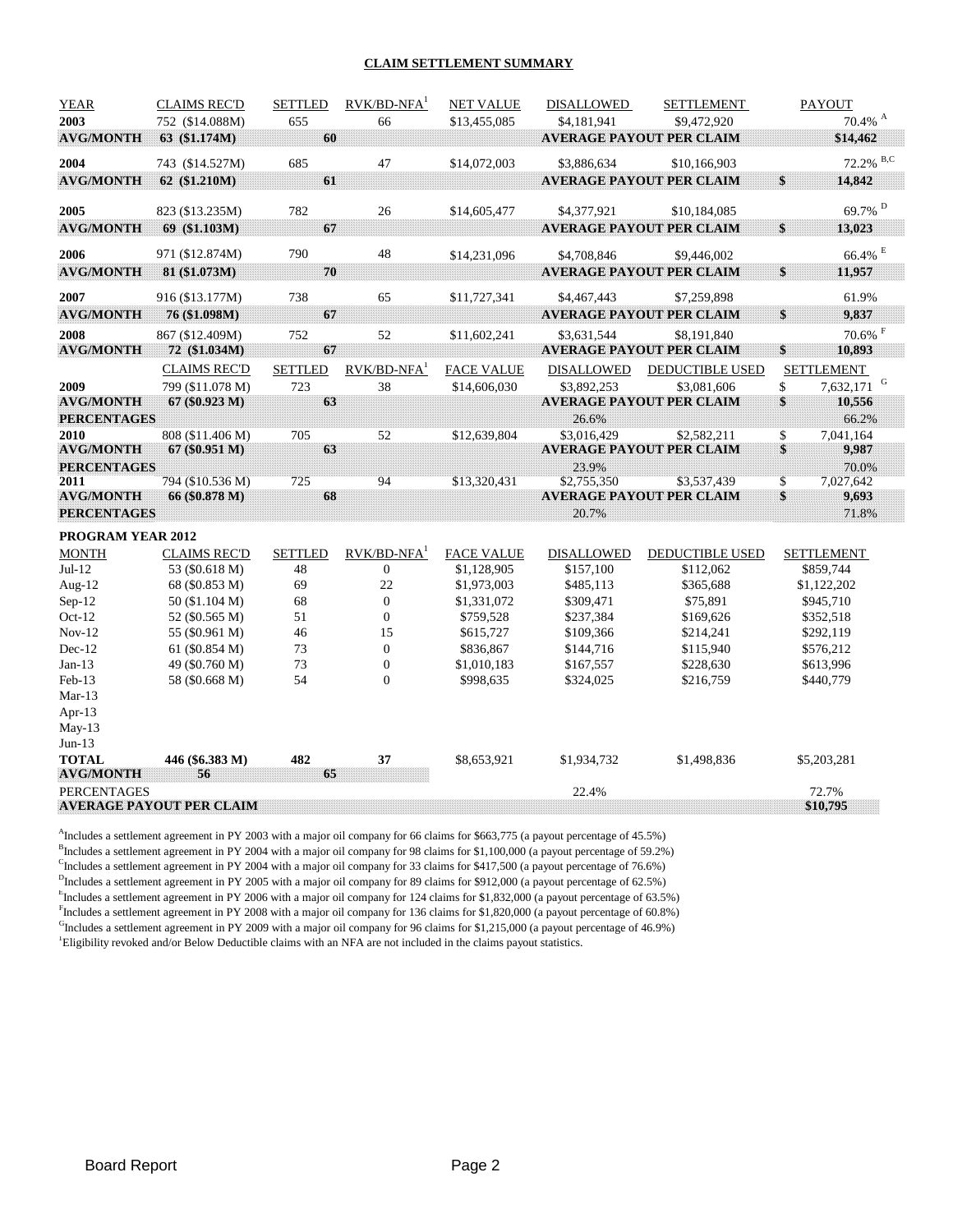### **ELIGIBILITY STATISTICS REPORT**

March 4, 2013

#### **Breakdown of Applications**

| More Info Requested            |    |
|--------------------------------|----|
| In Review                      | 15 |
| <b>Total Open Applications</b> | 17 |

*Eligibility Determinations Under Appeal 5*

|                | <b>REC'D</b>   | APP'D            | <b>DENIED</b> | No Release           | 84             | 31.1% |
|----------------|----------------|------------------|---------------|----------------------|----------------|-------|
| <b>PY 2003</b> | 78             | 66               | 42            | Late Filing          | 61             | 22.6% |
| Average/mo.    | 7              | 9                |               | No Valid COC         | 33             | 12.2% |
|                |                |                  |               | Abandoned/Out of     |                |       |
|                |                |                  |               | Compliance Tank      | 26             | 9.6%  |
| <b>PY 2004</b> | 72             | 79               | 48            | No CA Required       | 12             | 4.4%  |
| Average/mo.    | 6              | 11               |               | Pre-Fund Release     | 9              | 3.3%  |
|                |                |                  |               | Incomplete App       | 8              | 3.0%  |
| <b>PY 2005</b> | 96             | 71               | 34            | <b>Untimely Fees</b> | $\overline{4}$ | 1.5%  |
| Average/mo.    | 8              | $\boldsymbol{9}$ |               | No Fee Payment       | 3              | 1.1%  |
|                |                |                  |               | No Response          | 3              | 1.1%  |
| <b>PY 2006</b> | 109            | 69               | 34            | Other                | 27             | 10.0% |
| Average/mo.    | 9              | $\boldsymbol{9}$ |               | <b>Total</b>         | 270            |       |
| <b>PY 2007</b> | 108            | 71               | 29            |                      |                |       |
| Average/mo.    | 9              | 8                |               |                      |                |       |
| <b>PY 2008</b> | 96             | 63               | 30            |                      |                |       |
| Average/mo.    | 8              |                  | 8             |                      |                |       |
| <b>PY 2009</b> | 85             | 81               | 20            |                      |                |       |
| Average/mo.    | $\overline{7}$ |                  | 8             |                      |                |       |
| <b>PY 2010</b> | 38             | 48               | 18            |                      |                |       |
| Average/mo.    | 3              |                  | 6             |                      |                |       |
|                |                |                  |               |                      |                |       |
| <b>PY 2011</b> | 63             | 45               | 15            |                      |                |       |
| Average/mo.    | 5              |                  | 5             |                      |                |       |

|       |              |               | Denial Reasons PY 2003-2011 |     | $\%$  |
|-------|--------------|---------------|-----------------------------|-----|-------|
| REC'D | <b>APP'D</b> | <b>DENIED</b> | No Release                  | 84  | 31.1% |
| 78    | 66           | 42            | Late Filing                 | 61  | 22.6% |
| 7     | 9            |               | No Valid COC                | 33  | 12.2% |
|       |              |               | Abandoned/Out of            |     |       |
|       |              |               | <b>Compliance Tank</b>      | 26  | 9.6%  |
| 72    | 79           | 48            | No CA Required              | 12  | 4.4%  |
| 6     | 11           |               | <b>Pre-Fund Release</b>     | 9   | 3.3%  |
|       |              |               | Incomplete App              | 8   | 3.0%  |
| 96    | 71           | 34            | <b>Untimely Fees</b>        | 4   | 1.5%  |
| 8     | 9            |               | No Fee Payment              | 3   | 1.1%  |
|       |              |               | No Response                 | 3   | 1.1%  |
| 109   | 69           | 34            | Other                       | 27  | 10.0% |
| 9     | 9            |               | Total                       | 270 |       |

#### Program Year 2012

|              | <b>REC'D</b> | <b>APP'D</b> | <b>DENIED</b> | No Release              |    |
|--------------|--------------|--------------|---------------|-------------------------|----|
| $Jul-12$     |              | 6            | 3             | Late Filing             |    |
| Aug- $12$    | 3            | 2            | 2             | No Valid COC            |    |
| $Sep-12$     |              |              | 0             | Abandoned / OOC         | 4  |
| $Oct-12$     | 8            |              | 4             | No CA Required          | 4  |
| $Nov-12$     |              |              | 0             | <b>Pre-Fund Release</b> |    |
| $Dec-12$     | 9            | 8            | 3             | Incomplete App          |    |
| $Jan-13$     | 11           | 9            | 4             | <b>Untimely Fees</b>    |    |
| $Feb-13$     | 3            |              |               | No Fee Payment          |    |
| $Mar-13$     |              |              |               | No Response             |    |
| Apr-13       |              |              |               | Other                   |    |
| $May-13$     |              |              |               | <b>Total</b>            | 17 |
| $Jun-13$     |              |              |               |                         |    |
| <b>TOTAL</b> | 55           | 36           | 17            |                         |    |
| Average/mo.  |              |              |               |                         |    |

| <b>Denial Reasons PY 2012</b> |                |
|-------------------------------|----------------|
| No Release                    | 4              |
| Late Filing                   | $\overline{c}$ |
| No Valid COC                  | 1              |
| Abandoned / OOC               | 4              |
| No CA Required                | 4              |
| Pre-Fund Release              |                |
| Incomplete App                |                |
| <b>Untimely Fees</b>          |                |
| No Fee Payment                |                |
| No Response                   |                |
| <b>Other</b>                  | 1              |
|                               |                |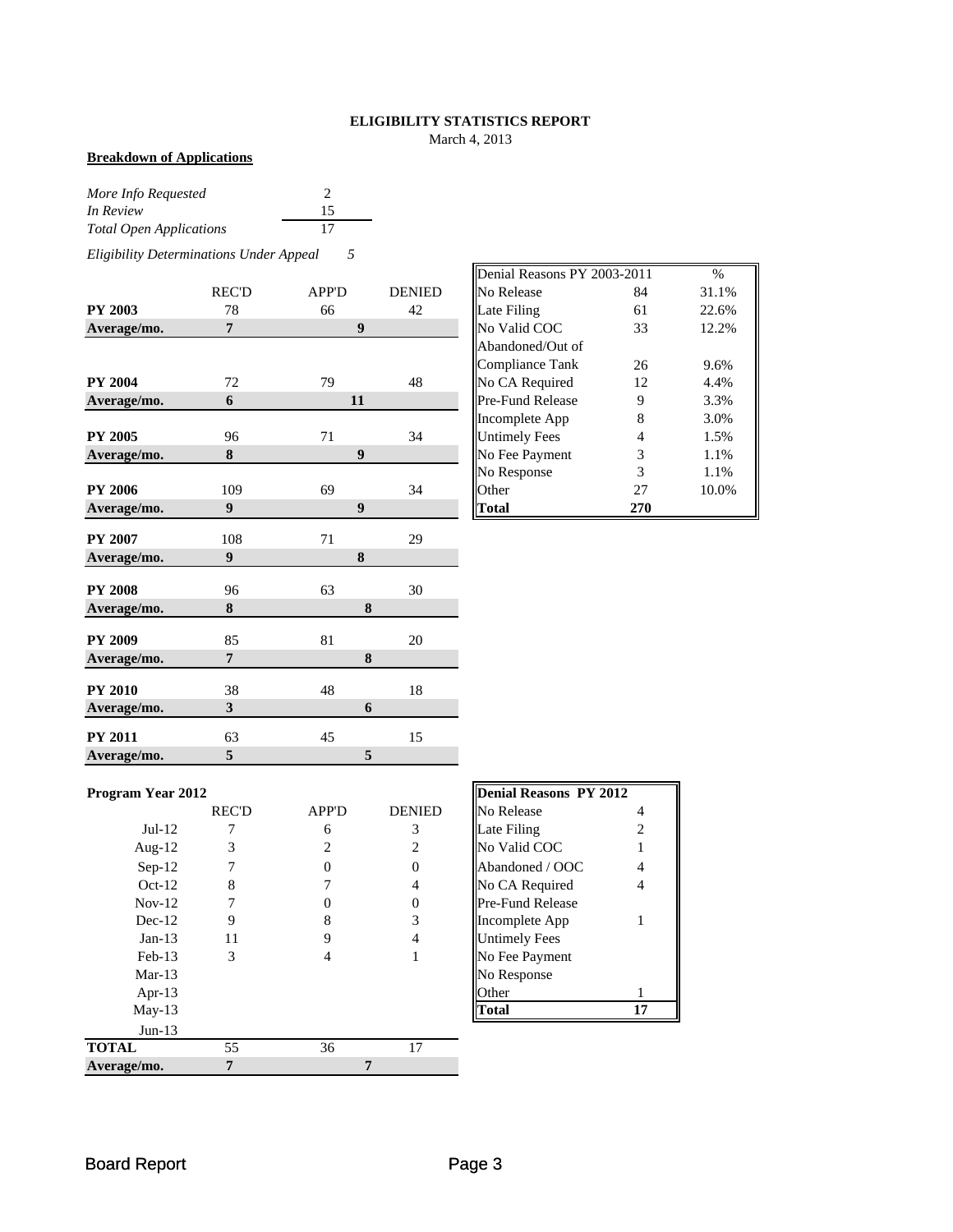### **COST PRE-APPROVAL STATISTICS REPORT**

March 4, 2013

**Mandatory Cost Pre-Approvals Voluntary Pre-Approvals**

| INumber Annual RAPs in Review                |    | INumber in Review |  |
|----------------------------------------------|----|-------------------|--|
| Number Annual FPR in Review                  |    |                   |  |
| All Other Mandatory Open Cost Pre-Approvals: | 44 |                   |  |
| Total Open Mandatory Cost Pre-Approvals      |    |                   |  |

|         |    | <b>New RAPs</b> | <b>Annual RAP Cost</b><br><b>Pre-Approvals</b> |    | <b>Annual FPR</b><br><b>Cost Pre-</b><br><b>Approvals</b> |    |    | <b>Mandatory IRA</b> |    | Tier 3 | Monitoring/ | <b>Calibration</b><br>Plan |    | <b>Voluntary</b> |     | <b>TOTALS</b> |
|---------|----|-----------------|------------------------------------------------|----|-----------------------------------------------------------|----|----|----------------------|----|--------|-------------|----------------------------|----|------------------|-----|---------------|
| PY 2007 | 26 | 35              | 26                                             | 21 | 49                                                        | 49 | 12 |                      | 16 | 20     | 28          | 28                         | 44 | 39               | 201 | 203           |
| PY 2008 | 33 | 25              | 49                                             | 45 | 52                                                        | 48 | 8  | 12                   | 16 |        | 58          | 44                         | 58 | 60               | 274 | 246           |
| PY 2009 | 27 | 21              | $\mathcal{L}$                                  | 28 | 65                                                        | 64 |    |                      | 25 | 19     | 35          | 38                         | 36 | 38               | 222 | 214           |
| PY 2010 | 22 | 22              | 21                                             | 24 | 52                                                        | 66 | 8  |                      | 23 | 28     | 34          | 38                         |    | 30               | 191 | 217           |
| PY 2011 | 35 | 30              | 19                                             |    | 56                                                        | 55 |    |                      | 22 |        | 45          | 43                         | 41 | 46               | 223 | 210           |

|                |                |                 |                        |                      | <b>Annual FPR</b> |                  |                  |                      |                |              | Monitoring /       |              |                  |              |               |              |
|----------------|----------------|-----------------|------------------------|----------------------|-------------------|------------------|------------------|----------------------|----------------|--------------|--------------------|--------------|------------------|--------------|---------------|--------------|
|                |                |                 | <b>Annual RAP Cost</b> |                      | <b>Cost Pre-</b>  |                  |                  |                      |                |              | <b>Calibration</b> |              |                  |              |               |              |
| <b>PY 2012</b> |                | <b>New RAPs</b> |                        | <b>Pre-Approvals</b> |                   | <b>Approvals</b> |                  | <b>Mandatory IRA</b> |                | Tier 3       | Plan               |              | <b>Voluntary</b> |              | <b>TOTALS</b> |              |
|                | <b>REC'D</b>   | DET'D           | <b>REC'D</b>           | <b>DET'D</b>         | <b>REC'D</b>      | <b>DET'D</b>     | <b>REC'D</b>     | <b>DET'D</b>         | <b>REC'D</b>   | <b>DET'D</b> | REC'D              | <b>DET'D</b> | <b>REC'D</b>     | <b>DET'D</b> | <b>REC'D</b>  | <b>DET'D</b> |
| $Jul-12$       | 2              | 2               | $\Omega$               | 2                    | 3                 | 14               |                  | $\overline{4}$       |                | 3            | $\Omega$           | 4            | 4                | 2            | 11            | 31           |
| Aug-12         | $\overline{4}$ | 2               |                        | $\overline{2}$       | 4                 | 5                | $\mathbf{0}$     | $\mathbf{0}$         | 3              |              | 4                  |              |                  |              | 17            | 12           |
| Sep-12         | $\overline{2}$ | 3               |                        | $\Omega$             | 5                 | 4                |                  | $\Omega$             |                |              | 3                  | 4            | 3                | 3            | 16            | 15           |
| Oct-12         |                | 3               |                        | $\theta$             | 3                 | 6                | $\boldsymbol{0}$ | $\mathbf{0}$         | $\overline{2}$ |              |                    | $\Omega$     | 2                |              | 10            | 11           |
| $Nov-12$       | $\Omega$       |                 | 4                      | $\overline{2}$       | 6                 | 4                | 2                | $\Omega$             | 2              | 3            |                    | 4            | 4                | 6            | 25            | 20           |
| Dec-12         |                | 2               | 2                      | 3                    | 2                 | $\overline{4}$   | $\Omega$         |                      | $\Omega$       | 4            | 3                  | 3            | 0                | 3            | 8             | 20           |
| $Jan-13$       | 4              | 2               |                        | 4                    | 4                 | 5                | 2                | $\mathbf{0}$         |                | $\Omega$     | 3                  | 5            | $\theta$         |              | 15            | 17           |
| Feb-13         | $\Omega$       | 5               |                        | $\Omega$             | 4                 | 4                | $\mathbf{0}$     | 2                    |                | 5            | 3                  | 8            | 4                |              | 13            | 25           |
| $Mar-13$       |                |                 |                        |                      |                   |                  |                  |                      |                |              |                    |              |                  |              |               |              |
| Apr-13         |                |                 |                        |                      |                   |                  |                  |                      |                |              |                    |              |                  |              |               |              |
| $May-13$       |                |                 |                        |                      |                   |                  |                  |                      |                |              |                    |              |                  |              |               |              |
| $Jun-13$       |                |                 |                        |                      |                   |                  |                  |                      |                |              |                    |              |                  |              |               |              |
| <b>TOTALS</b>  | 14             | 20              | 11                     | 13                   | 31                | 46               | 6                | 7                    | 11             | 18           | 24                 | 29           | 18               | 18           | 115           | 151          |
| Avg./Mo        |                |                 |                        |                      |                   |                  |                  |                      |                |              |                    |              |                  |              | 14            | 19           |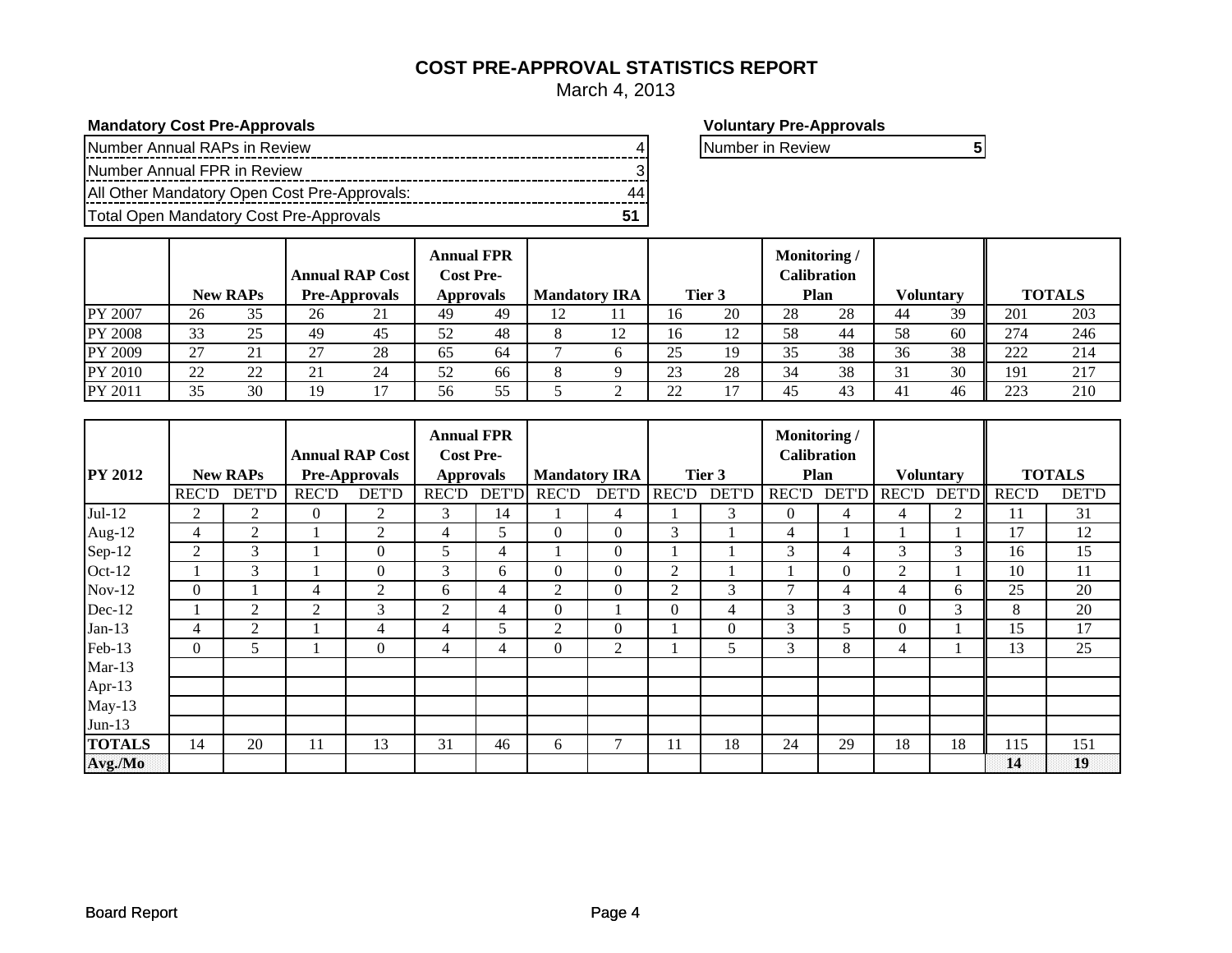### **Facility Certificate Listing**

**Program Year 2011**

**COC Eff Date: Yes COC Print Date: Yes** 

#### **Printed from 01/08/2013 to 03/15/2013**

| <b>Owner/Fac</b> | <b>UST Cnt</b> | Own / Fac Name                            | Own / Fac Address                    | <b>Eff Date</b> | <b>Print Date</b> | <b>Override Reason</b>         | <b>Denial Status</b> |
|------------------|----------------|-------------------------------------------|--------------------------------------|-----------------|-------------------|--------------------------------|----------------------|
|                  |                |                                           |                                      |                 |                   |                                |                      |
| 2146-0001        | 3              | <b>Bayview Wastewater Treatment Plant</b> | 3900 N. Summit Street, Toledo OH     | 07/01/2011      | 03/01/2013        | Not Required: Post 11-30-09 Pa | N/A                  |
| 2146-0003        | $\overline{2}$ | Fire Station 4                            | 3940 Hill Avenue. Toledo OH          | 07/01/2011      | 03/01/2013        | Not Required: Post 11-30-09 Pa | N/A                  |
| 2146-0004        | $\overline{2}$ | Fire Station 9                            | 920 South Ave. Toledo OH             | 07/01/2011      | 03/01/2013        | Not Required: Post 11-30-09 Pa | N/A                  |
| 2146-0005        | $\overline{2}$ | Fire Station 13                           | 1899 Front St, Toledo OH             | 07/01/2011      | 03/01/2013        | Not Required: Post 11-30-09 Pa | N/A                  |
| 2146-0006        | $\overline{2}$ | Fire Station 18                           | 5221 Lewis Ave, Toledo OH            | 07/01/2011      | 03/01/2013        | Not Required: Post 11-30-09 Pa | N/A                  |
| 2146-0011        | $\overline{2}$ | <b>Muni Service Station</b>               | Spielbush Southern, Toledo OH        | 07/01/2011      | 03/01/2013        | Not Required: Post 11-30-09 Pa | N/A                  |
| 2146-0023        | $\overline{2}$ | Streets Bridges and Harbor                | 301 Byrne Rd, Toledo OH              | 07/01/2011      | 03/01/2013        | Not Required: Post 11-30-09 Pa | N/A                  |
| 2146-0025        | $\overline{4}$ | Streets Bridges and Harbor                | 1189 W Central, Toledo OH            | 07/01/2011      | 03/01/2013        | Not Required: Post 11-30-09 Pa | N/A                  |
| 2146-0027        | $\overline{2}$ | Sewer Maintenance                         | 3930 Creekside, Toledo OH            | 07/01/2011      | 03/01/2013        | Not Required: Post 11-30-09 Pa | N/A                  |
| 2146-0028        | 2              | <b>Water Distribution</b>                 | 401 S Erie, Toledo OH                | 07/01/2011      | 03/01/2013        | Not Required: Post 11-30-09 Pa | N/A                  |
| 2146-0032        |                | <b>Windermere Lift Station</b>            | Windermere Boulevard, Toledo OH      | 07/01/2011      | 03/01/2013        | Not Required: Post 11-30-09 Pa | N/A                  |
| 2146-0044        |                | New Fire Station 24                       | 5023 Summitt Street, Toledo OH       | 07/01/2011      | 03/01/2013        | Not Required: Post 11-30-09 Pa | N/A                  |
| 2146-0046        | $\overline{2}$ | Glass City Municipal Marina               | 1701 Front Street. Toledo OH         | 07/01/2011      | 03/01/2013        | Not Required: Post 11-30-09 Pa | N/A                  |
| 6995-0003        |                | Washington High School                    | 1 Paul E Brown Dr SE, Massilion OH   | 07/01/2011      | 03/15/2013        | Not Required: Post 11-30-09 Pa | N/A                  |
| 9224-0001        |                | Ross County Court House                   | 2 N. Paint Street, Chillicothe OH    | 07/01/2011      | 01/18/2013        | Not Required: Post 11-30-09 Pa | N/A                  |
| 9224-0003        | $\overline{2}$ | Ross County Airport                       | 1296 Stone Road, Chillicothe OH      | 07/01/2011      | 01/18/2013        | Not Required: Post 11-30-09 Pa | N/A                  |
| 9224-0004        | 3              | <b>Ross County Engineer</b>               | 755 Fairgrounds Road, Chillicothe OH | 07/01/2011      | 01/18/2013        | Not Required: Post 11-30-09 Pa | N/A                  |
| 12525-0001       |                | Glore's Automotive                        | 160 N. Wilhelm Street, Holgate OH    | 08/10/2011      | 02/01/2013        | Tank Qty Split for COC         | N/A                  |

**Total USTs 35**

**Total Determinations 17**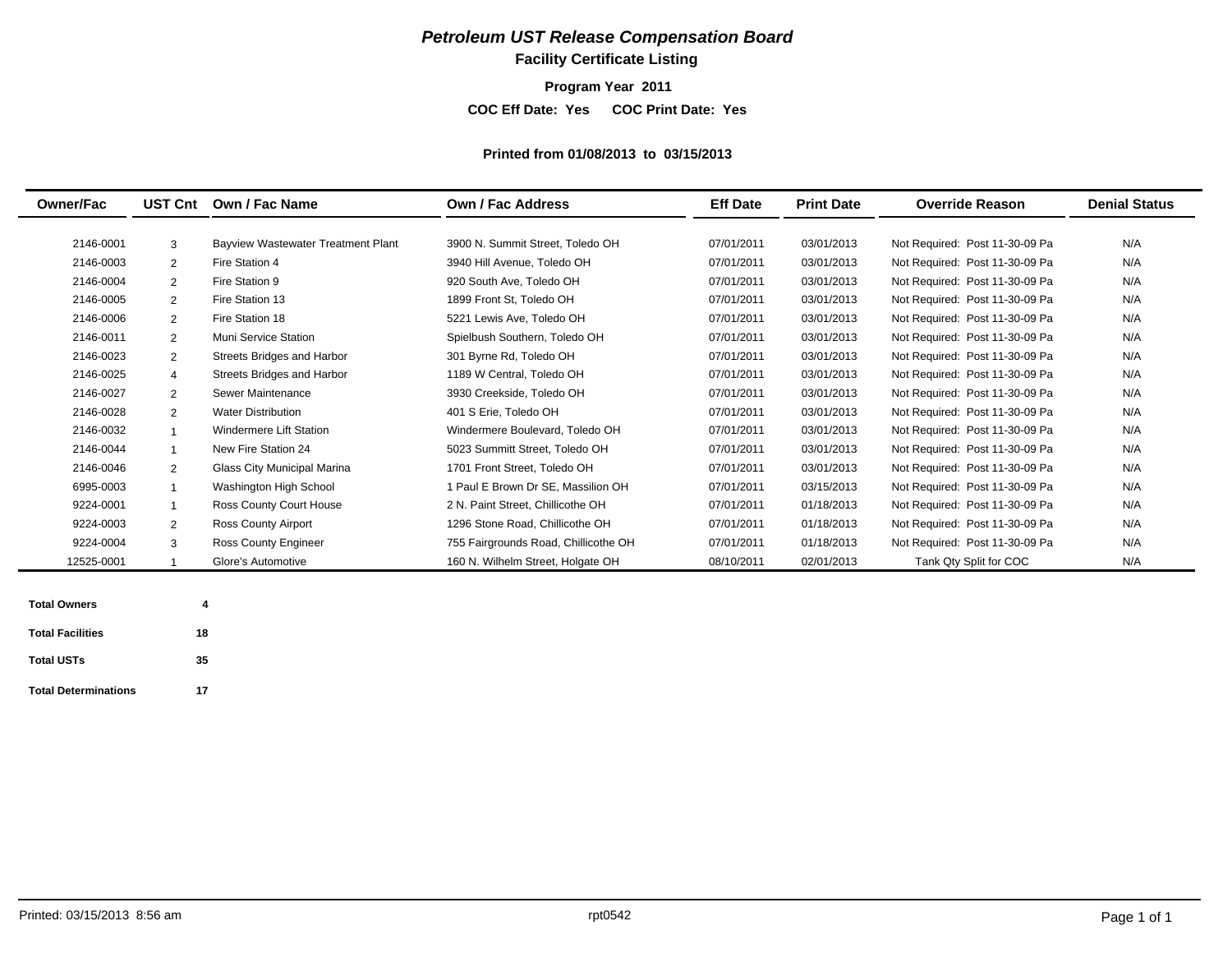### **Facility Certificate Listing**

### **Program Year 2011 COC Eff Date: No COC Print Date: No Denial Status: DETERMINATION**

#### **Date of Determination from 01/08/2013 to 3/15/13**

| <b>Owner/Fac</b>            | UST Cnt Own / Fac Name   | <b>Own / Fac Address</b>                | <b>Eff Date</b> | <b>Print Date</b> | <b>Override Reason</b> | <b>Denial Status</b> |
|-----------------------------|--------------------------|-----------------------------------------|-----------------|-------------------|------------------------|----------------------|
| 2146-0030                   | <b>Water Low Service</b> | 1002 Yondota Road, Jerusalem Township O |                 |                   | N/A                    | Determination        |
|                             |                          |                                         |                 |                   |                        |                      |
| <b>Total Owners</b>         |                          |                                         |                 |                   |                        |                      |
| <b>Total Facilities</b>     |                          |                                         |                 |                   |                        |                      |
| <b>Total USTs</b>           |                          |                                         |                 |                   |                        |                      |
| <b>Total Determinations</b> |                          |                                         |                 |                   |                        |                      |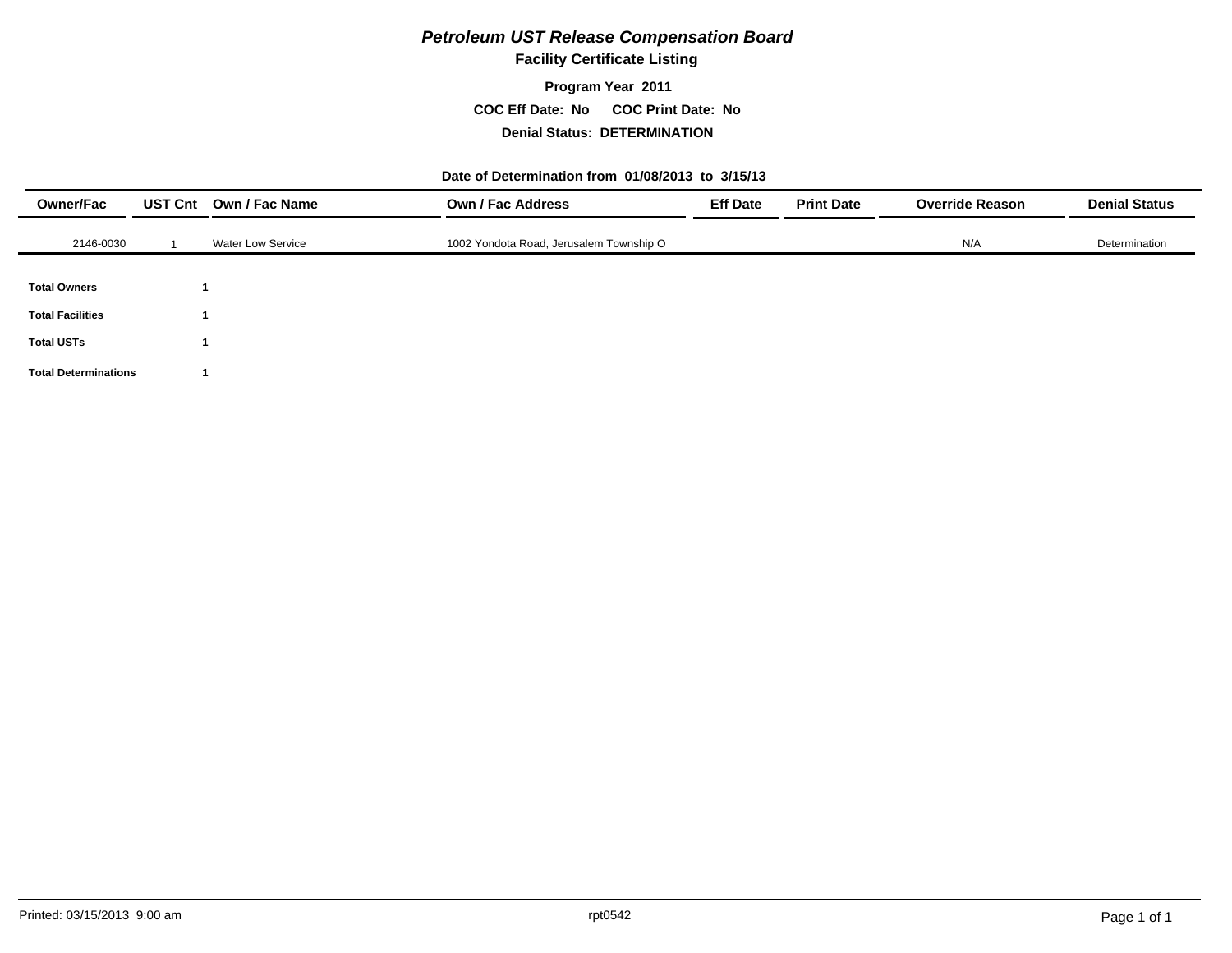# **Facility Certificate Listing**

**Program Year 2012**

**COC Eff Date: Yes COC Print Date: Yes** 

#### **Printed from 01/08/2013 to 03/15/2013**

| <b>Owner/Fac</b> |                         | UST Cnt Own / Fac Name                    | Own / Fac Address                           | <b>Eff Date</b> | <b>Print Date</b> | <b>Override Reason</b>         | <b>Denial Status</b> |
|------------------|-------------------------|-------------------------------------------|---------------------------------------------|-----------------|-------------------|--------------------------------|----------------------|
| 853-0001         | $\overline{4}$          | The Beaver Petroleum Company Inc.         | 1507 Waynesburg Drive S.E., Canton OH       | 01/14/2013      | 02/01/2013        | Not Required: Post 11-30-09 Pa | N/A                  |
| 862-0085         | 3                       | 76 Port Clinton Marathon                  | 1810 E. Perry Street, Port Clinton OH       | 01/17/2013      | 02/01/2013        | Not Required: Post 11-30-09 Pa | N/A                  |
| 1116-0004        | $\overline{2}$          | <b>Bob Evans Trucking Services</b>        | 6088 Green-Field Drive, Springfield OH      | 03/07/2013      | 03/15/2013        | Not Required: Post 11-30-09 Pa | N/A                  |
| 1546-0001        | $\mathbf{1}$            | Canfield Schools Bus Garage               | 39 Wadsworth Street, Canfield OH            | 02/01/2013      | 02/15/2013        | PD Response Accepted           | Accepted             |
| 2103-0007        | $\mathbf{1}$            | Ridgewood Golf Course                     | 6506 Ridge Road, Parma OH                   | 08/06/2012      | 01/18/2013        | <b>FR Demonstrated</b>         | Accepted             |
| 2103-0011        | $\mathbf{1}$            | Parma Fire Station 5                      | 10220 W. Pleasant Valley Road, Parma O      | 08/06/2012      | 01/18/2013        | <b>FR Demonstrated</b>         | Accepted             |
| 2146-0001        | 3                       | <b>Bayview Wastewater Treatment Plant</b> | 3900 N. Summit Street, Toledo OH            | 07/01/2012      | 01/18/2013        | Not Required: Post 11-30-09 Pa | N/A                  |
| 2146-0003        | $\overline{2}$          | Fire Station 4                            | 3940 Hill Avenue, Toledo OH                 | 07/01/2012      | 01/18/2013        | Not Required: Post 11-30-09 Pa | N/A                  |
| 2146-0004        | $\overline{2}$          | Fire Station 9                            | 920 South Ave, Toledo OH                    | 07/01/2012      | 01/18/2013        | Not Required: Post 11-30-09 Pa | N/A                  |
| 2146-0005        | $\overline{2}$          | Fire Station 13                           | 1899 Front St, Toledo OH                    | 07/01/2012      | 01/18/2013        | Not Required: Post 11-30-09 Pa | N/A                  |
| 2146-0006        | $\overline{2}$          | Fire Station 18                           | 5221 Lewis Ave, Toledo OH                   | 07/01/2012      | 01/18/2013        | Not Required: Post 11-30-09 Pa | N/A                  |
| 2146-0011        | $\overline{2}$          | Muni Service Station                      | Spielbush Southern, Toledo OH               | 07/01/2012      | 01/18/2013        | Not Required: Post 11-30-09 Pa | N/A                  |
| 2146-0023        | $\overline{2}$          | Streets Bridges and Harbor                | 301 Byrne Rd, Toledo OH                     | 07/01/2012      | 01/18/2013        | Not Required: Post 11-30-09 Pa | N/A                  |
| 2146-0025        | $\overline{4}$          | <b>Streets Bridges and Harbor</b>         | 1189 W Central, Toledo OH                   | 07/01/2012      | 01/18/2013        | Not Required: Post 11-30-09 Pa | N/A                  |
| 2146-0027        | $\overline{2}$          | Sewer Maintenance                         | 3930 Creekside, Toledo OH                   | 07/01/2012      | 01/18/2013        | Not Required: Post 11-30-09 Pa | N/A                  |
| 2146-0028        | $\overline{2}$          | <b>Water Distribution</b>                 | 401 S Erie, Toledo OH                       | 07/01/2012      | 01/18/2013        | Not Required: Post 11-30-09 Pa | N/A                  |
| 2146-0030        | 1                       | <b>Water Low Service</b>                  | 1002 Yondota Road, Jerusalem Township O     | 11/20/2012      | 01/18/2013        | Not Required: Post 11-30-09 Pa | N/A                  |
| 2146-0032        | 1                       | <b>Windermere Lift Station</b>            | Windermere Boulevard, Toledo OH             | 07/01/2012      | 01/18/2013        | Not Required: Post 11-30-09 Pa | N/A                  |
| 2146-0044        | $\mathbf{1}$            | New Fire Station 24                       | 5023 Summitt Street, Toledo OH              | 07/01/2012      | 01/18/2013        | Not Required: Post 11-30-09 Pa | N/A                  |
| 2146-0046        | $\overline{2}$          | Glass City Municipal Marina               | 1701 Front Street, Toledo OH                | 07/01/2012      | 01/18/2013        | Not Required: Post 11-30-09 Pa | N/A                  |
| 2410-0001        | $\mathbf 1$             | Anthem Blue Cross and Blue Shield         | 1351 William Howard Taft Road, Cincinnat    | 09/17/2012      | 02/01/2013        | <b>FR Demonstrated</b>         | Accepted             |
| 2579-0002        | $\overline{2}$          | Swagelok Co                               | 328 Bishop Road, Highland Heights OH        | 07/02/2012      | 02/01/2013        | <b>FR Demonstrated</b>         | Accepted             |
| 3575-0036        | 5                       | Utica Duke & Duchess                      | 12 Columbus Road, Utica OH                  | 03/07/2013      | 03/15/2013        | Not Required: Post 11-30-09 Pa | N/A                  |
| 4384-0001        | $\overline{2}$          | <b>Wren's Service Station</b>             | 427 W. Miami Street, Degraff OH             | 12/06/2012      | 02/15/2013        | FR Demonstrated                | Accepted             |
| 4469-0008        | 3                       | Go-Mart Store #114                        | 10730 Jackson Street, Rockbridge OH         | 12/31/2012      | 01/18/2013        | Not Required: Post 11-30-09 Pa | N/A                  |
| 4495-0002        | $\overline{4}$          | Gordon Food Service                       | 4980 Gateway Boulevard, Springfield OH      | 08/06/2012      | 01/18/2013        | PD Response Accepted           | Accepted             |
| 6438-0001        | 4                       | Leaf Enterprises Inc.                     | 6022 State Route 95, Mount Gilead OH        | 07/30/2012      | 01/18/2013        | FR Demonstrated                | Accepted             |
| 6873-0002        | 5                       | Bennett Distributing Inc.                 | 21 S. Franklin Street/US Route 42, Ashley O | 07/26/2012      | 03/15/2013        | Not Required: Post 11-30-09 Pa | N/A                  |
| 6995-0003        | $\mathbf 1$             | Washington High School                    | 1 Paul E Brown Dr SE, Massilion OH          | 07/01/2012      | 03/15/2013        | Not Required: Post 11-30-09 Pa | N/A                  |
| 7409-0001        | $\overline{1}$          | <b>Montgomery County DDS</b>              | 5450 Salem Avenue, Dayton OH                | 10/24/2012      | 02/15/2013        | PD Response Accepted           | Accepted             |
| 8056-0003        | $\overline{1}$          | Mercy Health Care Center                  | 2200 Jefferson Avenue, Toledo OH            | 07/01/2012      | 01/18/2013        | Not Required: Post 11-30-09 Pa | N/A                  |
| 8056-0004        | $\overline{1}$          | Mercy Franciscan Terrace                  | 100 Compton Road, Cincinnati OH             | 07/01/2012      | 01/18/2013        | Not Required: Post 11-30-09 Pa | N/A                  |
| 8056-0005        | $\overline{\mathbf{1}}$ | Mercy Franciscan at West Park             | 2950 W. Park Drive, Cincinnati OH           | 07/01/2012      | 01/18/2013        | Not Required: Post 11-30-09 Pa | N/A                  |
| 8056-0006        |                         | Mercy Fransiscan Hospital Western Hills   | 2841 Boudinot Avenue, Cincinnati OH         | 07/01/2012      | 01/18/2013        | Not Required: Post 11-30-09 Pa | N/A                  |
| 8056-0007        | $\overline{2}$          | St. Vincent Mercy Medical Center          | 2213 Cherry Street, Toledo OH               | 07/01/2012      | 01/18/2013        | Not Required: Post 11-30-09 Pa | N/A                  |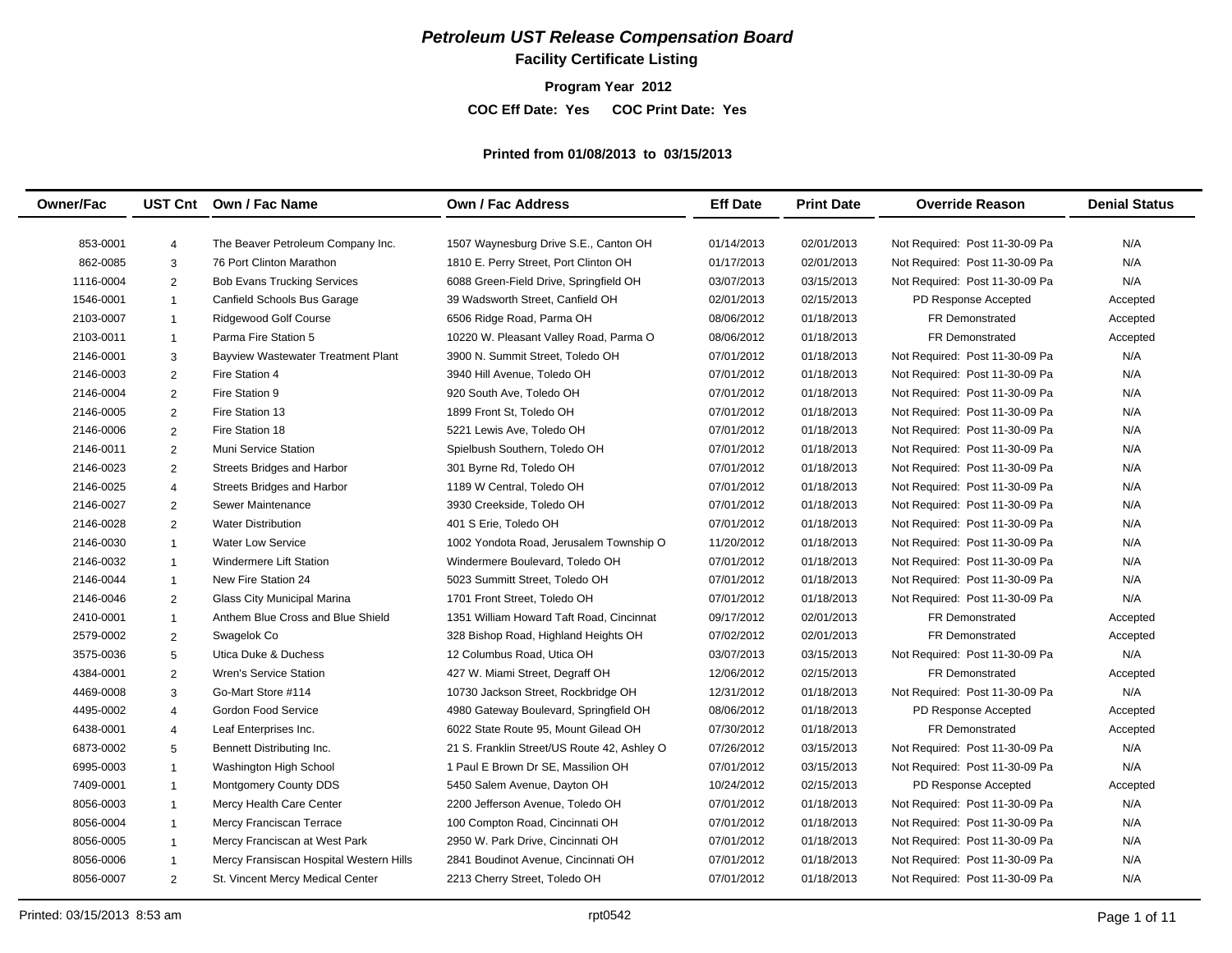| <b>Owner/Fac</b> |                | UST Cnt Own / Fac Name                   | Own / Fac Address                        | <b>Eff Date</b> | <b>Print Date</b> | <b>Override Reason</b>         | <b>Denial Status</b> |
|------------------|----------------|------------------------------------------|------------------------------------------|-----------------|-------------------|--------------------------------|----------------------|
| 8056-0008        | 2              | Mercy Memorial Hospital                  | 904 Scioto Street. Urbana OH             | 07/01/2012      | 01/18/2013        | Not Required: Post 11-30-09 Pa | N/A                  |
| 8056-0009        |                | Springfield Regional Medical Center - Hi | 2615 E. High Street, Springfield OH      | 07/01/2012      | 01/18/2013        | Not Required: Post 11-30-09 Pa | N/A                  |
| 8056-0010        | $\overline{2}$ | Springfield Regional Medical Center      | 100 Medical Center Drive, Springfield OH | 10/10/2012      | 01/18/2013        | Not Required: Post 11-30-09 Pa | N/A                  |
| 8056-0011        | $\overline{4}$ | St. Charles Hospital                     | 2600 Navarre Avenue, Oregon OH           | 07/01/2012      | 01/18/2013        | Not Required: Post 11-30-09 Pa | N/A                  |
| 8056-0012        | $\overline{1}$ | St Rita's Medical Center                 | 730 W. Market Street, Lima OH            | 07/01/2012      | 01/18/2013        | Not Required: Post 11-30-09 Pa | N/A                  |
| 8056-0013        | 3              | St. Elizabeth Health Center              | 1044 Belmont Avenue, Youngstown OH       | 07/01/2012      | 01/18/2013        | Not Required: Post 11-30-09 Pa | N/A                  |
| 8056-0014        |                | St. Elizabeth Boardman Health Center     | 8401 Market Street, Boardman OH          | 07/01/2012      | 01/18/2013        | Not Required: Post 11-30-09 Pa | N/A                  |
| 8056-0016        | $\overline{1}$ | St. Joseph Health Center                 | 667 Eastland Avenue S.E., Warren OH      | 07/01/2012      | 01/18/2013        | Not Required: Post 11-30-09 Pa | N/A                  |
| 9224-0001        | $\overline{1}$ | Ross County Court House                  | 2 N. Paint Street, Chillicothe OH        | 07/01/2012      | 01/18/2013        | Not Required: Post 11-30-09 Pa | N/A                  |
| 9224-0003        | 2              | Ross County Airport                      | 1296 Stone Road, Chillicothe OH          | 07/01/2012      | 01/18/2013        | Not Required: Post 11-30-09 Pa | N/A                  |
| 9224-0004        | $\overline{1}$ | <b>Ross County Engineer</b>              | 755 Fairgrounds Road, Chillicothe OH     | 01/08/2013      | 01/18/2013        | Not Required: Post 11-30-09 Pa | N/A                  |
| 9224-0004        | 3              | <b>Ross County Engineer</b>              | 755 Fairgrounds Road, Chillicothe OH     | 07/01/2012      | 01/18/2013        | Not Required: Post 11-30-09 Pa | N/A                  |
| 9946-0001        | $\overline{2}$ | St. John Medical Center                  | 29000 Center Ridge Road, Westlake OH     | 01/07/2013      | 01/18/2013        | FR Demonstrated                | Accepted             |
| 10380-0001       | $\overline{1}$ | The Christ Hospital                      | 2139 Auburn Avenue, Cincinnati OH        | 11/06/2012      | 02/15/2013        | PD Response Accepted           | Accepted             |
| 11828-0001       | 5              | Wyvill Marathon                          | 109 Cleveland Street, Amherst OH         | 01/14/2013      | 01/18/2013        | Not Required: Post 11-30-09 Pa | N/A                  |
| 13815-0055       | 3              | 1st Stop, Inc.                           | 12 Main Street, Sinking Spring OH        | 03/04/2013      | 03/15/2013        | PD Response Accepted           | Accepted             |
| 14218-0705       | 3              | United Dairy Farmers #172                | 9022 Princeton Glendale Road, West Ches  | 03/08/2013      | 03/15/2013        | Not Required: Post 11-30-09 Pa | N/A                  |
| 14511-0057       | $\overline{1}$ | Deer Creek /Marina                       | 20635 Waterloo Rd, Mt Sterling OH        | 07/01/2012      | 03/15/2013        | Not Required: Post 11-30-09 Pa | N/A                  |
| 14511-0061       | $\overline{1}$ | Deer Creek Marina                        | 20635 Waterloo Rd, Mt Sterling OH        | 07/01/2012      | 03/15/2013        | Not Required: Post 11-30-09 Pa | N/A                  |
| 14511-0102       |                | East Harbor Marina 2                     | 1169 N Buck Rd, Lakeside OH              | 07/01/2012      | 03/15/2013        | Not Required: Post 11-30-09 Pa | N/A                  |
| 14511-0107       | $\overline{1}$ | Est Harbor Marina 1                      | 1169 N Buck Rd, Lakeside OH              |                 | 03/15/2013        | Not Required: Post 11-30-09 Pa | N/A                  |
| 14511-0114       | $\overline{1}$ |                                          |                                          | 07/01/2012      |                   |                                |                      |
|                  | $\overline{2}$ | <b>Buck Creek Marina 1</b>               | 1901 Buck Creek Lane, Springfield OH     | 07/01/2012      | 03/15/2013        | Not Required: Post 11-30-09 Pa | N/A                  |
| 14511-0121       | $\overline{1}$ | Alum Creek Marina 1                      | 3615 S Old State Rd, Delaware OH         | 07/01/2012      | 03/15/2013        | Not Required: Post 11-30-09 Pa | N/A                  |
| 14511-0122       | 2              | Alum Creek Marina 2                      | 3615 S Old State Rd, Delaware OH         | 07/01/2012      | 03/15/2013        | Not Required: Post 11-30-09 Pa | N/A                  |
| 14511-0150       | $\overline{1}$ | West Branch Marina 4                     | 5708 Esworthy Rd, Ravenna OH             | 07/01/2012      | 03/15/2013        | Not Required: Post 11-30-09 Pa | N/A                  |
| 14511-0151       | $\overline{1}$ | West Branch Marina 5                     | 5708 Esworthy Rd, Ravenna OH             | 07/01/2012      | 03/15/2013        | Not Required: Post 11-30-09 Pa | N/A                  |
| 14511-0182       | $\overline{1}$ | Geneva Marina                            | Padanarum Rd, Geneva OH                  | 07/01/2012      | 03/15/2013        | Not Required: Post 11-30-09 Pa | N/A                  |
| 14511-0183       | $\overline{1}$ | Geneva Marina                            | PO Bpx 429 Padanarum Rd, Geneva OH       | 07/01/2012      | 03/15/2013        | Not Required: Post 11-30-09 Pa | N/A                  |
| 14511-0190       | $\overline{1}$ | Cleveland Wildwood Marina                | 17025 Lakeshore Boulevard, Cleveland O   | 07/01/2012      | 03/15/2013        | Not Required: Post 11-30-09 Pa | N/A                  |
| 14511-0191       | $\overline{1}$ | Cleveland Wildwood Marina                | 17025 Lakeshore Boulevard, Cleveland O   | 07/01/2012      | 03/15/2013        | Not Required: Post 11-30-09 Pa | N/A                  |
| 14511-0192       | $\overline{1}$ | Cleveland E 55th St Marina               | 5555 E. Memorial Parkway, Cleveland OH   | 07/01/2012      | 03/15/2013        | Not Required: Post 11-30-09 Pa | N/A                  |
| 14511-0193       | $\overline{1}$ | Cleveland E 55th St Marina               | 5555 E. Memorial Parkway, Cleveland OH   | 07/01/2012      | 03/15/2013        | Not Required: Post 11-30-09 Pa | N/A                  |
| 14511-0194       | 2              | Cleveland Edgewater Marina               | 6500 Memorial Shoreway W., Cleveland O   | 07/01/2012      | 03/15/2013        | Not Required: Post 11-30-09 Pa | N/A                  |
| 14511-0195       | $\overline{1}$ | Cleveland Edgewater Marina               | 6500 Memorial Shoreway W., Cleveland O   | 07/01/2012      | 03/15/2013        | Not Required: Post 11-30-09 Pa | N/A                  |
| 14511-0272       | $\overline{2}$ | Burr Oak Dock 1                          | Rt Box 286, Gloster OH                   | 07/01/2012      | 03/15/2013        | Not Required: Post 11-30-09 Pa | N/A                  |
| 14511-0273       |                | Delaware Marina 4                        | 5202 US St Rt 23 North, Delaware OH      | 07/01/2012      | 03/15/2013        | Not Required: Post 11-30-09 Pa | N/A                  |
| 14511-0274       |                | Delaware Marina 5                        | 5202 US St Rt 23 North, Delaware OH      | 07/01/2012      | 03/15/2013        | Not Required: Post 11-30-09 Pa | N/A                  |
| 14511-0275       |                | Hueston Woods Marina                     | Rt 1, College Corner OH                  | 07/01/2012      | 03/15/2013        | Not Required: Post 11-30-09 Pa | N/A                  |
| 14511-0278       |                | Maumee Bay Pro Shop                      | 1400 Park Road, Oregon OH                | 07/01/2012      | 03/15/2013        | Not Required: Post 11-30-09 Pa | N/A                  |
| 14511-0279       |                | Maumee Bay Mtce Control                  | Maumee Bay Mtce Control, Oregon OH       | 07/01/2012      | 03/15/2013        | Not Required: Post 11-30-09 Pa | N/A                  |
| 14511-0280       |                | Maumee Bay Mtce Control 2                | Maumee Bay Mtce Control 2, Oregon OH     | 07/01/2012      | 03/15/2013        | Not Required: Post 11-30-09 Pa | N/A                  |
| 14511-0289       |                | Paint Creek Marina 7                     | 14265 US Rt 50, Bainbridge OH            | 07/01/2012      | 03/15/2013        | Not Required: Post 11-30-09 Pa | N/A                  |
| 14511-0290       |                | Rocky Fork Marina 10                     | 9800 N Shore Drive, Hillsboro OH         | 07/01/2012      | 03/15/2013        | Not Required: Post 11-30-09 Pa | N/A                  |
| 14511-0291       | $\overline{2}$ | Grand Lake St Marys Marina               | PO Box 308, St Marys OH                  | 07/01/2012      | 03/15/2013        | Not Required: Post 11-30-09 Pa | N/A                  |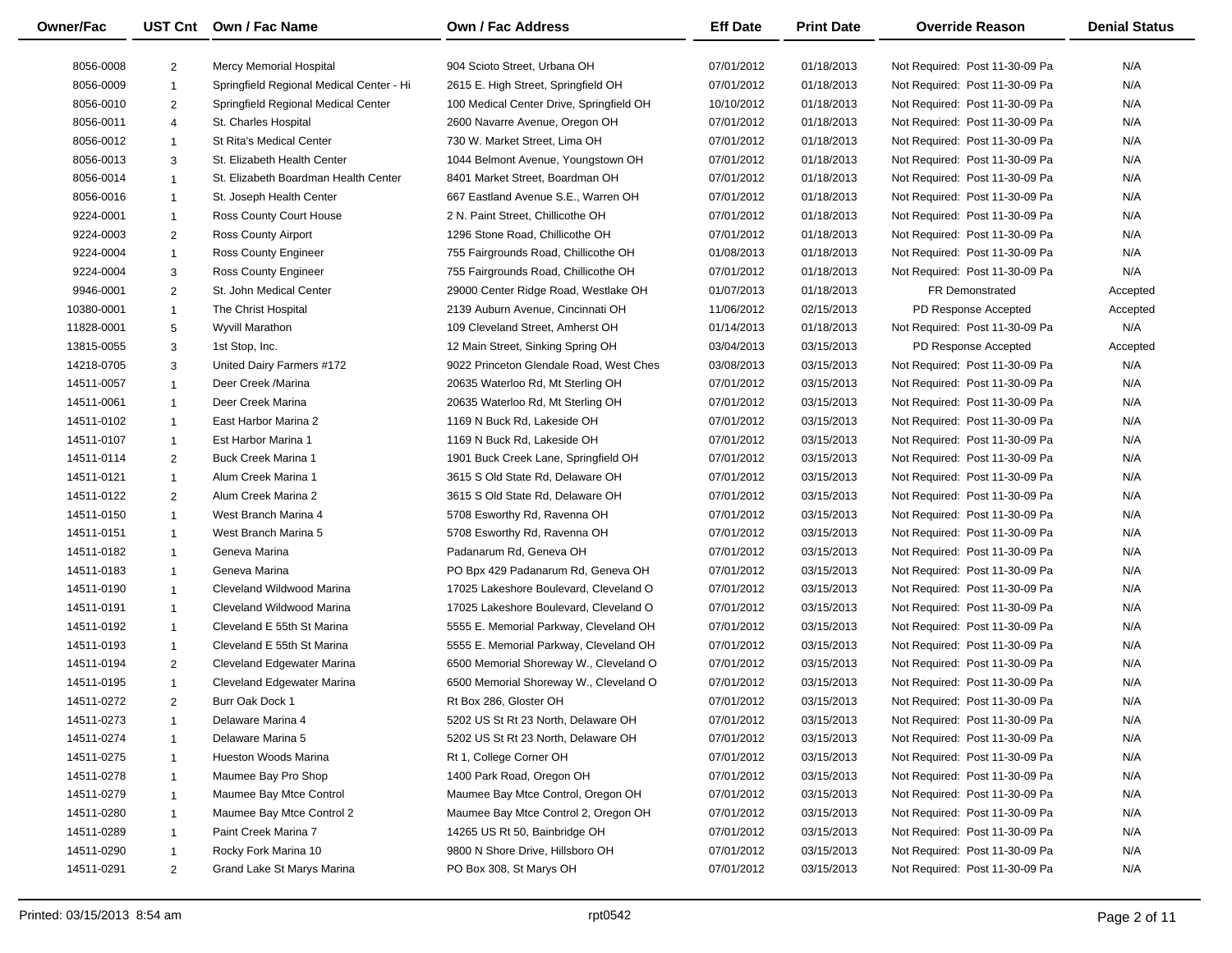| <b>Owner/Fac</b> |                | UST Cnt Own / Fac Name              | Own / Fac Address                          | <b>Eff Date</b> | <b>Print Date</b> | <b>Override Reason</b>                       | <b>Denial Status</b> |
|------------------|----------------|-------------------------------------|--------------------------------------------|-----------------|-------------------|----------------------------------------------|----------------------|
| 14511-0292       | $\mathbf{1}$   | Salt Fork Old Marina 4              | 14755 Cadiz Road, Lore City OH             | 07/01/2012      | 03/15/2013        | Not Required: Post 11-30-09 Pa               | N/A                  |
| 14511-0293       | $\mathbf{1}$   | Salt Fork Old Marina 5              | 14755 Cadiz Road, Lore City OH             | 07/01/2012      | 03/15/2013        | Not Required: Post 11-30-09 Pa               | N/A                  |
| 14511-0294       | $\mathbf{1}$   | Salt For New Marina 4               | 14755 Cadiz Road, Lore City OH             | 07/01/2012      | 03/15/2013        | Not Required: Post 11-30-09 Pa               | N/A                  |
| 14511-0295       | $\mathbf{1}$   | Salt Fork New Marina 5              | 14755 Cadiz Road, Lore City OH             | 07/01/2012      | 03/15/2013        | Not Required: Post 11-30-09 Pa               | N/A                  |
| 14513-0002       | $\overline{2}$ | <b>ODOT Central Garage</b>          | 1620 W. Broad, Columbus OH                 | 07/01/2012      | 02/01/2013        | PD Response Accepted                         | Accepted             |
| 14513-0003       | $\mathbf{1}$   | <b>ODOT Allen County Garage</b>     | 123 E. Chapman Rd., Lima OH                | 07/01/2012      | 02/01/2013        | PD Response Accepted                         | Accepted             |
| 14513-0004       | $\overline{2}$ | ODOT Lima / 4th St. Outpost Garage  | 1835 E 4th St, Lima OH                     | 07/01/2012      | 02/01/2013        | PD Response Accepted                         | Accepted             |
| 14513-0006       | 3              | <b>ODOT Defiance County Garage</b>  | 2340 Baltimore Road, Defiance OH           | 07/01/2012      | 02/01/2013        | PD Response Accepted                         | Accepted             |
| 14513-0008       | 3              | <b>ODOT Hancock County Garage</b>   | 1645 Lima Ave, Findlay OH                  | 07/01/2012      | 02/01/2013        | PD Response Accepted                         | Accepted             |
| 14513-0009       | $\overline{2}$ | <b>ODOT Findlay Outpost</b>         | Emma St (SR 12 & I-75), Findlay OH         | 07/01/2012      | 02/01/2013        | PD Response Accepted                         | Accepted             |
| 14513-0010       | $\overline{4}$ | <b>ODOT Hardin County Garage</b>    | 13052 SR 68, Kenton OH                     | 07/01/2012      | 02/01/2013        | PD Response Accepted                         | Accepted             |
| 14513-0011       | $\mathbf{1}$   | Odot Roundhead Out Post             | Jct SR 67 & SR 235, Roundhead OH           | 07/01/2012      | 02/01/2013        | PD Response Accepted                         | Accepted             |
| 14513-0012       | 4              | Odot Paulding Co Garage             | 833 Wayne St W, Paulding OH                | 07/01/2012      | 02/01/2013        | PD Response Accepted                         | Accepted             |
| 14513-0013       | $\mathbf{1}$   | Odot Putnam Co Garage               | 617 11th St., Ottawa OH                    | 07/01/2012      | 02/01/2013        | PD Response Accepted                         |                      |
| 14513-0015       |                | Odot Wyandot Co Garage              | 10976 CR 121, Upper Sandusky OH            | 07/01/2012      | 02/01/2013        | PD Response Accepted                         | Accepted             |
| 14513-0016       | 3              | Odot Carey Out Post                 | C R 97 & S R 23, Carey OH                  | 07/01/2012      | 02/01/2013        |                                              | Accepted             |
|                  | $\overline{2}$ | <b>Odot Fulton County Garage</b>    | 989 N. Shoop Ave. (SR 108), Wauseon O      |                 | 02/01/2013        | PD Response Accepted<br>PD Response Accepted | Accepted             |
| 14513-0017       | $\overline{2}$ |                                     |                                            | 07/01/2012      |                   |                                              | Accepted             |
| 14513-0018       | 3              | Odot Henry County Garage            | 9-733 SR 110, Napoleon OH                  | 07/01/2012      | 02/01/2013        | PD Response Accepted                         | Accepted             |
| 14513-0025       | $\overline{2}$ | <b>ODOT District 2 Headquarters</b> | 317 E. Poe Road, Bowling Green OH          | 07/01/2012      | 02/01/2013        | PD Response Accepted                         | Accepted             |
| 14513-0026       | 3              | Odot Wood County Garage             | 13982 Mitchell Road, Bowling Green OH      | 07/01/2012      | 02/01/2013        | PD Response Accepted                         | Accepted             |
| 14513-0028       | 3              | <b>Odot Northwood Outpost</b>       | 200 Lemoyne Road, Northwood OH             | 07/01/2012      | 02/01/2013        | PD Response Accepted                         | Accepted             |
| 14513-0033       | $\overline{2}$ | <b>Odot Crawford County Garage</b>  | 311 W Irving St, Bucyrus OH                | 07/01/2012      | 02/01/2013        | PD Response Accepted                         | Accepted             |
| 14513-0037       | $\mathbf{1}$   | <b>Odot Vermilion Outpost</b>       | 14420 Kneisel Rd., Vermilion OH            | 07/01/2012      | 02/01/2013        | PD Response Accepted                         | Accepted             |
| 14513-0040       | $\overline{2}$ | Odot Medina County Garage           | 3220 Medina Road (State Route 18), Medi    | 07/01/2012      | 02/01/2013        | PD Response Accepted                         | Accepted             |
| 14513-0041       | $\overline{2}$ | <b>ODOT Burbank Oupost Garage</b>   | S R 83, Burbank OH                         | 07/01/2012      | 02/01/2013        | PD Response Accepted                         | Accepted             |
| 14513-0055       | 3              | <b>ODOT Mahoning County Garage</b>  | 501 W Main St, Canfield OH                 | 07/01/2012      | 02/01/2013        | PD Response Accepted                         | Accepted             |
| 14513-0067       | $\overline{2}$ | <b>ODOT Trumbull County Garage</b>  | 310 2nd St, Cortland OH                    | 07/01/2012      | 02/01/2013        | PD Response Accepted                         | Accepted             |
| 14513-0089       | 6              | <b>ODOT District 6 Headquarters</b> | 400 E. William Street, Delaware OH         | 07/01/2012      | 02/01/2013        | PD Response Accepted                         | Accepted             |
| 14513-0090       | 3              | <b>Odot Berkshire Outpost</b>       | 7016 State Route 37, Sunbury OH            | 07/01/2012      | 02/01/2013        | PD Response Accepted                         | Accepted             |
| 14513-0092       | $\overline{2}$ | Odot Jeffersonville Outpost         | 77 N. Main Street, Jeffersonville OH       | 07/01/2012      | 02/01/2013        | PD Response Accepted                         | Accepted             |
| 14513-0097       | 3              | <b>ODOT Madison County Garage</b>   | 1460 USR 42, London OH                     | 07/01/2012      | 02/01/2013        | PD Response Accepted                         | Accepted             |
| 14513-0099       | $\overline{2}$ | Odot W Jefferson Outpost            | 160 Plain City Georgesville Rd, Galloway O | 07/01/2012      | 02/01/2013        | PD Response Accepted                         | Accepted             |
| 14513-0103       | 3              | <b>ODOT Pickaway County Garage</b>  | 150 Highland Avenue, Circleville OH        | 07/01/2012      | 02/01/2013        | PD Response Accepted                         | Accepted             |
| 14513-0104       | 3              | <b>Odot Union County Garage</b>     | 402 Chestnut Street, Marysville OH         | 07/01/2012      | 02/01/2013        | PD Response Accepted                         | Accepted             |
| 14513-0105       | $\overline{2}$ | Odot Richwood Outpost               | 11304 SR 47 E, Richwood OH                 | 07/01/2012      | 02/01/2013        | PD Response Accepted                         | Accepted             |
| 14513-0107       |                | <b>ODOT St Marys Outpost</b>        | 802 E. Armstrong St., St Marys OH          | 07/01/2012      | 02/01/2013        | PD Response Accepted                         | Accepted             |
| 14513-0112       | $\overline{2}$ | <b>ODOT Enon Outpost</b>            | 2310 Enon Road (South of Rt. 4), Enon O    | 07/01/2012      | 02/01/2013        | PD Response Accepted                         | Accepted             |
| 14513-0115       | $\overline{2}$ | <b>ODOT Dawn Outpost</b>            | 10382 Greenville - St. Mary's Rd., Dawn O  | 07/01/2012      | 02/01/2013        | PD Response Accepted                         | Accepted             |
| 14513-0117       | $\mathbf{1}$   | <b>ODOT Lakeview Outpost</b>        | 9254 SR 235, Lakeview OH                   | 07/01/2012      | 02/01/2013        | PD Response Accepted                         | Accepted             |
| 14513-0118       | 5              | <b>ODOT Mercer County Garage</b>    | 4444 State Route 29, Celina OH             | 07/01/2012      | 02/01/2013        | PD Response Accepted                         | Accepted             |
| 14513-0119       | $\overline{2}$ | <b>ODOT Cassella Outpost</b>        | 5882 SR 119 (at US 127), Maria Stein OH    | 07/01/2012      | 02/01/2013        | PD Response Accepted                         | Accepted             |
| 14513-0120       | $\overline{2}$ | <b>ODOT Mercer Outpost</b>          | 5729 Mercer Rd. (at US 127), Celina OH     | 07/01/2012      | 02/01/2013        | PD Response Accepted                         | Accepted             |
| 14513-0122       | 3              | <b>ODOT Miami County Garage</b>     | 2423 State Route 55, Troy OH               | 07/01/2012      | 02/01/2013        | PD Response Accepted                         | Accepted             |
| 14513-0123       | 2              | <b>ODOT Piqua Outpost</b>           | 9011 Looney Rd (Route 25), Piqua OH        | 07/01/2012      | 02/01/2013        | PD Response Accepted                         | Accepted             |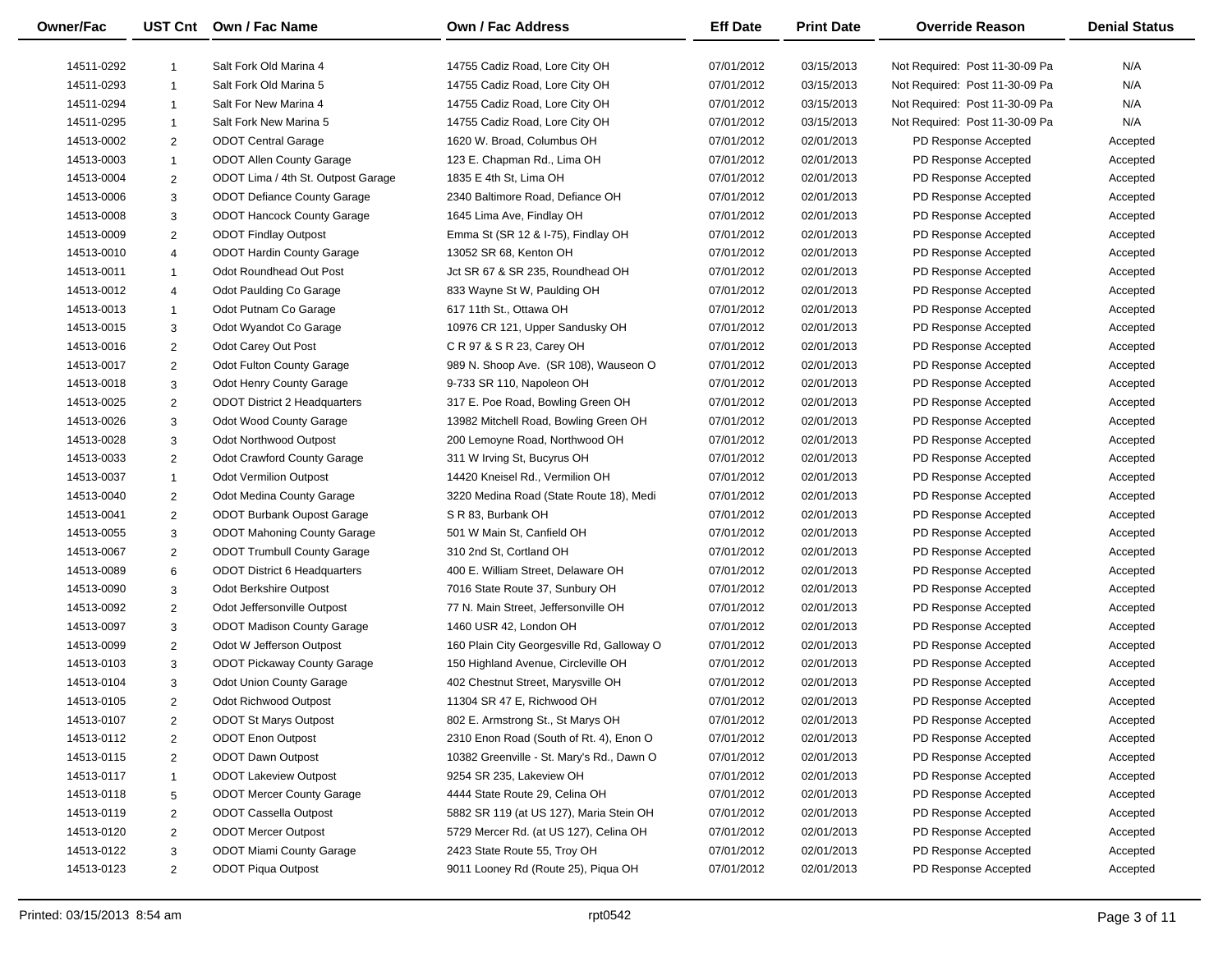| <b>Owner/Fac</b> |                | UST Cnt Own / Fac Name                                               | Own / Fac Address                                                                      | <b>Eff Date</b> | <b>Print Date</b> | <b>Override Reason</b>                       | <b>Denial Status</b> |
|------------------|----------------|----------------------------------------------------------------------|----------------------------------------------------------------------------------------|-----------------|-------------------|----------------------------------------------|----------------------|
| 14513-0127       | $\overline{2}$ | <b>ODOT District 7 Headquarters</b>                                  | 1001 St Marys Avenue, Sidney OH                                                        | 07/01/2012      | 02/01/2013        | PD Response Accepted                         | Accepted             |
| 14513-0129       | $\overline{4}$ | <b>ODOT New Shelby County Garage</b>                                 | 2190 State Route 29, Sidney OH                                                         | 07/01/2012      | 02/01/2013        | PD Response Accepted                         | Accepted             |
| 14513-0131       | 3              | Odot Dist 8 Hdgrts                                                   | 505 SR 741, Lebanon OH                                                                 | 07/01/2012      | 02/01/2013        | PD Response Accepted                         | Accepted             |
| 14513-0138       | 3              | <b>ODOT Wilmington Outpost</b>                                       | 3382 US 68 South, Wilmington OH                                                        | 07/01/2012      | 02/01/2013        | PD Response Accepted                         | Accepted             |
| 14513-0163       | $\overline{1}$ | <b>ODOT Athens Couty Garage</b>                                      | S R 56 & SR 682, Athens OH                                                             | 07/01/2012      | 02/01/2013        | PD Response Accepted                         | Accepted             |
| 14513-0166       | $\mathbf{1}$   | <b>ODOT Laurelville Outpost</b>                                      | S R 56, Laurelville OH                                                                 | 07/01/2012      | 02/01/2013        | PD Response Accepted                         | Accepted             |
| 14513-0169       | $\overline{2}$ | <b>ODOT Duffy Outpost</b>                                            | S R 7, Hannibal OH                                                                     | 07/01/2012      | 02/01/2013        | PD Response Accepted                         | Accepted             |
| 14513-0173       | 3              | <b>ODOT Vinton County Garage</b>                                     | 35269 State Route 93, Hamden OH                                                        | 07/01/2012      | 02/01/2013        | PD Response Accepted                         | Accepted             |
| 14513-0174       | 3              | ODOT District 10 HQ Garage                                           | 1401 Colegate Dr., Marietta OH                                                         | 07/01/2012      | 02/01/2013        | PD Response Accepted                         | Accepted             |
| 14513-0180       | $\overline{1}$ | <b>ODOT Barnesville Outpost</b>                                      | 36340 W. Captina Hwy. (SR 148), Barnes                                                 | 07/01/2012      | 02/01/2013        | PD Response Accepted                         | Accepted             |
| 14513-0183       | $\overline{4}$ | <b>ODOT Carroll County Garage</b>                                    | 258 Kensington Rd. (SR 9), Carrollton OH                                               | 07/01/2012      | 02/01/2013        | PD Response Accepted                         | Accepted             |
| 14513-0184       | $\overline{4}$ | <b>ODOT Columbiana County Garage</b>                                 | 36606 US 30, Lisbon OH                                                                 | 07/01/2012      | 02/01/2013        | PD Response Accepted                         | Accepted             |
| 14513-0185       | $\overline{1}$ | <b>ODOT Unity Outpost</b>                                            | 2099 SR 165, East Palestine OH                                                         | 07/01/2012      | 02/01/2013        | PD Response Accepted                         | Accepted             |
| 14513-0191       | $\overline{1}$ | <b>ODOT Nashville Outpost</b>                                        | 14785 SR 39, Lakeville OH                                                              | 07/01/2012      | 02/01/2013        | PD Response Accepted                         |                      |
| 14513-0192       | $\overline{4}$ |                                                                      | 1267 Cadiz Rd., Wintersville OH                                                        | 07/01/2012      | 02/01/2013        | PD Response Accepted                         | Accepted             |
| 14513-0196       |                | <b>ODOT Jeferson County Garage</b><br><b>ODOT Dillonvale Outpost</b> | Rural Route #2, Dillonvale OH                                                          | 07/01/2012      | 02/01/2013        | PD Response Accepted                         | Accepted             |
| 14513-0199       | $\overline{1}$ | <b>ODOT Newcomerstown Outpost</b>                                    |                                                                                        |                 |                   |                                              | Accepted             |
|                  | $\mathbf{1}$   | ODOT District 12 HQ Office                                           | 600 N. College St. (SR 821), Newcomerstow<br>5500 Transportation Blvd, Garfield Hts OH | 07/01/2012      | 02/01/2013        | PD Response Accepted<br>PD Response Accepted | Accepted             |
| 14513-0202       | 3              |                                                                      |                                                                                        | 07/01/2012      | 02/01/2013        | PD Response Accepted                         | Accepted             |
| 14513-0205       | 2              | <b>ODOT Warrensville Heights Garage</b>                              | 25609 Emery Rd, Warrensville Heights OH                                                | 07/01/2012      | 02/01/2013        |                                              | Accepted             |
| 14513-0209       | $\mathbf{1}$   | ODOT Vrooman Rd Outpost                                              | 6073 Vrooman Rd, Leroy Twp OH                                                          | 07/01/2012      | 02/01/2013        | PD Response Accepted                         | Accepted             |
| 14513-0211       | 3              | ODOT Geauga Co / Burton Garage                                       | 13595 W Center St, Burton OH                                                           | 07/01/2012      | 02/01/2013        | PD Response Accepted                         | Accepted             |
| 14513-0218       | 2              | <b>ODOT Delaware County Garage</b>                                   | 1290 US 42 North, Delaware OH                                                          | 07/01/2012      | 02/01/2013        | PD Response Accepted                         | Accepted             |
| 14513-0236       | $\overline{1}$ | <b>ODOT Butler County Garage</b>                                     | 4560 Kyles Station, Hamilton OH                                                        | 07/01/2012      | 02/01/2013        | PD Response Accepted                         | Accepted             |
| 14513-0237       | $\mathbf{1}$   | <b>ODOT Mechanicsburg Outpost</b>                                    | 1544 State Route 559, Woodstock OH                                                     | 07/01/2012      | 02/01/2013        | PD Response Accepted                         | Accepted             |
| 14513-0239       | $\overline{2}$ | ODOT Lake Co / Painesville Garage                                    | 10 Blackbrook Rd, Painesville OH                                                       | 07/01/2012      | 02/01/2013        | PD Response Accepted                         | Accepted             |
| 14513-0240       | 3              | <b>ODOT Hocking County Garage</b>                                    | 13176 State Route 664, Logan OH                                                        | 07/01/2012      | 02/01/2013        | PD Response Accepted                         | Accepted             |
| 14513-0247       | 2              | <b>ODOT Stark County Garage</b>                                      | 4505 Atlantic Blvd NE, Canton OH                                                       | 07/01/2012      | 02/01/2013        | PD Response Accepted                         | Accepted             |
| 14513-0248       | $\overline{1}$ | Odot District 3 Office                                               | 1040 E 9th St, Ashland OH                                                              | 07/01/2012      | 02/01/2013        | PD Response Accepted                         | Accepted             |
| 14513-0250       | $\mathbf{1}$   | Odot District 1 Garage                                               | 1705 N Mccullough, Lima OH                                                             | 07/01/2012      | 02/01/2013        | PD Response Accepted                         | Accepted             |
| 15113-0001       | 3              | Steves Auto Care                                                     | 5004 Bayshore Road, Oregon OH                                                          | 08/17/2012      | 03/15/2013        | Not Required: Post 11-30-09 Pa               | N/A                  |
| 15829-0001       | 2              | Notre Dame Educational Center                                        | 13000 Auburn Road, Chardon OH                                                          | 07/01/2012      | 01/18/2013        | Not Required: Post 11-30-09 Pa               | N/A                  |
| 16334-0002       | $\mathbf{1}$   | Cincinnati Terminal                                                  | 930 Tennessee Avenue, Cincinnati OH                                                    | 02/19/2013      | 03/01/2013        | Not Required: Post 11-30-09 Pa               | N/A                  |
| 16334-0002       | 2              | Cincinnati Terminal                                                  | 930 Tennessee Avenue, Cincinnati OH                                                    | 07/01/2012      | 01/18/2013        | Not Required: Post 11-30-09 Pa               | N/A                  |
| 16334-0004       | 2              | Dayton Terminal                                                      | 621 Brandt Street, Dayton OH                                                           | 07/01/2012      | 01/18/2013        | Not Required: Post 11-30-09 Pa               | N/A                  |
| 17243-0002       | $\mathbf{1}$   | TRM Aviation - City of Galion Airport                                | 8240 State Route 309, Galion OH                                                        | 12/20/2012      | 01/18/2013        | FR Demonstrated                              | Accepted             |
| 17257-0001       | $\overline{2}$ | Lakers, Inc.                                                         | 15723 Mahoning Avenue, Diamond OH                                                      | 11/20/2012      | 02/01/2013        | <b>BUSTR Verified &amp; Accepted</b>         | N/A                  |
| 17257-0001       | $\mathbf{1}$   | Lakers, Inc.                                                         | 15723 Mahoning Avenue, Diamond OH                                                      | 07/27/2012      | 02/01/2013        | Tank Qty Split for COC                       | N/A                  |
| 17884-0002       | $\overline{4}$ | Progas 2                                                             | 1155 Chesnut Street, Nelsonville OH                                                    | 07/05/2012      | 03/01/2013        | Not Required: Post 11-30-09 Pa               | N/A                  |
| 17907-0001       | $\overline{1}$ | <b>Emergency Operations Center</b>                                   | 2855 W. Dublin Granville Road, Columbus                                                | 03/05/2013      | 03/15/2013        | PD Response Accepted                         | Accepted             |
| 18305-0001       | $\overline{1}$ | Action Terminals Inc.                                                | 2914 S. 3rd Street, Ironton OH                                                         | 07/01/2012      | 01/18/2013        | Not Required: Post 11-30-09 Pa               | N/A                  |
| 18349-0001       | 3              | University Hospital                                                  | 234 Goodman Street, Cincinnati OH                                                      | 07/02/2012      | 02/15/2013        | Not Required: Post 11-30-09 Pa               | N/A                  |
| 18349-0002       | $\overline{1}$ | University Hospital                                                  | 200 Bethesda Street, Holmes Lot 16, Cinc                                               | 07/02/2012      | 02/15/2013        | Not Required: Post 11-30-09 Pa               | N/A                  |
| 18349-0003       | $\overline{1}$ | University Hospital                                                  | 3235 Eden Avenue, Holmes Hpp, Cincinn                                                  | 07/02/2012      | 02/15/2013        | Not Required: Post 11-30-09 Pa               | N/A                  |
| 18349-0006       | $\mathbf 1$    | University Hospital Business Center                                  | 3200 Burnet Avenue, Cincinnati OH                                                      | 07/02/2012      | 02/15/2013        | Not Required: Post 11-30-09 Pa               | N/A                  |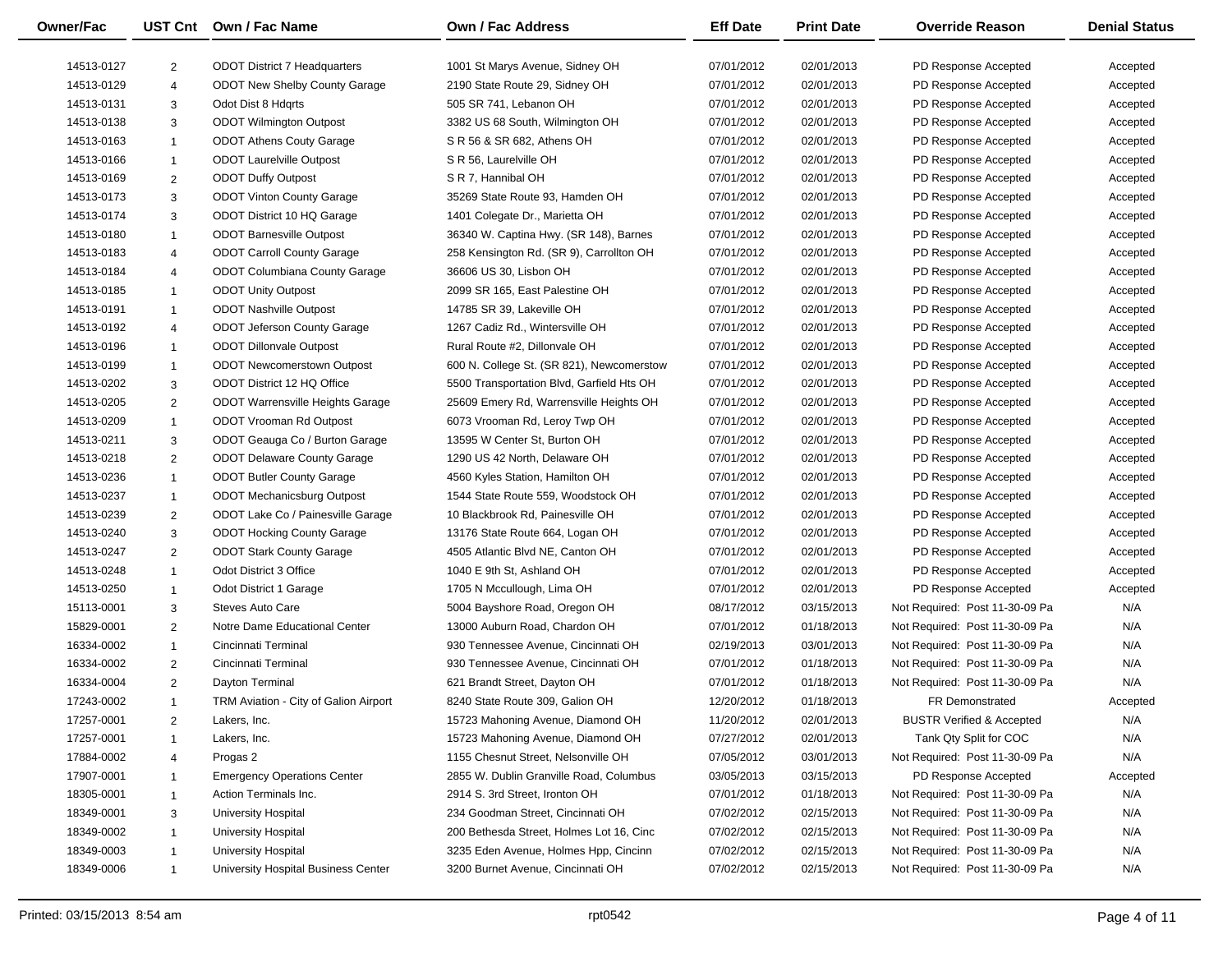| <b>Owner/Fac</b> |                | UST Cnt Own / Fac Name      | Own / Fac Address                        | <b>Eff Date</b> | <b>Print Date</b> | <b>Override Reason</b>         | <b>Denial Status</b> |
|------------------|----------------|-----------------------------|------------------------------------------|-----------------|-------------------|--------------------------------|----------------------|
| 18451-0533       | $\overline{4}$ | Speedway #9189              | 590 W. Central Avenue, Delaware OH       | 03/04/2013      | 03/15/2013        | Not Required: Post 11-30-09 Pa | N/A                  |
| 18451-5651       | $\overline{2}$ | Speedway #6245              | 1120 Canton Road N.W., Carrollton OH     | 01/23/2013      | 02/01/2013        | Not Required: Post 11-30-09 Pa | N/A                  |
| 18641-0001       | 3              | <b>Carpenters Mini-Mart</b> | 1060 State Route 93 N., Logan OH         | 07/01/2012      | 03/15/2013        | Not Required: Post 11-30-09 Pa | N/A                  |
| 18877-0112       | 3              | True North Location 303     | 8952 Brecksville Road, Brecksville OH    | 03/01/2013      | 03/15/2013        | Not Required: Post 11-30-09 Pa | N/A                  |
| 18887-0090       | $\overline{2}$ | GetGo #3440                 | 4254 Mayfield Road, South Euclid OH      | 01/22/2013      | 02/01/2013        | Not Required: Post 11-30-09 Pa | N/A                  |
| 18887-0092       | $\mathbf{3}$   | GetGo #3425                 | 3120 W. Market Street, Fairlawn OH       | 01/22/2013      | 02/01/2013        | Not Required: Post 11-30-09 Pa | N/A                  |
| 18887-0093       | $\overline{2}$ | GetGo #3228                 | 6477 Som Center Road, Solon OH           | 01/07/2013      | 01/18/2013        | Not Required: Post 11-30-09 Pa | N/A                  |
| 18887-0094       | $\overline{2}$ | GetGo #3219                 | 2109 Elm Road N.E., Warren OH            | 12/10/2012      | 01/18/2013        | Not Required: Post 11-30-09 Pa | N/A                  |
| 18887-0095       | 3              | GetGo #3403                 | 115 N. Chapel Street, Louisville OH      | 01/22/2013      | 02/01/2013        | Not Required: Post 11-30-09 Pa | N/A                  |
| 18887-0096       | 3              | GetGo #3431                 | 14013 Detroit Avenue, Cleveland OH       | 02/07/2013      | 02/15/2013        | Not Required: Post 11-30-09 Pa | N/A                  |
| 18971-0059       | 3              | Kroger Fuel Center #722     | 10101 Landing Way, Miamisburg OH         | 03/13/2013      | 03/15/2013        | Not Required: Post 11-30-09 Pa | N/A                  |
| 18971-0060       | 3              | Kroger Fuel Center #468     | 240 W. Main Street, Amelia OH            | 03/13/2013      | 03/15/2013        | Not Required: Post 11-30-09 Pa | N/A                  |
| 19299-0001       | $\overline{4}$ | The Pit Stop                | 23255 State Route 4, Marysville OH       | 02/14/2013      | 02/15/2013        | Not Required: Post 11-30-09 Pa | N/A                  |
| 19356-0001       | $\overline{1}$ | John Hinderer Honda         | 1515 Hebron Road, Heath OH               | 01/16/2013      | 02/01/2013        | <b>FR Demonstrated</b>         | Accepted             |
| 19444-0001       | 3              | Stan's Bar & Grill Inc.     | 757 W. 2nd Street, Xenia OH              | 02/08/2013      | 02/15/2013        | PD Response Accepted           | Accepted             |
| 19469-0002       | 3              | <b>Circle K #5204</b>       | 1150 S Broadway, Geneva OH               | 07/01/2012      | 02/15/2013        | Not Required: Post 11-30-09 Pa | N/A                  |
| 19469-0003       | 3              | Circle K #5206              | 5713 St Rt 193, Kingsville OH            | 07/01/2012      | 02/15/2013        | Not Required: Post 11-30-09 Pa | N/A                  |
| 19469-0006       | 3              | Dairy Mart 5217             | 2166 Pleasant Ave, Hamilton OH           | 07/01/2012      | 02/15/2013        | Not Required: Post 11-30-09 Pa | N/A                  |
| 19469-0007       | $\overline{2}$ | Circle K #5220              | 5035 Hamilton Middletown Rd, Hamilton O  | 07/01/2012      | 02/15/2013        | Not Required: Post 11-30-09 Pa | N/A                  |
| 19469-0008       |                |                             | 327 W Spring Street, Oxford OH           | 07/01/2012      | 02/15/2013        |                                | N/A                  |
|                  | 3              | Dairy Mart 5222             |                                          |                 |                   | Not Required: Post 11-30-09 Pa |                      |
| 19469-0009       | 3              | Dairy Mart 5225             | 264 W Main St, Carrollton OH             | 07/01/2012      | 02/15/2013        | Not Required: Post 11-30-09 Pa | N/A                  |
| 19469-0010       | 3              | Circle K # 5228             | 1600 State Route 28, Loveland OH         | 07/01/2012      | 02/15/2013        | Not Required: Post 11-30-09 Pa | N/A                  |
| 19469-0011       | 3              | Circle K #5232              | 190 N Market St, East Palestine OH       | 07/01/2012      | 02/15/2013        | Not Required: Post 11-30-09 Pa | N/A                  |
| 19469-0012       | 3              | Circle K #5234              | 1827 S Lincoln, Salem OH                 | 07/01/2012      | 02/15/2013        | Not Required: Post 11-30-09 Pa | N/A                  |
| 19469-0013       | 3              | Circle K #5237              | 327 Main Street, W Lafayette OH          | 02/11/2013      | 03/01/2013        | Not Required: Post 11-30-09 Pa | N/A                  |
| 19469-0013       | 3              | Circle K #5237              | 327 Main Street, W Lafayette OH          | 07/01/2012      | 02/15/2013        | Not Required: Post 11-30-09 Pa | N/A                  |
| 19469-0014       | $\overline{2}$ | Circle K #5241              | 13933 Lakewood Hts Blvd, Cleveland OH    | 07/01/2012      | 02/15/2013        | Not Required: Post 11-30-09 Pa | N/A                  |
| 19469-0015       | $\overline{2}$ | Circle K #5243              | 27190 Center Ridge Rd, Westlake OH       | 07/01/2012      | 02/15/2013        | Not Required: Post 11-30-09 Pa | N/A                  |
| 19469-0016       | 3              | Circle K 5248               | 825 N Rocky River Dr, Berea OH           | 07/01/2012      | 02/15/2013        | Not Required: Post 11-30-09 Pa | N/A                  |
| 19469-0017       | 3              | Dairy Mart #5250            | 7895 York Rd, Parma OH                   | 07/01/2012      | 02/15/2013        | Not Required: Post 11-30-09 Pa | N/A                  |
| 19469-0018       | 3              | Circle K #5251              | 25605 Miles Road, Warrensville Heights O | 07/01/2012      | 02/15/2013        | Not Required: Post 11-30-09 Pa | N/A                  |
| 19469-0019       | $\overline{2}$ | Circle K #5257              | 10215 Sawmill Pkwy, Liberty Township OH  | 07/01/2012      | 02/15/2013        | Not Required: Post 11-30-09 Pa | N/A                  |
| 19469-0021       | 3              | Dairy Mart 5265             | 8303 Sancus Rd, Columbus OH              | 07/01/2012      | 02/15/2013        | Not Required: Post 11-30-09 Pa | N/A                  |
| 19469-0022       | 3              | Dairy Mart 5268             | 5499 Hall Rd, Columbus OH                | 07/01/2012      | 02/15/2013        | Not Required: Post 11-30-09 Pa | N/A                  |
| 19469-0023       | 3              | <b>Circle K #5278</b>       | 15560 West High St, Middlefield OH       | 07/01/2012      | 02/15/2013        | Not Required: Post 11-30-09 Pa | N/A                  |
| 19469-0025       |                | Dairy Mart 5280             | 60 S Progress Dr, Xenia OH               | 07/01/2012      | 02/15/2013        | Not Required: Post 11-30-09 Pa | N/A                  |
| 19469-0026       | 3              | Circle K #5286              | 287 Main St, Byesville OH                | 07/01/2012      | 02/15/2013        | Not Required: Post 11-30-09 Pa | N/A                  |
| 19469-0027       | 3              | Dairy Mart 5292             | 11435 Hamilton Ave, Cincinnati OH        | 07/01/2012      | 02/15/2013        | Not Required: Post 11-30-09 Pa | N/A                  |
| 19469-0028       | 3              | Circle K #5295              | 101 E. Main Street, Scio OH              | 07/01/2012      | 02/15/2013        | Not Required: Post 11-30-09 Pa | N/A                  |
| 19469-0029       | 3              | Circle K #5297              | 1000 Lincoln, Steubenville OH            | 07/01/2012      | 02/15/2013        | Not Required: Post 11-30-09 Pa | N/A                  |
| 19469-0030       | 3              | Dairy Mart 5318             | 2806 Grove Ave, Lorain OH                | 07/01/2012      | 02/15/2013        | Not Required: Post 11-30-09 Pa | N/A                  |
| 19469-0031       | 3              | Circle K# 5320              | 36071 Chester Road, Avon OH              | 07/01/2012      | 02/15/2013        | Not Required: Post 11-30-09 Pa | N/A                  |
| 19469-0032       | 3              | Circle K# 5330              | 1821 Mahoning Avenue, Youngstown OH      | 07/01/2012      | 02/15/2013        | Not Required: Post 11-30-09 Pa | N/A                  |
| 19469-0033       | 3              | Circle K #5335              | 1051 N High St, Wadsworth OH             | 07/01/2012      | 02/15/2013        | Not Required: Post 11-30-09 Pa | N/A                  |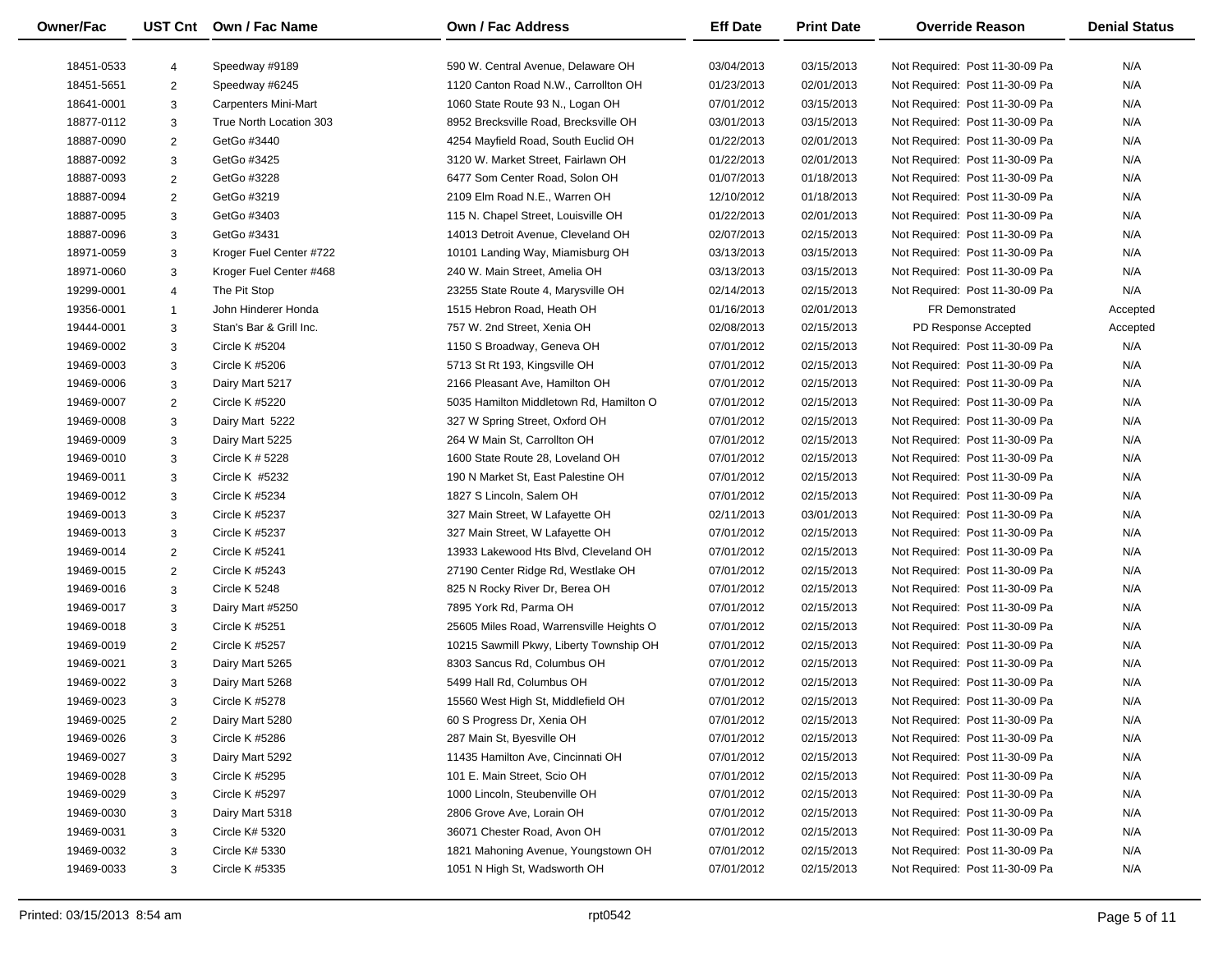| <b>Owner/Fac</b> |                | UST Cnt Own / Fac Name | Own / Fac Address                       | <b>Eff Date</b> | <b>Print Date</b> | <b>Override Reason</b>         | <b>Denial Status</b> |
|------------------|----------------|------------------------|-----------------------------------------|-----------------|-------------------|--------------------------------|----------------------|
| 19469-0034       | 3              | Dairy Mart 5337        | 521 Pearl Rd. Brunswick OH              | 07/01/2012      | 02/15/2013        | Not Required: Post 11-30-09 Pa | N/A                  |
| 19469-0035       | 3              | Circle K# 5338         | 3809 Pearl Road, Medina OH              | 07/01/2012      | 02/15/2013        | Not Required: Post 11-30-09 Pa | N/A                  |
| 19469-0036       | $\overline{2}$ | Circle K #5339         | 2770 Boston Rd, Brunswick OH            | 07/01/2012      | 02/15/2013        | Not Required: Post 11-30-09 Pa | N/A                  |
| 19469-0037       | 3              | Circle K #5353         | 901 Main St, Dresden OH                 | 07/01/2012      | 02/15/2013        | Not Required: Post 11-30-09 Pa | N/A                  |
| 19469-0038       | $\overline{4}$ | Circle K #5357         | 5065 South Walnut Street, South Bloomfi | 07/01/2012      | 02/15/2013        | Not Required: Post 11-30-09 Pa | N/A                  |
| 19469-0039       | 3              | Circle K #5360         | 4307 SR 44, Rootstown OH                | 07/01/2012      | 02/15/2013        | Not Required: Post 11-30-09 Pa | N/A                  |
| 19469-0040       | 3              | Circle K #5364         | 530 Chestnut St, North Ravenna OH       | 07/01/2012      | 02/15/2013        | Not Required: Post 11-30-09 Pa | N/A                  |
| 19469-0041       | $\mathbf{3}$   | Circle K #5365         | 1370 East Main St, Ravenna Township OH  | 07/01/2012      | 02/15/2013        | Not Required: Post 11-30-09 Pa | N/A                  |
| 19469-0042       | $\mathbf{3}$   | Circle K #5368         | 9425 St Rt 14, Streetsboro OH           | 07/01/2012      | 02/15/2013        | Not Required: Post 11-30-09 Pa | N/A                  |
| 19469-0043       | $\mathbf{3}$   | Circle K #5369         | 1343 Tallmadge, Brimfield OH            | 07/01/2012      | 02/15/2013        | Not Required: Post 11-30-09 Pa | N/A                  |
| 19469-0044       | $\mathbf{3}$   | Circle K #5371         | 1304 SR 183 and 224, Atwater OH         | 07/01/2012      | 02/15/2013        | Not Required: Post 11-30-09 Pa | N/A                  |
| 19469-0045       | 3              | Circle K #5380         | 73 Melmore St, Tiffin OH                | 07/01/2012      | 02/15/2013        | Not Required: Post 11-30-09 Pa | N/A                  |
| 19469-0046       | $\mathbf{3}$   | Circle K #5381         | 272 North Sandusky, Tiffin OH           | 07/01/2012      | 02/15/2013        | Not Required: Post 11-30-09 Pa | N/A                  |
| 19469-0047       | 3              | Dairy Mart 5385        | 6341 Navarre Rd SW, Navarre OH          | 07/01/2012      | 02/15/2013        | Not Required: Post 11-30-09 Pa | N/A                  |
| 19469-0048       | $\mathbf{3}$   | Circle K #5386         | 1198 Harrisburg Rd, Alliance OH         | 07/01/2012      | 02/15/2013        | Not Required: Post 11-30-09 Pa | N/A                  |
| 19469-0049       | $\overline{2}$ | Circle K #5398         | 2640 Fulton Drive NW, Canton OH         | 07/01/2012      | 02/15/2013        | Not Required: Post 11-30-09 Pa | N/A                  |
| 19469-0050       | 3              | Dairy Mart 5407        | 1383 Wooster Road, Barberton OH         | 07/01/2012      | 02/15/2013        | Not Required: Post 11-30-09 Pa | N/A                  |
| 19469-0051       | $\mathbf{3}$   | Circle K #5413         | 3634 Massilon Road, Uniontown OH        | 07/01/2012      | 02/15/2013        | Not Required: Post 11-30-09 Pa | N/A                  |
| 19469-0052       | $\mathbf{3}$   | Circle K #5417         | 750 Steels Corner Rd, Stow OH           | 07/01/2012      | 02/15/2013        | Not Required: Post 11-30-09 Pa | N/A                  |
|                  |                | Circle K #5419         |                                         |                 |                   |                                |                      |
| 19469-0053       | 3              |                        | 1830 East Waterloo Rd, Akron OH         | 07/01/2012      | 02/15/2013        | Not Required: Post 11-30-09 Pa | N/A                  |
| 19469-0055       | $\overline{2}$ | Circle K #5441         | 134 Main St, Creston OH                 | 07/01/2012      | 02/15/2013        | Not Required: Post 11-30-09 Pa | N/A                  |
| 19469-0056       | 3              | Circle K #5443         | 28350 Oregon Rd, Perrysburg OH          | 07/01/2012      | 02/15/2013        | Not Required: Post 11-30-09 Pa | N/A                  |
| 19469-0058       | $\mathbf{3}$   | Dairy Mart 5460        | 4251 N Kimberly Parkway, Columbus OH    | 07/01/2012      | 02/15/2013        | Not Required: Post 11-30-09 Pa | N/A                  |
| 19469-0059       | $\mathbf{3}$   | Dairy Mart 5464        | 4242 Morse Rd, Columbus OH              | 07/01/2012      | 02/15/2013        | Not Required: Post 11-30-09 Pa | N/A                  |
| 19469-0060       | 3              | Big Foot #59           | 1031 Harrison Ave, Harrison OH          | 07/01/2012      | 02/15/2013        | Not Required: Post 11-30-09 Pa | N/A                  |
| 19469-0061       | $\overline{4}$ | Macs #5485             | 130 W. High Street, Oxford OH           | 07/01/2012      | 02/15/2013        | Not Required: Post 11-30-09 Pa | N/A                  |
| 19469-0062       | 3              | Circle K #5322         | 1225 Holland Sylvania Rd, Toledo OH     | 07/01/2012      | 02/15/2013        | Not Required: Post 11-30-09 Pa | N/A                  |
| 19469-0063       | $\mathbf{3}$   | Dairy Mart 5402        | 310 Tallmadge Rd, Cuyahoga Falls OH     | 07/01/2012      | 02/15/2013        | Not Required: Post 11-30-09 Pa | N/A                  |
| 19469-0064       | $\overline{2}$ | Circle K #5304         | 8860 East Broad St, Reynoldsburg OH     | 07/01/2012      | 02/15/2013        | Not Required: Post 11-30-09 Pa | N/A                  |
| 19469-0065       | 3              | Dairy Mart #5355       | 254 E Broadway, New Lexington OH        | 07/01/2012      | 02/15/2013        | Not Required: Post 11-30-09 Pa | N/A                  |
| 19469-0066       | $\overline{2}$ | Circle K #5267         | 1573 Schrock Rd, Columbus OH            | 07/01/2012      | 02/15/2013        | Not Required: Post 11-30-09 Pa | N/A                  |
| 19469-0068       | $\overline{2}$ | Circle K #5266         | 3043 London Groveport Rd, Grove City O  | 07/01/2012      | 02/15/2013        | Not Required: Post 11-30-09 Pa | N/A                  |
| 19469-0069       | $\overline{2}$ | Circle K #5223         | 5677 West Chester, Cincinnati OH        | 07/01/2012      | 02/15/2013        | Not Required: Post 11-30-09 Pa | N/A                  |
| 19469-0070       | 2              | Dairy Mart 5227        | 1114 Ohio Pike, Amelia (Union Township  | 07/01/2012      | 02/15/2013        | Not Required: Post 11-30-09 Pa | N/A                  |
| 19469-0071       | 3              | Dairy Mart 5476        | 500 E Erie Ave, Lorain OH               | 07/01/2012      | 02/15/2013        | Not Required: Post 11-30-09 Pa | N/A                  |
| 19469-0072       |                | Circle K #5374         | 2094 Park Ave West, Ontario OH          | 07/01/2012      | 02/15/2013        | Not Required: Post 11-30-09 Pa | N/A                  |
| 19469-0073       | 3              | Circle K #5238         | 105 East Street, Galion OH              | 07/01/2012      | 02/15/2013        | Not Required: Post 11-30-09 Pa | N/A                  |
| 19469-0074       | 3              | Dairy Mart 5416        | 4936 Fishcreek Rd, Stow OH              | 07/01/2012      | 02/15/2013        | Not Required: Post 11-30-09 Pa | N/A                  |
| 19469-0075       | 3              | Dairy Mart 5341        | 3519 S County Rd, 25-A, Tipp City OH    | 07/01/2012      | 02/15/2013        | Not Required: Post 11-30-09 Pa | N/A                  |
| 19469-0076       | 3              | Dairy Mart 5351        | 60 W Main St, New Concord OH            | 07/01/2012      | 02/15/2013        | Not Required: Post 11-30-09 Pa | N/A                  |
| 19469-0077       | 3              | Circle K #5259         | 11005 Huron-Avery Rd, Milan Township O  | 07/01/2012      | 02/15/2013        | Not Required: Post 11-30-09 Pa | N/A                  |
| 19469-0078       | 3              | Circle K #5410         | 5075 Darrow Road, Hudson OH             | 07/01/2012      | 02/15/2013        | Not Required: Post 11-30-09 Pa | N/A                  |
| 19469-0079       | $\overline{2}$ | Circle K #5252         | 36170 Lakeshore Blvd, Eastlake OH       | 07/01/2012      | 02/15/2013        | Not Required: Post 11-30-09 Pa | N/A                  |
| 19469-0080       | 2              | Dairy Mart #5282       | 1150 E Dayton-Yellow Springs Rd, Fairbo | 07/01/2012      | 02/15/2013        | Not Required: Post 11-30-09 Pa | N/A                  |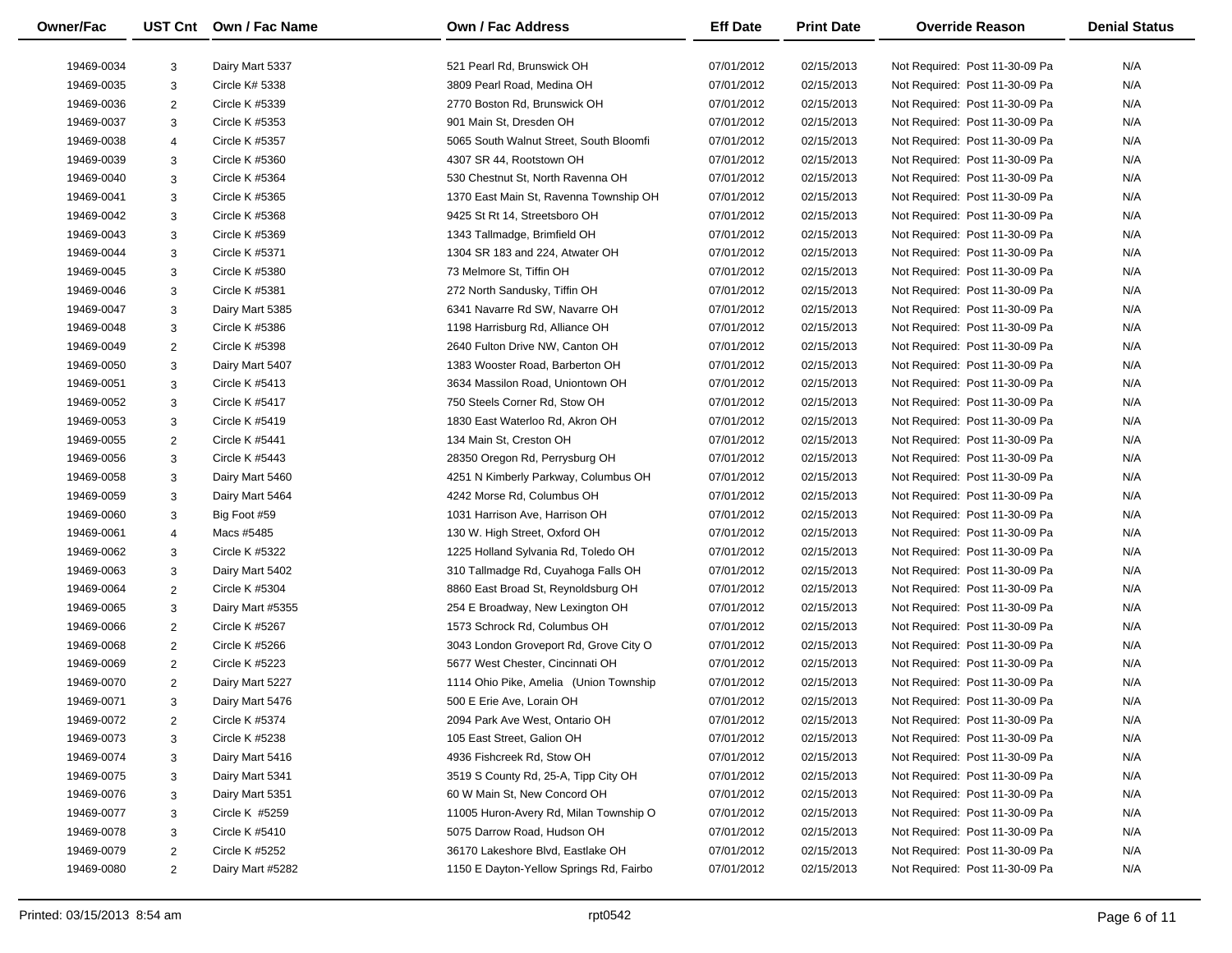| <b>Owner/Fac</b> |                 | UST Cnt Own / Fac Name | <b>Own / Fac Address</b>                 | <b>Eff Date</b> | <b>Print Date</b> | <b>Override Reason</b>         | <b>Denial Status</b> |
|------------------|-----------------|------------------------|------------------------------------------|-----------------|-------------------|--------------------------------|----------------------|
| 19469-0081       | 3               | Dairy Mart #5288       | 7701 Main Street. Newton OH              | 07/01/2012      | 02/15/2013        | Not Required: Post 11-30-09 Pa | N/A                  |
| 19469-0082       | $\overline{2}$  | Circle K #5314         | 4819 Broadway, Sheffield OH              | 07/01/2012      | 02/15/2013        | Not Required: Post 11-30-09 Pa | N/A                  |
| 19469-0083       | $\overline{2}$  | Dairy Mart #5387       | 4163 Portage Street NW, Canton OH        | 07/01/2012      | 02/15/2013        | Not Required: Post 11-30-09 Pa | N/A                  |
| 19469-0084       | $\mathbf{3}$    | Circle K #5440         | 2349 Akron Rd, Wooster OH                | 07/01/2012      | 02/15/2013        | Not Required: Post 11-30-09 Pa | N/A                  |
| 19469-0085       | $\overline{2}$  | Dairy Mart #5216       | 6100 Dixie Hwy (SR 4), Fairfield OH      | 07/01/2012      | 02/15/2013        | Not Required: Post 11-30-09 Pa | N/A                  |
| 19469-0086       | $\overline{2}$  | Dairy Mart #5229       | 1213 St Rt 28, Milford OH                | 07/01/2012      | 02/15/2013        | Not Required: Post 11-30-09 Pa | N/A                  |
| 19469-0087       | $\mathbf{3}$    | Circle K #5253         | 1480 Broadway Avenue, Bedford OH         | 07/01/2012      | 02/15/2013        | Not Required: Post 11-30-09 Pa | N/A                  |
| 19469-0088       | 2               | <b>Circle K #5254</b>  | 8911 Day Dr, Parma OH                    | 07/01/2012      | 02/15/2013        | Not Required: Post 11-30-09 Pa | N/A                  |
| 19469-0089       | $\mathbf{3}$    | Circle K #5269         | 3749 Twin Creeks Drive, Columbus OH      | 07/01/2012      | 02/15/2013        | Not Required: Post 11-30-09 Pa | N/A                  |
| 19469-0090       | $\overline{2}$  | Dairy Mart #5272       | 1497 N Shoop Ave, Wauseon OH             | 07/01/2012      | 02/15/2013        | Not Required: Post 11-30-09 Pa | N/A                  |
| 19469-0091       | $\overline{2}$  | <b>Circle K #5281</b>  | 600 Orchard Lane, Beavercreek OH         | 07/01/2012      | 02/15/2013        | Not Required: Post 11-30-09 Pa | N/A                  |
| 19469-0092       | $\mathbf{3}$    | Dairy Mart #5468       | 3760 Snouffer Rd, Columbus OH            | 07/01/2012      | 02/15/2013        | Not Required: Post 11-30-09 Pa | N/A                  |
| 19469-0093       | $\mathbf{3}$    | Circle K #5233         | 335 N Market St, Lisbon OH               | 07/01/2012      | 02/15/2013        | Not Required: Post 11-30-09 Pa | N/A                  |
| 19469-0094       | $\mathbf{3}$    | <b>Circle K #5202</b>  | 411 E. Main Street, Ashland OH           | 07/01/2012      | 02/15/2013        | Not Required: Post 11-30-09 Pa | N/A                  |
| 19469-0095       | $-1$            | Circle K #5328         | 205 Ohio Street E., Sebring OH           | 07/01/2012      | 02/15/2013        | <b>Tank Removed</b>            | N/A                  |
| 19469-0095       | $\mathbf{3}$    | Circle K #5328         | 205 Ohio Street E., Sebring OH           | 07/01/2012      | 02/15/2013        | Not Required: Post 11-30-09 Pa | N/A                  |
| 19469-0096       | $\mathbf{3}$    | Circle K #5215         | 3871 Noble Ave, Bellaire OH              | 07/01/2012      | 02/15/2013        | Not Required: Post 11-30-09 Pa | N/A                  |
| 19469-0097       | $\mathbf{3}$    | Circle K #5236         | 502 S 7th St, Coshocton OH               | 07/01/2012      | 02/15/2013        | Not Required: Post 11-30-09 Pa | N/A                  |
| 19469-0098       | $\mathbf{3}$    | Dairy Mart #5399       | 707 N Union St, Alliance OH              | 07/01/2012      | 02/15/2013        | Not Required: Post 11-30-09 Pa | N/A                  |
|                  |                 | Dairy Mart #5356       | 141 Main St, Crooksville OH              | 07/01/2012      | 02/15/2013        |                                | N/A                  |
| 19469-0099       | $\mathbf{3}$    |                        |                                          |                 |                   | Not Required: Post 11-30-09 Pa |                      |
| 19469-0101       | $\mathbf{3}$    | Dairy Mart #5379       | 551 East Lytle Street, Fostoria OH       | 07/01/2012      | 02/15/2013        | Not Required: Post 11-30-09 Pa | N/A                  |
| 19469-0104       | $\mathbf{3}$    | Circle K #5209         | 5825 S Main St, Ashtabula OH             | 07/01/2012      | 02/15/2013        | Not Required: Post 11-30-09 Pa | N/A                  |
| 19469-0106       | $\overline{2}$  | Circle K #5501         | 26003 Broadway, Bedford OH               | 07/01/2012      | 02/15/2013        | Not Required: Post 11-30-09 Pa | N/A                  |
| 19469-0107       | $5\overline{)}$ | Circle K #5500         | 1524 State Street Rt 303, Streetsboro OH | 07/01/2012      | 02/15/2013        | Not Required: Post 11-30-09 Pa | N/A                  |
| 19469-0108       | $\mathbf{3}$    | Circle K #5235         | 1125 E State Street, Salem OH            | 07/01/2012      | 02/15/2013        | Not Required: Post 11-30-09 Pa | N/A                  |
| 19469-0109       | 2               | Circle K #5231         | 780 State Street, Salem OH               | 07/01/2012      | 02/15/2013        | Not Required: Post 11-30-09 Pa | N/A                  |
| 19469-0110       | $5\overline{)}$ | Circle K # 5557        | 10630 Loveland Maderia Rd, Loveland OH   | 07/01/2012      | 02/15/2013        | Not Required: Post 11-30-09 Pa | N/A                  |
| 19469-0111       | $\overline{4}$  | Circle K # 5556        | 1299 N Memorial Dr, Lancaster OH         | 07/01/2012      | 02/15/2013        | Not Required: Post 11-30-09 Pa | N/A                  |
| 19469-0112       | $5\overline{)}$ | Circle K # 5558        | 1101 State Rt 28, Milford OH             | 07/01/2012      | 02/15/2013        | Not Required: Post 11-30-09 Pa | N/A                  |
| 19469-0113       | $5\phantom{.0}$ | Circle K # 5559        | 3200 S High St, Columbus OH              | 07/01/2012      | 02/15/2013        | Not Required: Post 11-30-09 Pa | N/A                  |
| 19469-0114       | $\overline{4}$  | Circle K #5570         | 221 W. Main Street, Bellevue OH          | 07/01/2012      | 02/15/2013        | Not Required: Post 11-30-09 Pa | N/A                  |
| 19469-0115       | $5\overline{5}$ | Circle K #5566         | 1103 N. Water Street., Uhrichsville OH   | 07/01/2012      | 02/15/2013        | Not Required: Post 11-30-09 Pa | N/A                  |
| 19469-0116       | $5\phantom{.0}$ | Circle K #5567         | 8035 Darrow Rd., Twinsburg OH            | 07/01/2012      | 02/15/2013        | Not Required: Post 11-30-09 Pa | N/A                  |
| 19469-0117       | $-1$            | Circle K #5568         | 1028 W. Main Street, Ravenna OH          | 07/01/2012      | 02/15/2013        | <b>Tank Removed</b>            | N/A                  |
| 19469-0117       | $\overline{4}$  | <b>Circle K #5568</b>  | 1028 W. Main Street, Ravenna OH          | 07/01/2012      | 02/15/2013        | Not Required: Post 11-30-09 Pa | N/A                  |
| 19469-0118       |                 | Circle K #5571         | 8154 Airport Highway, Holland OH         | 07/01/2012      | 02/15/2013        | Not Required: Post 11-30-09 Pa | N/A                  |
| 19469-0119       | $\overline{4}$  | Circle K #5569         | 100 Crystal Avenue, Findlay OH           | 07/01/2012      | 02/15/2013        | Not Required: Post 11-30-09 Pa | N/A                  |
| 19469-0120       | $\overline{7}$  | Circle K #5564         | 5569 State Route 193, Kingsville OH      | 07/01/2012      | 02/15/2013        | Not Required: Post 11-30-09 Pa | N/A                  |
| 19469-0122       | $\overline{4}$  | Circle K # 5575        | 935 E. Tallmadge Avenue, Akron OH        | 07/01/2012      | 02/15/2013        | Not Required: Post 11-30-09 Pa | N/A                  |
| 19469-0123       | 3               | Circle K # 5576        | 1750 Brittain Road, Akron OH             | 07/01/2012      | 02/15/2013        | Not Required: Post 11-30-09 Pa | N/A                  |
| 19469-0124       | 3               | Circkle K # 5577       | 997 Brown Street, Akron OH               | 07/01/2012      | 02/15/2013        | Not Required: Post 11-30-09 Pa | N/A                  |
| 19469-0125       | 4               | Circle K # 5578        | 3955 State Road, Cuyahoga Falls OH       | 07/01/2012      | 02/15/2013        | Not Required: Post 11-30-09 Pa | N/A                  |
| 19469-0126       | 3               | Circkle K $# 5579$     | 85 S. Main Streeet, Munroe Falls OH      | 07/01/2012      | 02/15/2013        | Not Required: Post 11-30-09 Pa | N/A                  |
| 19469-0127       | 3               | Circle K # 5580        | 13951 Triskett Road, Cleveland OH        | 07/01/2012      | 02/15/2013        | Not Required: Post 11-30-09 Pa | N/A                  |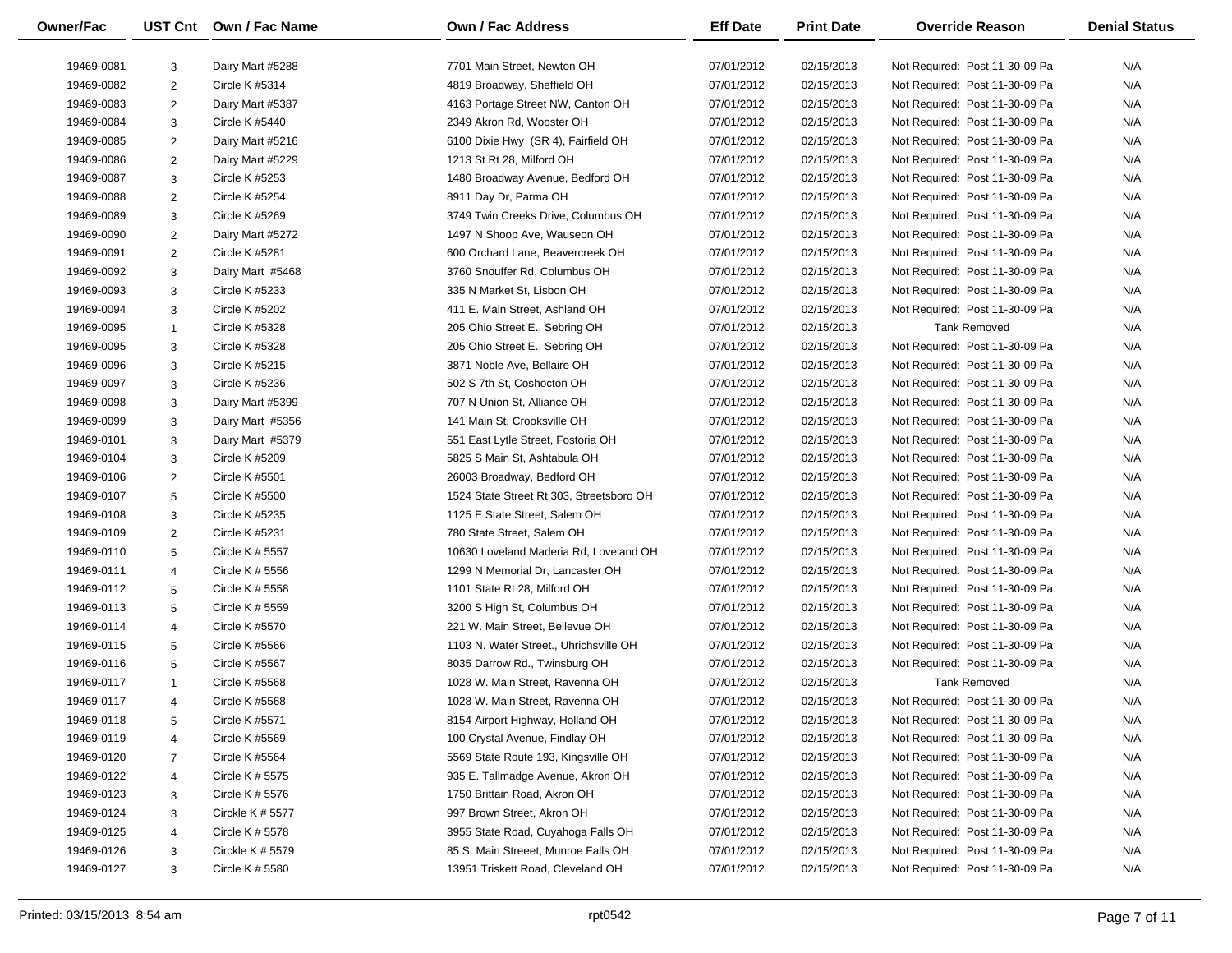| <b>Owner/Fac</b> |                | UST Cnt Own / Fac Name             | <b>Own / Fac Address</b>                   | <b>Eff Date</b> | <b>Print Date</b>        | <b>Override Reason</b>         | <b>Denial Status</b> |
|------------------|----------------|------------------------------------|--------------------------------------------|-----------------|--------------------------|--------------------------------|----------------------|
|                  |                |                                    | 1456 S. Cleveland-Massillon Road, Copley   |                 |                          |                                |                      |
| 19469-0128       | 3              | Circle K # 5581<br>Circle K # 5582 | 1683 W. Market Street, Akron OH            | 07/01/2012      | 02/15/2013               | Not Required: Post 11-30-09 Pa | N/A<br>N/A           |
| 19469-0129       | 3              |                                    |                                            | 07/01/2012      | 02/15/2013<br>02/15/2013 | Not Required: Post 11-30-09 Pa |                      |
| 19469-0130       | 3              | Circkle K $# 5583$                 | 444 S. Maple Street, Akron OH              | 07/01/2012      |                          | Not Required: Post 11-30-09 Pa | N/A                  |
| 19469-0131       | $\overline{4}$ | Circle K # 5584                    | 550 W. Waterloo Road, Akron OH             | 07/01/2012      | 02/15/2013               | Not Required: Post 11-30-09 Pa | N/A                  |
| 19469-0132       | 3              | Circle K # 5585                    | 170 Tallmadge Circle, Tallmadge OH         | 07/01/2012      | 02/15/2013               | Not Required: Post 11-30-09 Pa | N/A                  |
| 19469-0133       | 3              | Circle K # 5586                    | 11 S. Cleveland-Massillon Road, Fairlawn O | 07/01/2012      | 02/15/2013               | Not Required: Post 11-30-09 Pa | N/A                  |
| 19469-0134       | $\overline{4}$ | Circle K # 5587                    | 10302 Akron Road, Rittman OH               | 07/01/2012      | 02/15/2013               | Not Required: Post 11-30-09 Pa | N/A                  |
| 19469-0135       | 3              | Circle K # 5588                    | 3130 S. Main Street, Coventry Twp OH       | 07/01/2012      | 02/15/2013               | Not Required: Post 11-30-09 Pa | N/A                  |
| 19469-0136       | 3              | Circle K # 5589                    | 7498 Broadview Road, Parma OH              | 07/01/2012      | 02/15/2013               | Not Required: Post 11-30-09 Pa | N/A                  |
| 19469-0137       | 3              | Circle K # 5590                    | 1559 E. Market Street, Akron OH            | 07/01/2012      | 02/15/2013               | Not Required: Post 11-30-09 Pa | N/A                  |
| 19469-0138       | 3              | Circle K # 5591                    | 3357 Manchester Road, Akron OH             | 07/01/2012      | 02/15/2013               | Not Required: Post 11-30-09 Pa | N/A                  |
| 19469-0139       | 3              | Circle K # 5592                    | 1949 N. Cleveland-Massillon Road, Bath O   | 07/01/2012      | 02/15/2013               | Not Required: Post 11-30-09 Pa | N/A                  |
| 19469-0140       | $\mathbf{3}$   | Circle K # 5593                    | 641 W. Portage Trail, Cuyahoga Falls OH    | 07/01/2012      | 02/15/2013               | Not Required: Post 11-30-09 Pa | N/A                  |
| 19469-0141       | 3              | Circle K # 5594                    | 224 31st Street S.W., Barberton OH         | 07/01/2012      | 02/15/2013               | Not Required: Post 11-30-09 Pa | N/A                  |
| 19469-0142       | 3              | Circle K # 5595                    | 2806 Copley Road, Copley OH                | 07/01/2012      | 02/15/2013               | Not Required: Post 11-30-09 Pa | N/A                  |
| 19469-0143       | 3              | Circle K # 5596                    | 2767 Albrecht Avenue, Akron OH             | 07/01/2012      | 02/15/2013               | Not Required: Post 11-30-09 Pa | N/A                  |
| 19469-0144       | 3              | Circle K # 5597                    | 1178 S. Arlington Street, Akron OH         | 07/01/2012      | 02/15/2013               | Not Required: Post 11-30-09 Pa | N/A                  |
| 19469-0145       | 3              | Circle K # 5598                    | 1526 S. Hawkins Avenue, Akron OH           | 07/01/2012      | 02/15/2013               | Not Required: Post 11-30-09 Pa | N/A                  |
| 19469-0146       | 3              | Circle K # 5599                    | 850 N. Mantua Street, Kent OH              | 07/01/2012      | 02/15/2013               | Not Required: Post 11-30-09 Pa | N/A                  |
| 19469-0147       | 3              | Circle K # 5600                    | 1608 East Avenue, Akron OH                 | 07/01/2012      | 02/15/2013               | Not Required: Post 11-30-09 Pa | N/A                  |
| 19469-0148       | 3              | Circle K # 5601                    | 635 N. Main Street, Akron OH               | 07/01/2012      | 02/15/2013               | Not Required: Post 11-30-09 Pa | N/A                  |
| 19469-0149       | 3              | Circle K # 5602                    | 344 5th Streeet, Barberton OH              | 07/01/2012      | 02/15/2013               | Not Required: Post 11-30-09 Pa | N/A                  |
| 19469-0150       | 3              | Circle K $# 5603$                  | 940 S. Arlington Street, Akron OH          | 07/01/2012      | 02/15/2013               | Not Required: Post 11-30-09 Pa | N/A                  |
| 19469-0151       | 3              | Circle K # 5604                    | 1985 W. Market Street, Akron OH            | 07/01/2012      | 02/15/2013               | Not Required: Post 11-30-09 Pa | N/A                  |
| 19469-0152       | 3              | Circle K # 5605                    | 650 E. Market Street, Akron OH             | 07/01/2012      | 02/15/2013               | Not Required: Post 11-30-09 Pa | N/A                  |
| 19469-0153       | 3              | Circle K $#5606$                   | 465 E. Cuyahoga Falls Avenue, Akron OH     | 07/01/2012      | 02/15/2013               | Not Required: Post 11-30-09 Pa | N/A                  |
| 19469-0154       | $\overline{4}$ | Circle K # 5607                    | 440 W. Market Street, Akron OH             | 07/01/2012      | 02/15/2013               | Not Required: Post 11-30-09 Pa | N/A                  |
| 19469-0155       | 3              | Circle K # 5608                    | 273 Darrow Road, Akron OH                  | 07/01/2012      | 02/15/2013               | Not Required: Post 11-30-09 Pa | N/A                  |
| 19469-0156       | 3              | Circle K # 5609                    | 1710 Wooster Road, Barberton OH            | 07/01/2012      | 02/15/2013               | Not Required: Post 11-30-09 Pa | N/A                  |
| 19469-0157       | 3              | Circle K $# 5610$                  | 4155 S. Cleveland-Massillon Road, Norton   | 07/01/2012      | 02/15/2013               | Not Required: Post 11-30-09 Pa | N/A                  |
| 19469-0158       | 3              | Circle K # 5611                    | 11133 Ravenna Road, Twinsburg OH           | 07/01/2012      | 02/15/2013               | Not Required: Post 11-30-09 Pa | N/A                  |
| 19469-0159       | 3              | Circle K # 5612                    | 1281 Copley Road, Akron OH                 | 07/01/2012      | 02/15/2013               | Not Required: Post 11-30-09 Pa | N/A                  |
| 19469-0160       | 3              | Circle K $# 5613$                  | 791 N. Cleveland-Massillon Road, Akron O   | 07/01/2012      | 02/15/2013               | Not Required: Post 11-30-09 Pa | N/A                  |
| 19469-0161       | 3              | Circle K $# 5614$                  | 1225 Pearl Road, Brunswick OH              | 07/01/2012      | 02/15/2013               | Not Required: Post 11-30-09 Pa | N/A                  |
| 19469-0162       | 3              | Circle K # 5615                    | 2386 Bailey Road, Cuyahoga Falls OH        | 07/01/2012      | 02/15/2013               | Not Required: Post 11-30-09 Pa | N/A                  |
| 19469-0163       | 3              | Circle K # 5616                    | 37032 Vine Street, Willoughby OH           | 07/01/2012      | 02/15/2013               | Not Required: Post 11-30-09 Pa | N/A                  |
| 19469-0164       | 3              | Circle K $# 5617$                  | 2610 Ridgewood Road, Akron OH              | 07/01/2012      | 02/15/2013               | Not Required: Post 11-30-09 Pa | N/A                  |
| 19469-0165       | 3              | Circle K # 5618                    | 1212 12th Street N.W., Canton OH           | 07/01/2012      | 02/15/2013               | Not Required: Post 11-30-09 Pa | N/A                  |
| 19469-0166       | 3              | Circle K # 5619                    | 2709 Front Street, Cuyahoga Falls OH       | 07/01/2012      | 02/15/2013               | Not Required: Post 11-30-09 Pa | N/A                  |
| 19469-0167       | 3              | Circle K # 5620                    | 924 E. Exchange Street, Akron OH           | 07/01/2012      | 02/15/2013               | Not Required: Post 11-30-09 Pa | N/A                  |
| 19469-0168       | 3              | Circle K # 5621                    | 5270 Northfield Road, Maple Heights OH     | 07/01/2012      | 02/15/2013               | Not Required: Post 11-30-09 Pa | N/A                  |
| 19469-0169       | 3              | Circle K # 5622                    | 5878 Smith Road, Brookpark OH              | 07/01/2012      | 02/15/2013               | Not Required: Post 11-30-09 Pa | N/A                  |
| 19469-0170       | 3              | Circle K # 5623                    | 530 Center Road, Bedford OH                | 07/01/2012      | 02/15/2013               | Not Required: Post 11-30-09 Pa | N/A                  |
| 19469-0171       | $\overline{4}$ | Circle K # 5624                    | 8700 Center Street, Seville OH             | 07/01/2012      | 02/15/2013               | Not Required: Post 11-30-09 Pa | N/A                  |
|                  |                |                                    |                                            |                 |                          |                                |                      |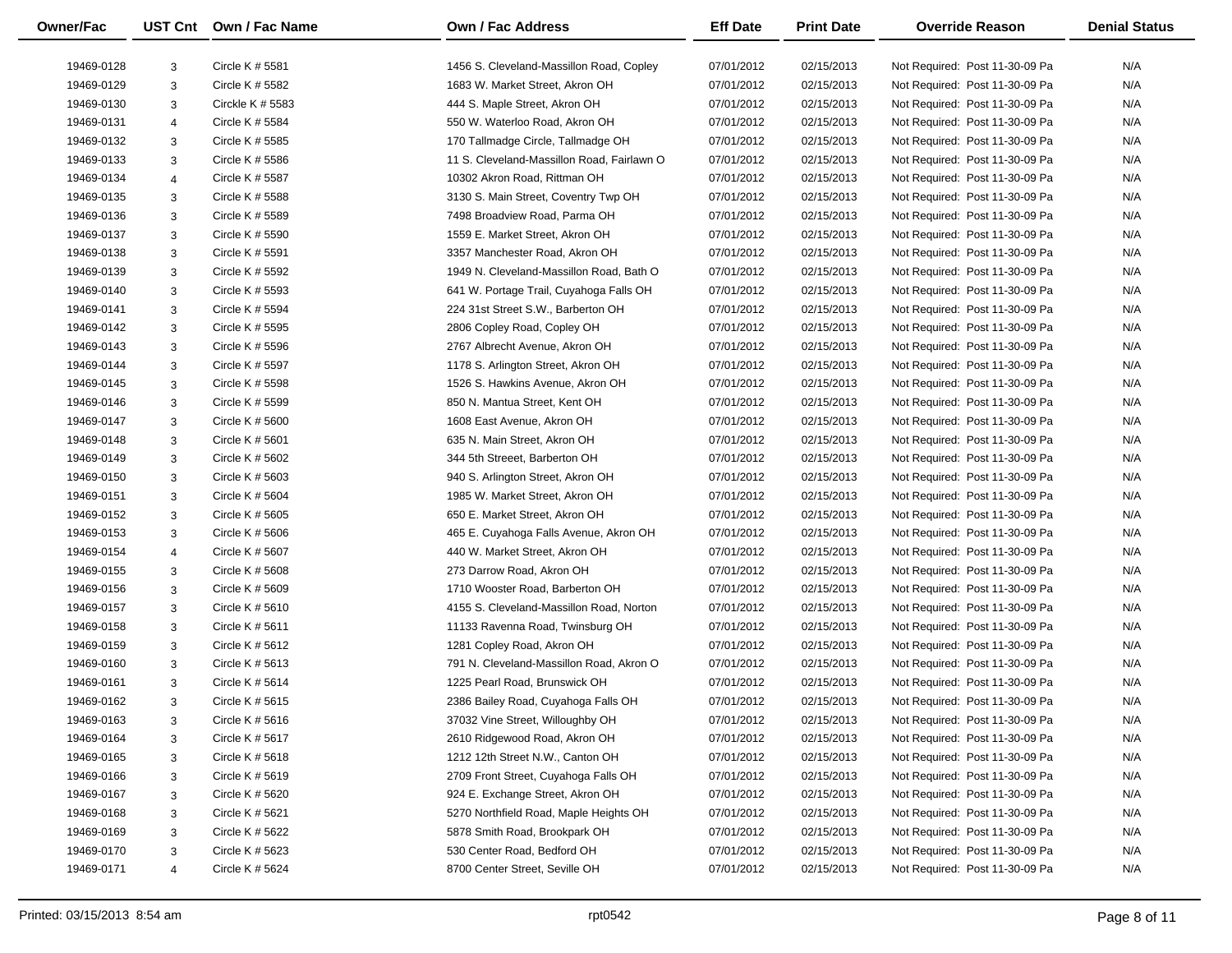| <b>Owner/Fac</b> |                 | UST Cnt Own / Fac Name              | <b>Own / Fac Address</b>                  | <b>Eff Date</b> | <b>Print Date</b> | <b>Override Reason</b>         | <b>Denial Status</b> |
|------------------|-----------------|-------------------------------------|-------------------------------------------|-----------------|-------------------|--------------------------------|----------------------|
| 19469-0172       | 3               | Circle K # 5625                     | 489 E. Bath Road, Cuyahoga Falls OH       | 07/01/2012      | 02/15/2013        | Not Required: Post 11-30-09 Pa | N/A                  |
| 19469-0173       | $\overline{4}$  | Circle K # 5626                     | 3920 W. Tuscarawas Street, Canton OH      | 07/01/2012      | 02/15/2013        | Not Required: Post 11-30-09 Pa | N/A                  |
| 19469-0174       | 3               | Circle K # 5627                     | 10216 Northfield Road, Northfield OH      | 07/01/2012      | 02/15/2013        | Not Required: Post 11-30-09 Pa | N/A                  |
| 19469-0175       | 3               | Circle K # 5628                     | 3899 Eastern Road, Norton OH              | 07/01/2012      | 02/15/2013        | Not Required: Post 11-30-09 Pa | N/A                  |
| 19469-0176       | 2               | Circle K #5630                      | 815 Broad Street, Wadsworth OH            | 07/01/2012      | 02/15/2013        | Not Required: Post 11-30-09 Pa | N/A                  |
| 19469-0178       | 3               | Circle K # 5631                     | 248 N. Fulton Street, Wauseon OH          | 07/01/2012      | 02/15/2013        | Not Required: Post 11-30-09 Pa | N/A                  |
| 19469-0179       | 2               | Circle K # 5632                     | 103 N. Defiance Street, Archbold OH       | 07/01/2012      | 02/15/2013        | Not Required: Post 11-30-09 Pa | N/A                  |
| 19469-0180       | $\overline{4}$  | Circle K # 5633                     | 106 Main Street, Montpelier OH            | 07/01/2012      | 02/15/2013        | Not Required: Post 11-30-09 Pa | N/A                  |
| 19469-0181       | $\overline{4}$  | Circle K # 5634                     | 401 S. Wheeling Street, Oregon OH         | 07/01/2012      | 02/15/2013        | Not Required: Post 11-30-09 Pa | N/A                  |
| 19469-0182       | $\overline{4}$  | Circle K # 5635                     | 5342 Lewis Avenue, Toledo OH              | 07/01/2012      | 02/15/2013        | Not Required: Post 11-30-09 Pa | N/A                  |
| 19469-0183       | $\overline{4}$  | Circle K # 5636                     | 1245 N. Countyline Street, Fostoria OH    | 07/01/2012      | 02/15/2013        | Not Required: Post 11-30-09 Pa | N/A                  |
| 19469-0184       | 3               | Circle K # 5637                     | 403 East Street, Liberty Center OH        | 07/01/2012      | 02/15/2013        | Not Required: Post 11-30-09 Pa | N/A                  |
| 19469-0185       | $\overline{4}$  | Circle K # 5638                     | 2969 Tremainsville Road, Toledo OH        | 07/01/2012      | 02/15/2013        | Not Required: Post 11-30-09 Pa | N/A                  |
| 19469-0186       | $5\overline{5}$ | Circle K # 5639                     | 6008 Secor Road, Toledo OH                | 07/01/2012      | 02/15/2013        | Not Required: Post 11-30-09 Pa | N/A                  |
| 19469-0187       | 2               | Circle K # 5640                     | 103 N. Prospect Street, Bowling Green OH  | 07/01/2012      | 02/15/2013        | Not Required: Post 11-30-09 Pa | N/A                  |
| 19469-0188       | $\mathbf{3}$    | Circle K # 5641                     | 777 Scott Street, Napoleon OH             | 07/01/2012      | 02/15/2013        | Not Required: Post 11-30-09 Pa | N/A                  |
| 19469-0189       | $\mathbf{3}$    | Circle K # 5642                     | 923 S. Main Street, Bryan OH              | 07/01/2012      | 02/15/2013        | Not Required: Post 11-30-09 Pa | N/A                  |
| 19469-0190       | $\mathbf{3}$    | Circle K # 5643                     | 200 E. Main Street, Fayette OH            | 07/01/2012      | 02/15/2013        | Not Required: Post 11-30-09 Pa | N/A                  |
| 19469-0191       | 2               | Circle K # 5644                     | 495 E. Airport Highway, Wauseon OH        | 07/01/2012      | 02/15/2013        | Not Required: Post 11-30-09 Pa | N/A                  |
|                  |                 | Circle K # 5645                     |                                           |                 |                   |                                | N/A                  |
| 19469-0192       | $\overline{4}$  |                                     | 26480 N. Dixie Highway, Perrysburg OH     | 07/01/2012      | 02/15/2013        | Not Required: Post 11-30-09 Pa |                      |
| 19469-0193       | 2               | Circle K $# 5646$                   | 111 Commerce Lane, Bluffton OH            | 07/01/2012      | 02/15/2013        | Not Required: Post 11-30-09 Pa | N/A                  |
| 19469-0194       | $\overline{4}$  | Circle K # 5647                     | 4562 Woodville Road, Northwood OH         | 07/01/2012      | 02/15/2013        | Not Required: Post 11-30-09 Pa | N/A                  |
| 19469-0195       | $\overline{4}$  | Circle K # 5648                     | 1444 W. Alexis Road, Toledo OH            | 07/01/2012      | 02/15/2013        | Not Required: Post 11-30-09 Pa | N/A                  |
| 19469-0196       | 3               | Circle K # 5649                     | 904 E. 5th Street, Delphos OH             | 07/01/2012      | 02/15/2013        | Not Required: Post 11-30-09 Pa | N/A                  |
| 19469-0197       | 3               | Circle K # 5650                     | 806 W. Market Street, Tiffin OH           | 07/01/2012      | 02/15/2013        | Not Required: Post 11-30-09 Pa | N/A                  |
| 19469-0198       | $\overline{4}$  | Circle K # 5651                     | 6775 Dorr Street, Toledo OH               | 07/01/2012      | 02/15/2013        | Not Required: Post 11-30-09 Pa | N/A                  |
| 19469-0199       | $\overline{4}$  | Circle K # 5652                     | 2054 N. West Street (State Route 65), Lim | 07/01/2012      | 02/15/2013        | Not Required: Post 11-30-09 Pa | N/A                  |
| 19469-0200       | $\overline{4}$  | Circle K # 5653                     | 405 N. Sandusky Avenue, Bucyrus OH        | 07/01/2012      | 02/15/2013        | Not Required: Post 11-30-09 Pa | N/A                  |
| 19469-0201       | $\overline{4}$  | Circle K # 5654                     | 923 W. McPherson Way, Clyde OH            | 07/01/2012      | 02/15/2013        | Not Required: Post 11-30-09 Pa | N/A                  |
| 19469-0202       | $\overline{2}$  | Circle K # 5655                     | 286 Eastown Road, Lima OH                 | 07/01/2012      | 02/15/2013        | Not Required: Post 11-30-09 Pa | N/A                  |
| 19469-0203       | 2               | Circle K # 5656                     | 1219 W. Robb Avenue, Lima OH              | 07/01/2012      | 02/15/2013        | Not Required: Post 11-30-09 Pa | N/A                  |
| 19469-0204       | $\overline{4}$  | Circle K # 5657                     | 1220 Tiffin Avenue, Findlay OH            | 07/01/2012      | 02/15/2013        | Not Required: Post 11-30-09 Pa | N/A                  |
| 19469-0205       | $\overline{4}$  | Circle K # 5658                     | 117 N. Clinton Avenue, Defiance OH        | 07/01/2012      | 02/15/2013        | Not Required: Post 11-30-09 Pa | N/A                  |
| 19469-0206       | 2               | Circle K # 5665                     | 2535 Fulton Drive NW, Canton OH           | 07/01/2012      | 02/15/2013        | Not Required: Post 11-30-09 Pa | N/A                  |
| 19469-0209       | $\overline{4}$  | Circle K # 5668                     | 911 W. State Street, Alliance OH          | 07/01/2012      | 02/15/2013        | Not Required: Post 11-30-09 Pa | N/A                  |
| 19469-0210       |                 | Circle K #5681                      | 500 E. State Street, Botkins OH           | 07/01/2012      | 02/15/2013        | Not Required: Post 11-30-09 Pa | N/A                  |
| 19469-0211       | 7               | Circle K # 5671                     | 103 Anthony Wayne Trail, Waterville OH    | 07/01/2012      | 02/15/2013        | Not Required: Post 11-30-09 Pa | N/A                  |
| 19469-0212       | $5\phantom{.0}$ | Circle K # 5670                     | 1091 N. Main Street, Bowling Green OH     | 07/01/2012      | 02/15/2013        | Not Required: Post 11-30-09 Pa | N/A                  |
| 19469-0213       | 8               | Circle K # 5669                     | 996 S. Main Street, Bowling Green OH      | 07/01/2012      | 02/15/2013        | Not Required: Post 11-30-09 Pa | N/A                  |
| 19469-0214       | 5               | Circle K # 5672                     | 1601 E. Wooster Street, Bowling Green O   | 07/01/2012      | 02/15/2013        | Not Required: Post 11-30-09 Pa | N/A                  |
| 19469-0215       | 4               | Circle K # 5673                     | 1565 E. Alexis Road, Toledo OH            | 07/01/2012      | 02/15/2013        | Not Required: Post 11-30-09 Pa | N/A                  |
| 19469-0216       | 3               | Macs Convenience Stores, LLC - 5666 | 464 E. Sandusky Street, Findlay OH        | 07/01/2012      | 02/15/2013        | Not Required: Post 11-30-09 Pa | N/A                  |
| 19469-0217       | $\overline{4}$  | Circle K #5684                      | 2727 N. Main Street, Findlay OH           | 07/01/2012      | 02/15/2013        | Not Required: Post 11-30-09 Pa | N/A                  |
| 19469-0219       | 2               | Circle K $# 5686$                   | 2481 Petzinger Road, Columbus OH          | 07/01/2012      | 02/15/2013        | PD Response Accepted           | Accepted             |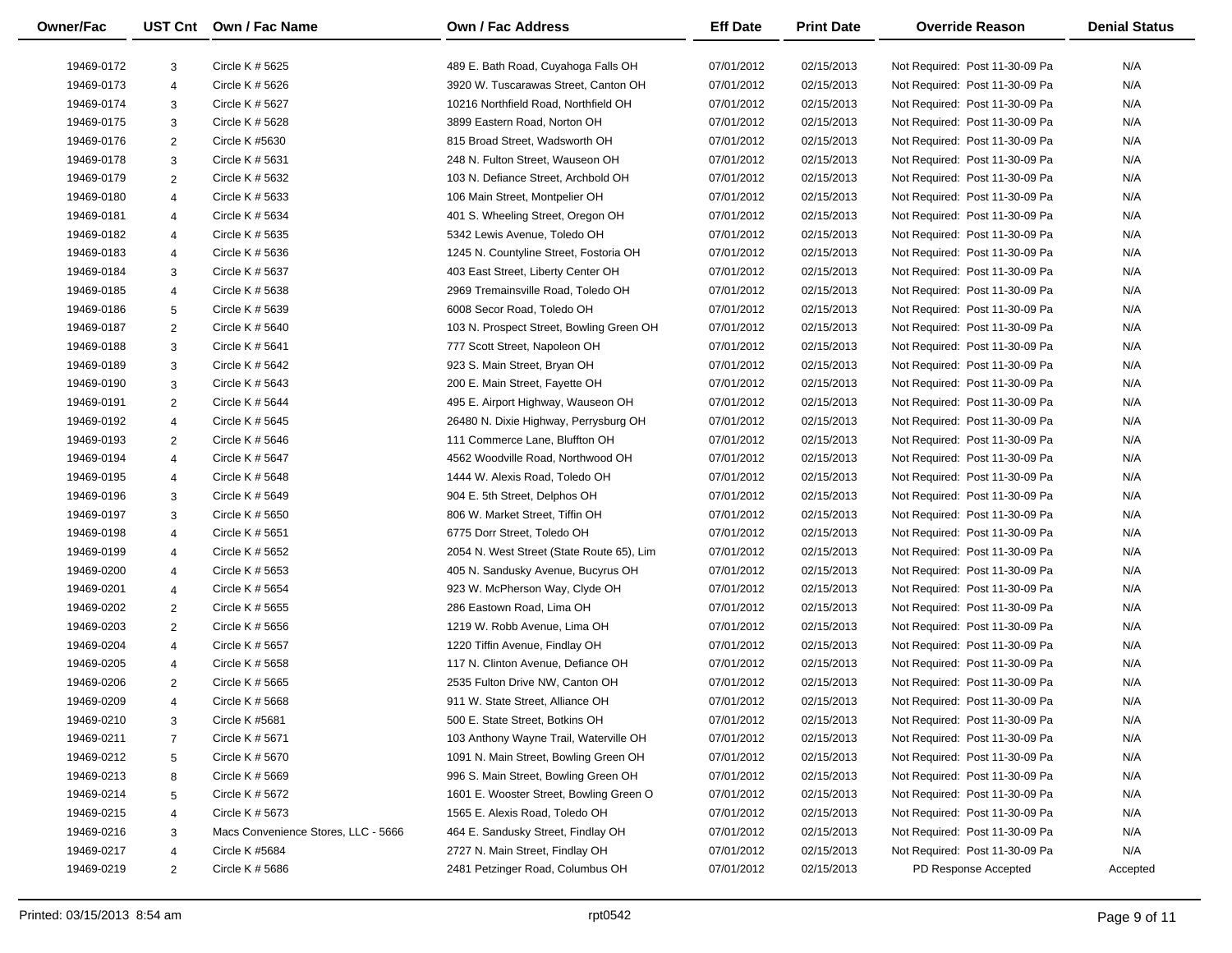| Owner/Fac                |                                  | UST Cnt Own / Fac Name                                               | Own / Fac Address                        | <b>Eff Date</b>          | <b>Print Date</b>        | <b>Override Reason</b>                       | <b>Denial Status</b> |
|--------------------------|----------------------------------|----------------------------------------------------------------------|------------------------------------------|--------------------------|--------------------------|----------------------------------------------|----------------------|
| 19469-0220               | 3                                | Circle K # 5687                                                      | 902 Ohio Pike, Cincinnati OH             | 07/01/2012               | 02/15/2013               | PD Response Accepted                         | Accepted             |
| 19469-0223               | $\overline{4}$                   | Circle K #5691                                                       | 12080 Lancaster Street, Millersport OH   | 12/11/2012               | 01/18/2013               | Not Required: Post 11-30-09 Pa               | N/A                  |
| 19469-0224               | $\overline{4}$                   | <b>Circle K #5692</b>                                                | 249 S. Main Street, Utica OH             | 12/13/2012               | 01/18/2013               | Not Required: Post 11-30-09 Pa               | N/A                  |
| 19687-0001               | 2                                | Giant America Inc.                                                   | 12436 Euclid Avenue, East Cleveland OH   | 09/14/2012               | 02/15/2013               | PD Response Accepted                         | Accepted             |
| 19798-0003               | $\overline{1}$                   | Holzer Medical Systems Ambulatory Sur                                | 90 Jackson Pike, Gallipolis OH           | 01/22/2013               | 02/01/2013               | Not Required: Post 11-30-09 Pa               | N/A                  |
| 20094-0001               | 3                                | Biggie's Food Mart                                                   | 2165 E. 55th Street, Cleveland OH        | 10/19/2012               | 02/15/2013               | PD Response Accepted                         | Accepted             |
| 20112-0003               | 3                                | <b>Hutchison Shell</b>                                               | 1402 Bellfontaine Street, Wapakoneta OH  | 07/02/2012               | 02/01/2013               | Not Required: Post 11-30-09 Pa               | N/A                  |
| 20119-0001               | $\overline{2}$                   | Sunoco                                                               | 4387 Orders Road, Grove City OH          | 07/01/2012               | 03/15/2013               | Not Required: Post 11-30-09 Pa               | N/A                  |
| 20147-0001               | 3                                | Nizar Star Inc.                                                      | 7436 Wooster Pike, Cincinnati OH         | 02/12/2013               | 02/15/2013               | Not Required: Post 11-30-09 Pa               | Accepted             |
| 20162-0002               | $\overline{2}$                   | J & J Petroleum Inc.                                                 | 533 S. High Street, Caledonia OH         | 08/13/2012               | 02/15/2013               | PD Response Accepted                         | Accepted             |
| 20162-0003               | 3                                | J & J Petroleum Inc.                                                 | 1536 W. Broad Street, Columbus OH        | 08/13/2012               | 02/15/2013               | PD Response Accepted                         |                      |
| 20245-0001               | 3                                | Woodlawn Marathon LLC                                                | 401 Glendale Milford Road, Cincinnati OH | 09/14/2012               | 01/18/2013               | PD Response Accepted                         | Accepted             |
|                          |                                  | Pine St. Petroleum                                                   | 513 S. Pine Street, Lima OH              |                          |                          |                                              | Accepted             |
| 20397-0001<br>20533-0018 | $\overline{2}$<br>$\overline{4}$ | Farzade of Toledo Inc.                                               | 801 S. Byrne Road, Toledo OH             | 07/30/2012<br>02/04/2013 | 02/01/2013<br>02/15/2013 | PD Response Accepted<br>PD Response Accepted | Accepted             |
|                          |                                  |                                                                      | 201 Valley Street, Dayton OH             | 07/02/2012               | 03/15/2013               |                                              | Accepted<br>N/A      |
| 20659-0001               | $5\phantom{.0}$                  | Troy - Valley Petroleum Facility<br>Troy - Valley Petroleum Facility |                                          |                          |                          | Not Required: Post 11-30-09 Pa               | N/A                  |
| 20659-0002               | $\overline{1}$                   |                                                                      | 6901 Franklin Lebanon Road, Franklin OH  | 07/02/2012               | 03/15/2013               | Not Required: Post 11-30-09 Pa               |                      |
| 20661-0001               | $5\phantom{.0}$                  | <b>Shree Gayatri Property</b>                                        | 4248 Mount Carmel Tobasco Road, Cinci    | 02/07/2013               | 03/15/2013               | PD Response Accepted                         | Accepted             |
| 20895-0003               | 3                                | Bra-Nu Enterprise, LLC                                               | 2340 Gilbert Avenue, Cincinnati OH       | 10/22/2012               | 03/01/2013               | PD Response Accepted                         | Accepted             |
| 20930-0001               | 3                                | Eastside Mini Mart                                                   | 615 Oak Street, Toledo OH                | 01/07/2013               | 01/18/2013               | <b>FR Demonstrated</b>                       | Accepted             |
| 21207-0001               | $\overline{4}$                   | Frank's Market                                                       | 1905 Cleveland Avenue, Columbus OH       | 07/16/2012               | 03/15/2013               | Not Required: Post 11-30-09 Pa               | N/A                  |
| 21309-0002               | 3                                | Snow and Chevy Property LLC                                          | 33600 Center Ridge Road, North Ridgevi   | 07/09/2012               | 03/01/2013               | Not Required: Post 11-30-09 Pa               | N/A                  |
| 21330-0001               | $\overline{1}$                   | <b>Beloit Fuel LLC</b>                                               | 13515 Main Street, Beloit OH             | 02/26/2013               | 03/01/2013               | PD Response Accepted                         | Accepted             |
| 21358-0001               | 3                                | Gas Express                                                          | 3726 Clark Avenue, Cleveland OH          | 08/03/2012               | 02/01/2013               | Not Required: Post 11-30-09 Pa               | N/A                  |
| 21479-0001               | $\overline{4}$                   | JB's Quick Mart, LLC                                                 | 3686 State Route 7, Chesapeake OH        | 08/14/2012               | 02/15/2013               | FR Demonstrated                              | Accepted             |
| 21687-0001               | $\overline{2}$                   | The Station                                                          | 6967 State Route 377, Chesterhill OH     | 07/13/2012               | 03/15/2013               | PD Response Accepted                         | Accepted             |
| 21713-0014               | 3                                | Turkey Hill #715                                                     | 1621 Cobblestone Way, Marysville OH      | 09/11/2012               | 03/01/2013               | Not Required: Post 11-30-09 Pa               | N/A                  |
| 21936-0001               | 3                                | <b>Michael Safadi Property</b>                                       | 4460 Lewis Avenue, Toledo OH             | 03/12/2013               | 03/15/2013               | PD Response Accepted                         | Accepted             |
| 21962-0003               | $\mathbf{1}$                     | <b>Merchants National Bank</b>                                       | 24 E. Water Street, Sinking Spring OH    | 03/01/2013               | 03/15/2013               | Not Required: Post 11-30-09 Pa               | N/A                  |
| 21995-0002               | 3                                | Difesa Solutions, LLC                                                | 2801 Perry Drive SW, Canton OH           | 01/18/2013               | 02/01/2013               | PD Response Accepted                         | Accepted             |
| 22026-0001               | 3                                | Chehar, Inc.                                                         | 1150 Tower Boulevard, Lorain OH          | 01/24/2013               | 02/01/2013               | <b>FR Demonstrated</b>                       | Accepted             |
| 22252-0001               | 5                                | <b>Estate of Christen Warwick</b>                                    | 214 Mechanic Street, Waterville OH       | 02/25/2013               | 03/01/2013               | PD Response Accepted                         | Accepted             |
| 22266-0001               | $\overline{2}$                   | Assad/Jundi Children's Irrevocable Trust                             | 12531 Superior Avenue, Cleveland OH      | 07/23/2012               | 02/01/2013               | Not Required: Post 11-30-09 Pa               | N/A                  |
| 22266-0002               | 3                                | <b>Express Gas</b>                                                   | 4025 E. 93rd Street, Cleveland OH        | 01/22/2013               | 02/01/2013               | PD Response Accepted                         | Accepted             |
| 22319-0001               | 3                                | Reed's                                                               | 33427 State Route 78, Lewisville OH      | 01/24/2013               | 02/01/2013               | PD Response Accepted                         | Accepted             |
| 22440-0001               | $\mathbf{1}$                     | Sheraton Columbus Hotel at Capitol Squ                               | 75 E. State Street, Columbus OH          | 01/18/2013               | 02/01/2013               | <b>FR Demonstrated</b>                       | Accepted             |
| 22457-0002               | 3                                | Shell Food Mart                                                      | 1650 Woodman Drive, Dayton OH            | 01/04/2013               | 01/18/2013               | Not Required: Post 11-30-09 Pa               | N/A                  |
| 22500-0001               | $\mathbf{1}$                     | Simran Foodmart, LLC                                                 | 934 Marion Road, Bucyrus OH              | 01/14/2013               | 01/18/2013               | PD Response Accepted                         | Accepted             |
| 22500-0001               | 3                                | Simran Foodmart, LLC                                                 | 934 Marion Road, Bucyrus OH              | 07/23/2012               | 01/18/2013               | Tank Qty Split for COC                       | N/A                  |
| 22505-0001               | $\overline{2}$                   | <b>Stephan Assaf Property</b>                                        | 190 Stadium Drive, Defiance OH           | 07/27/2012               | 01/18/2013               | FR Demonstrated                              | Accepted             |
| 22538-0002               | $\overline{a}$                   | Uni-Mart                                                             | 5941 Vrooman Road, Painesville OH        | 02/13/2013               | 02/15/2013               | Not Required: Post 11-30-09 Pa               | N/A                  |
| 22553-0001               | 3                                | Devine's Shop N Save                                                 | 368 N. Main Street, Hubbard OH           | 08/13/2012               | 01/18/2013               | PD Response Accepted                         | Accepted             |
| 22561-0001               | $\overline{2}$                   | Harbor Point Marina                                                  | 205 Harbor Point Drive, Celina OH        | 01/04/2013               | 02/01/2013               | PD Response Accepted                         | Accepted             |
| 22623-0002               | $\overline{2}$                   | New Western Market                                                   | 1049 Western Avenue, Toledo OH           | 09/11/2012               | 02/01/2013               | PD Response Accepted                         | Accepted             |
| 22633-0001               | 3                                | Special Way #3 LLC                                                   | 232 County Road 50, Hammondsville OH     | 02/28/2013               | 03/15/2013               | PD Response Accepted                         | Accepted             |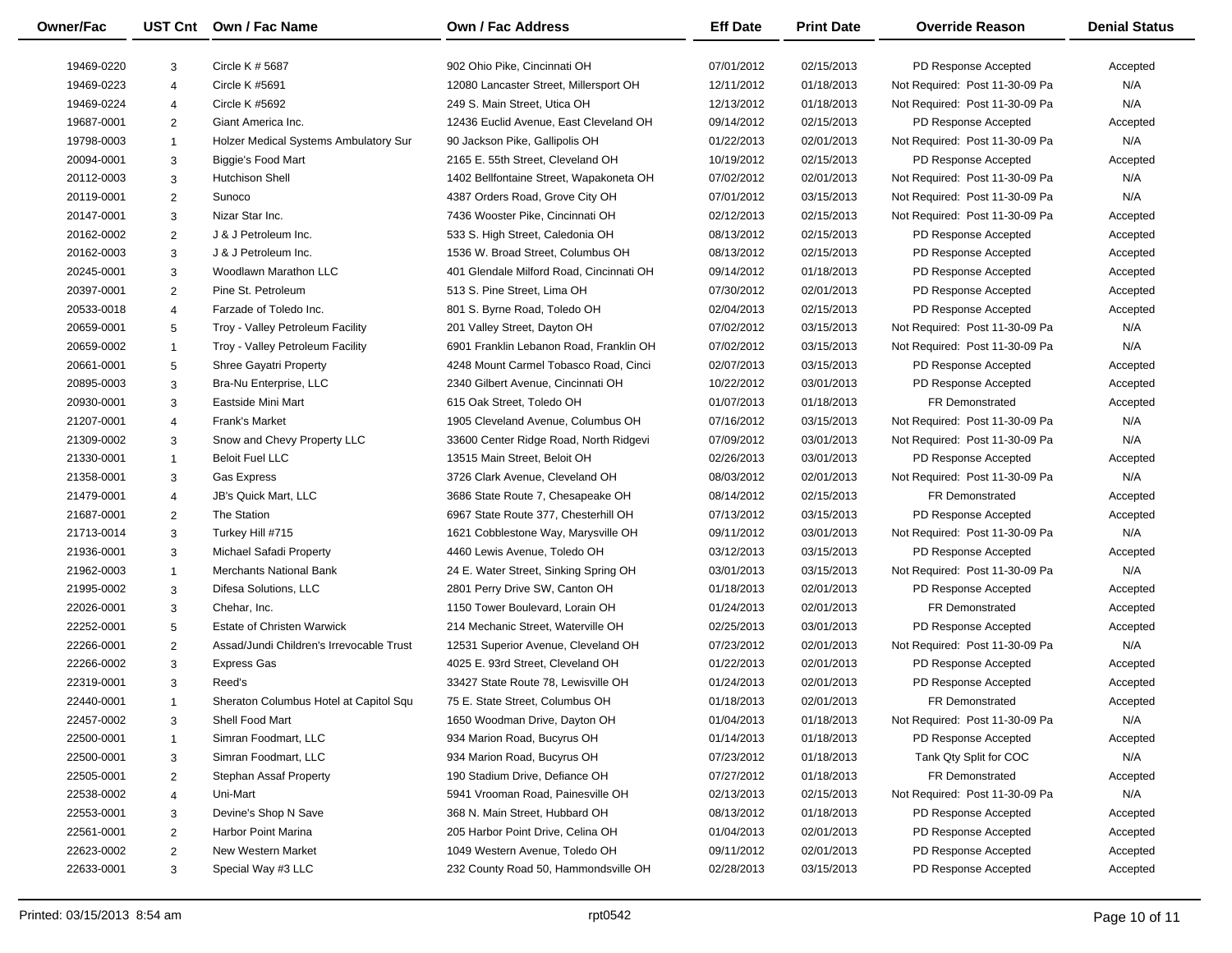| <b>Owner/Fac</b> | UST Cnt        | Own / Fac Name                       | Own / Fac Address                        | <b>Eff Date</b> | <b>Print Date</b> | <b>Override Reason</b>         | <b>Denial Status</b> |
|------------------|----------------|--------------------------------------|------------------------------------------|-----------------|-------------------|--------------------------------|----------------------|
| 22654-0001       | 3              | 5501 Bigger Road Petroleum, LLC      | 5501 Bigger Road, Kettering OH           | 02/21/2013      | 03/01/2013        | PD Response Accepted           | Accepted             |
|                  |                |                                      |                                          |                 |                   |                                |                      |
| 22667-0001       | 5              | <b>Belpre Starfire</b>               | 301 Washington Boulevard, Belpre OH      | 02/27/2013      | 03/15/2013        | FR Demonstrated                | Accepted             |
| 22671-0001       |                | RO 2091 Grafton, Inc.                | 2091 Grafton Road, Elyria OH             | 02/15/2013      | 03/01/2013        | PD Response Accepted           | Accepted             |
| 22671-0002       | $\overline{2}$ | RO 2091 Grafton, Inc.                | 2091 Grafton Road, Elyria OH             | 02/15/2013      | 03/01/2013        | PD Response Accepted           | Accepted             |
| 22672-0001       | $\overline{2}$ | West Harbor Marina, LLC              | 1600 N. Buck Road, Lakeside Marblehead O | 08/27/2012      | 02/01/2013        | <b>FR Demonstrated</b>         | Accepted             |
| 22718-0001       | 3              | A J Singh, LLC                       | 201 Main Street, Green Camp OH           | 09/27/2012      | 03/01/2013        | PD Response Accepted           | Accepted             |
| 22722-0001       | $\overline{4}$ | Shree Sainath, LLC                   | 8397 Vine Street. Cincinnati OH          | 01/09/2013      | 01/18/2013        | Not Required: Post 11-30-09 Pa | N/A                  |
| 22724-0001       | 3              | SHLR Petroleum, Inc.                 | 2306 Gallia Street, Portsmouth OH        | 02/13/2013      | 03/15/2013        | PD Response Accepted           | Accepted             |
| 22727-0001       | 3              | Shopwise Foods                       | 704 E. Main Street, Warsaw OH            | 12/19/2012      | 01/18/2013        | PD Response Accepted           | Accepted             |
| 22729-0001       |                | C-Z Company                          | 1077 Gorge Boulevard, Akron OH           | 02/13/2013      | 02/15/2013        | Not Required: Post 11-30-09 Pa | N/A                  |
| 22738-0001       | 4              | S R M Energy, LLC                    | 901 Main Street, Belpre OH               | 01/22/2013      | 02/01/2013        | Not Required: Post 11-30-09 Pa | N/A                  |
| 22741-0001       | 4              | Route 53 Service, LLC                | 8910 S. State Route 53. McCutchenville O | 01/18/2013      | 02/01/2013        | PD Response Accepted           | Accepted             |
| 22760-0001       |                | Stream's Edge Properties, LLC        | 8150 Tyler Boulevard, Mentor OH          | 01/07/2013      | 01/18/2013        | Not Required: Post 11-30-09 Pa | N/A                  |
| 22766-0001       | 3              | Forest Park Sunoco                   | 11010 Southland Boulevard, Forest Park O | 03/12/2013      | 03/15/2013        | Not Required: Post 11-30-09 Pa | N/A                  |
| 22767-0001       | 4              | Sammer LLC - Gasland                 | 301 East Market Street, Cadiz OH         | 01/29/2013      | 03/01/2013        | <b>FR Demonstrated</b>         | Accepted             |
| 22771-0001       | 3              | <b>BP Babbitt</b>                    | 24310 Lakeland Boulevard. Euclid OH      | 02/20/2013      | 03/01/2013        | PD Response Accepted           | Accepted             |
| 22779-0001       | 2              | Bryan Wash N Fill                    | 1114 S. Main Streeet, Bryan OH           | 12/21/2012      | 02/01/2013        | Not Required: Post 11-30-09 Pa | N/A                  |
| 22781-0001       | $\overline{2}$ | The Chefs' Warehouse, Inc.           | 619 Linn Street, Cincinnati OH           | 02/04/2013      | 02/15/2013        | Not Required: Post 11-30-09 Pa | N/A                  |
| 22788-0001       | 3              | <b>Waverly Valero</b>                | 11044 US Route 23, Waverly OH            | 02/01/2013      | 03/15/2013        | Not Required: Post 11-30-09 Pa | N/A                  |
| 22791-0001       |                | Indian Creek RV and Campground Resor | 4710 Lake Rd East, Geneva On The Lake O  | 02/11/2013      | 03/15/2013        | Not Required: Post 11-30-09 Pa | N/A                  |

| <b>Total Owners</b>         | 99    |  |
|-----------------------------|-------|--|
| <b>Total Facilities</b>     | 444   |  |
| <b>Total USTs</b>           | 1,188 |  |
| <b>Total Determinations</b> | 370   |  |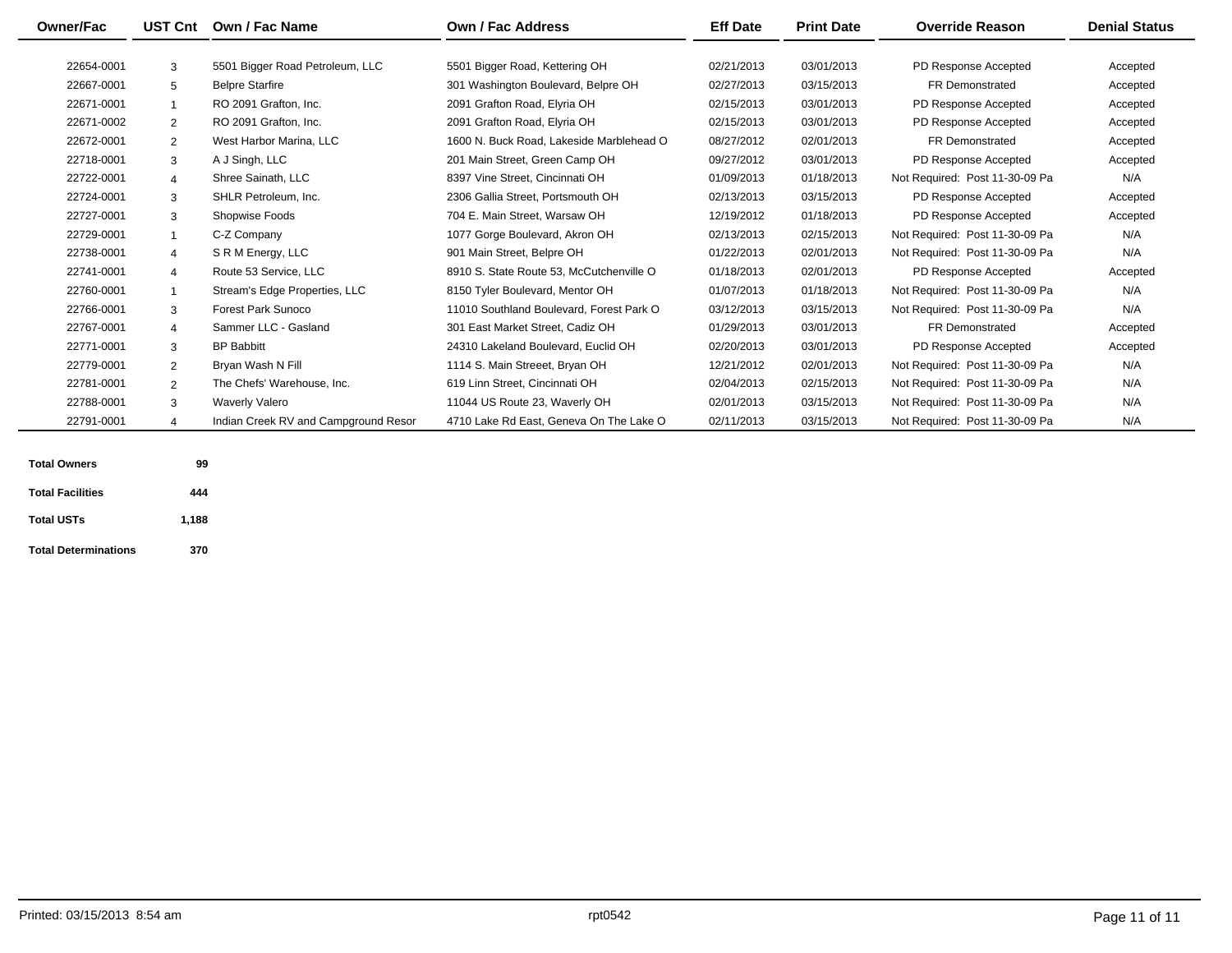### **Facility Certificate Listing**

**Program Year 2012 COC Eff Date: No COC Print Date: No Denial Status: DETERMINATION**

#### **Date of Determination from 01/08/2013 to 3/15/13**

| <b>Owner/Fac</b> |                | UST Cnt Own / Fac Name             | Own / Fac Address                         | <b>Eff Date</b> | <b>Print Date</b> | <b>Override Reason</b> | <b>Denial Status</b> |
|------------------|----------------|------------------------------------|-------------------------------------------|-----------------|-------------------|------------------------|----------------------|
|                  |                |                                    |                                           |                 |                   |                        |                      |
| 2164-0004        | 3              | City of Whitehall Property         | 526 S. Hamilton Road, Columbus OH         |                 |                   | N/A                    | Determination        |
| 2970-0001        | $\overline{1}$ | <b>Upper Valley Medical Center</b> | 3130 N. Co. Rd. 25A, Troy OH              |                 |                   | N/A                    | Determination        |
| 5383-0001        | $\mathbf{1}$   | J. D. Drilling Co.                 | 587 N. 3rd Street, Racine OH              |                 |                   | N/A                    | Determination        |
| 5505-0001        | $\mathbf{1}$   | <b>Glenmont Station</b>            | 808 Depot Street, Glenmont OH             |                 |                   | N/A                    | Determination        |
| 6105-0001        | 2              | Kettering Medical Center           | 3535 Southern Boulevard, Kettering OH     |                 |                   | N/A                    | Determination        |
| 6105-0002        | $\overline{1}$ | Sycamore Medical Hospital          | 4000 Miamisburg-Centerville Road, Miami   |                 |                   | N/A                    | Determination        |
| 6105-0004        | $\mathbf{1}$   | Mills Morgan Medical Campus        | 3535 Pentagon Boulevard, Beavercreek O    |                 |                   | N/A                    | Determination        |
| 6873-0001        | 8              | Bennett Distributing Inc.          | 38 E. Williams Street, Marengo OH         |                 |                   | N/A                    | Determination        |
| 8802-0002        | $\overline{1}$ | Caruso Oil Company Inc.            | 176 Walden Avenue, Tiltonsville OH        |                 |                   | N/A                    | Determination        |
| 14511-0271       | $\overline{1}$ | Cowan Lake St Park                 | 729 Beechwood Dr, Wilmington OH           |                 |                   | N/A                    | Determination        |
| 14511-0302       | $\overline{1}$ | Salt Fork State Park Golf Course   | 14755 Cadiz Road, Lore City OH            |                 |                   | N/A                    | Determination        |
| 15113-0001       | $\mathbf{1}$   | <b>Steves Auto Care</b>            | 5004 Bayshore Road, Oregon OH             |                 |                   | N/A                    | Determination        |
| 16102-0001       | $\overline{7}$ | Charlie's 76 Unocal                | 4001 S. Dixie Drive, Moraine OH           |                 |                   | N/A                    | Determination        |
| 16102-0002       | $\overline{2}$ | Charlie's 76 Unocal                | 1300 W. Dorothy Lane, Dayton OH           |                 |                   | N/A                    | Determination        |
| 17884-0001       | 2              | Pro Gas 1                          | 544 Richland Avenue, Athens OH            |                 |                   | N/A                    | Determination        |
| 18859-0002       | 3              | Memorial One Stop Shop             | 215 Memorial Parkway, Akron OH            |                 |                   | N/A                    | Determination        |
| 19415-0001       | 3              | Sunoco Sinclair                    | 4840 Sinclair Road, Columbus OH           |                 |                   | N/A                    | Determination        |
| 19415-0002       | 3              | A & K Gas                          | 693 E. Fifth Avenue, Columbus OH          |                 |                   | N/A                    | Determination        |
| 19415-0003       | 3              | Pak Gas                            | 1949 Schrock Road, Columbus OH            |                 |                   | N/A                    | Determination        |
| 19857-0001       | 6              | AJ's Carry Out                     | 805 W. Main Street, Leipsic OH            |                 |                   | N/A                    | Determination        |
| 20156-0001       | 3              | Avon Lake Shell                    | 33433 Lake Road, Avon Lake OH             |                 |                   | N/A                    | Determination        |
| 20456-0001       | 3              | <b>Speedy Mart</b>                 | 3377 E. Livingston Avenue, Columbus OH    |                 |                   | N/A                    | Determination        |
| 20499-0001       | 6              | Penn Ohio Plaza                    | 10650 Market Street, North Lima OH        |                 |                   | N/A                    | Determination        |
| 20659-0002       | 3              | Troy - Valley Petroleum Facility   | 6901 Franklin Lebanon Road, Franklin OH   |                 |                   | N/A                    | Determination        |
| 20659-0003       | $\overline{4}$ | Troy - Valley Petroleum Facility   | 7186 Miller Lane, Dayton OH               |                 |                   | N/A                    | Determination        |
| 20851-0001       | 3              | 5 K Carry Out & Grill              | 1790 E. Melrose Avenue, Hancock OH        |                 |                   | N/A                    | Determination        |
| 20963-0001       | 3              | <b>Sunrise Marathon</b>            | 8995 Avon Belden Road, North Ridgeville O |                 |                   | N/A                    | Determination        |
| 21096-0001       | $\overline{2}$ | Valley View Service Station        | 22984 Leatherwood Road, Quaker City OH    |                 |                   | N/A                    | Determination        |
| 21207-0001       | $\mathbf{1}$   | <b>Frank's Market</b>              | 1905 Cleveland Avenue, Columbus OH        |                 |                   | N/A                    | Determination        |
| 21286-0001       | 3              | Bloomville Investors, LLC          | 19 N. Marion Street. Bloomville OH        |                 |                   | N/A                    | Determination        |
| 21288-0003       | 3              | The Rockhold, Brown & Company Bank | 4805 Lapperell Road, Peebles OH           |                 |                   | N/A                    | Determination        |
| 21309-0001       | 3              | <b>GP Express</b>                  | 11750 Snow Road, Parma OH                 |                 |                   | N/A                    | Determination        |
| 21328-0001       | 4              | <b>Shell Service Station</b>       | 501 N. Abbe Road, Elyria OH               |                 |                   | N/A                    | Determination        |
| 21460-0001       | 3              | Smithville Oil, LLC                | 2816 State Road, Cuyahoga Falls OH        |                 |                   | N/A                    | Determination        |
| 21460-0002       | 2              | Smithville Oil, LLC                | 527 S. Smithville Road, Dayton OH         |                 |                   | N/A                    | Determination        |